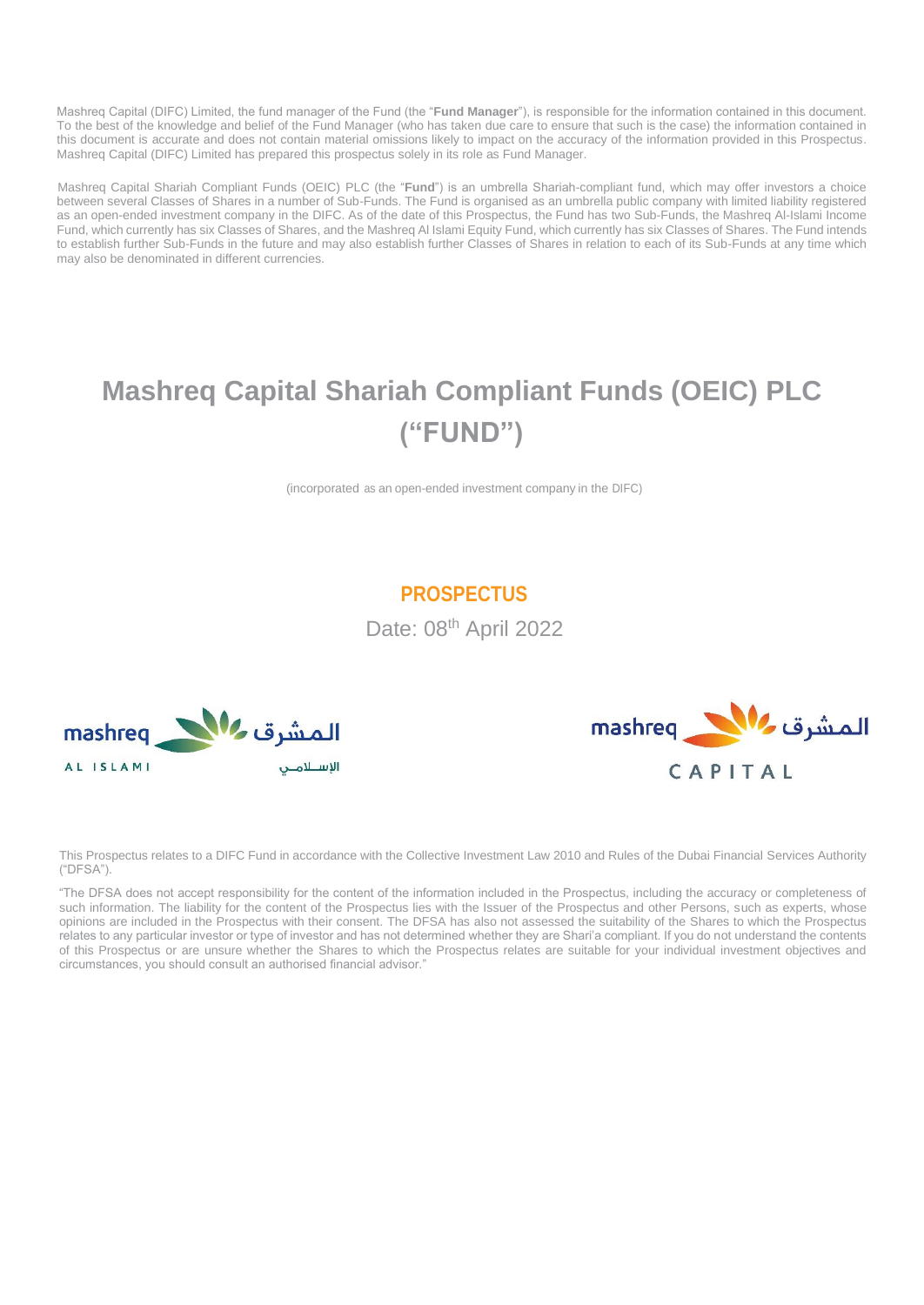# **Table of Contents**

| <b>IMPORTANT INFORMATION</b>                             | 3              |
|----------------------------------------------------------|----------------|
| DEFINITIONS OF CAPITALISED TERMS USED IN THIS PROSPECTUS | $\sqrt{ }$     |
| <b>FUND STRUCTURE</b>                                    | 6              |
| <b>FUND MANAGEMENT</b>                                   | $\overline{7}$ |
| DIRECTOR AND OVERSIGHT COMMITTEE                         | 8              |
| FUND ADMINISTRATOR, REGISTRAR AND TRANSFER AGENT         | $\mathcal{G}$  |
| CUSTODIAN                                                | 10             |
| SHARIAH SUPERVISORY BOARD                                | 10             |
| REGISTERED AUDITOR AND LEGAL ADVISORS                    | 11             |
| <b>FEES AND CHARGES</b>                                  | 11             |
| <b>SUBSCRIPTION FOR SHARES</b>                           | 12             |
| REDEMPTION OF SHARES                                     | 14             |
| GENERAL                                                  | 15             |
| <b>INVESTMENT CONSIDERATIONS</b>                         | 18             |
| General                                                  | 18             |
| Market Risks                                             | 18             |
| Conflicts of Interest                                    | 21             |
| <b>FUND DIRECTORY</b>                                    | 23             |
| <b>ANNEX 1</b>                                           | 24             |
| <b>ANNEX 2</b>                                           | 28             |
|                                                          |                |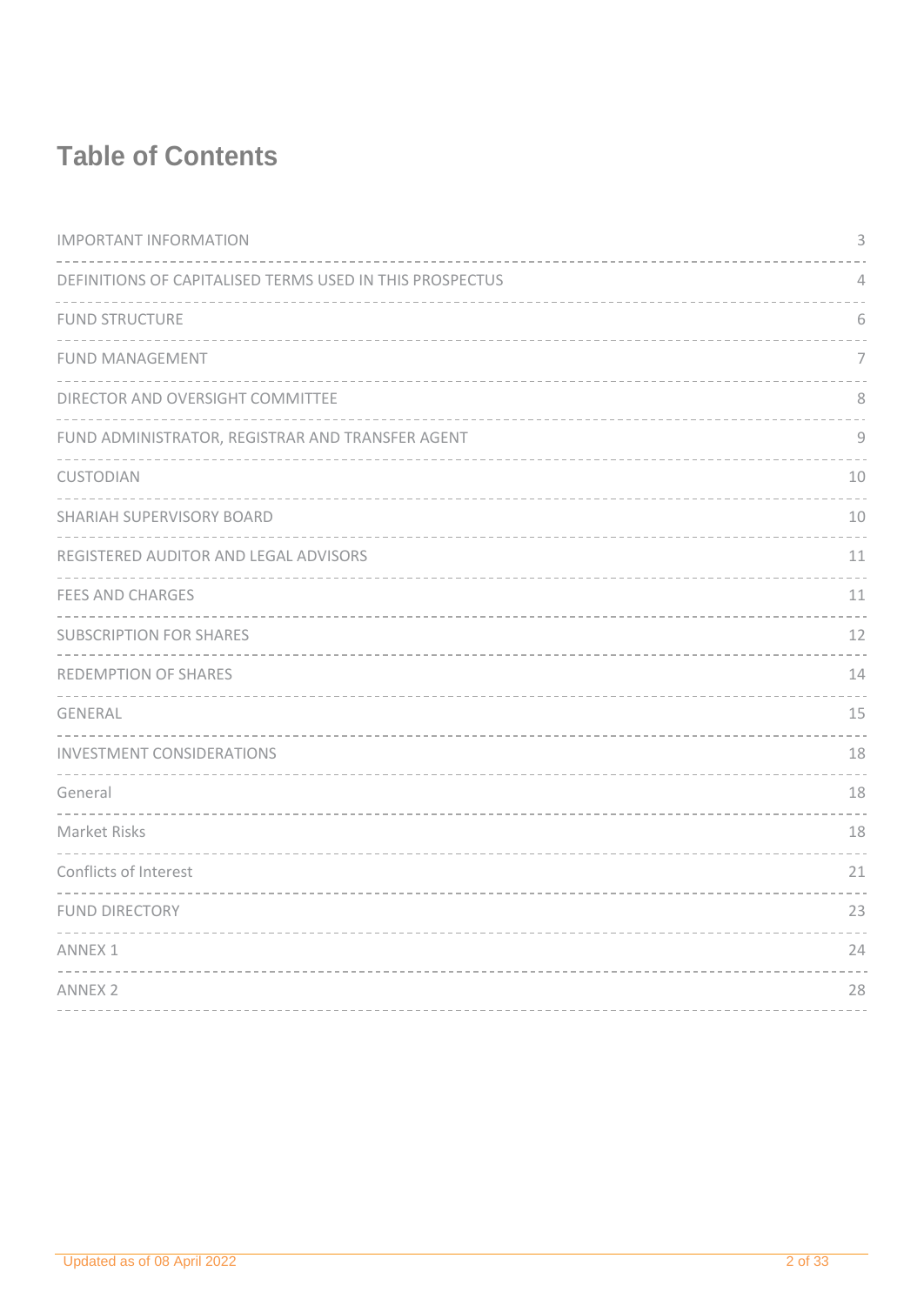### <span id="page-2-0"></span>**Reliance on Prospectus**

The Shares are offered solely on the basis of the information contained in this Prospectus and any further information given or representations made by any person may not be relied upon as having been authorised by the Fund or the Fund Manager. This Prospectus is valid as of the date shown on the front page hereof. However, neither the delivery of this Prospectus nor the issue of Shares shall under any circumstances create any implication that there has been no change in the affairs of the Fund since the date hereof. In accordance with the DFSA Rules, this Prospectus will expire 07<sup>tt</sup> April 2023 at which date the Fund Manager intends to replace this with an updated version. No Shares in the Fund will be issued on the basis of this Prospectus after such expiry date.

No representation or warranty, whether express or implied, is given regarding the information and opinions contained in this Prospectus, or as to the achievement of any future gains. By accepting this Prospectus, the recipient acknowledges that neither the Fund and the Fund Manager or any of their subsidiaries or associates, or any of their directors, officers, employees, advisors or agents, has any duties or responsibilities to the recipient concerning the suitability and/or price of any investment which the recipient may make in the Fund.

The information contained in this Prospectus will be supplemented by the financial statements and further information contained in the latest annual and semi-annual reports of the Fund and/or the Sub-Funds, copies of which may be obtained free of charge from the Registered Office of the Fund which is located at the offices of the Fund Manager.

Recipients of this Prospectus should not interpret any financial information contained herein as a promise of the performance of the Fund. The Fund and the Fund Manager cannot (and do not) guarantee the performance or success of the Fund. Each prospective investor should carefully review the risks associated with an investment in the Fund, which are summarised in the section of this Prospectus headed "Investment Considerations".

### **Restrictions on Distribution, Promotion and Subscription**

The distribution of this Prospectus and the offering of Shares in certain jurisdictions may be restricted and accordingly persons into whose possession this Prospectus may come are required by the Fund to inform themselves of, and to observe, any such restrictions.

This Prospectus does not constitute an offer or solicitation to any person in any jurisdiction in which such offer or solicitation is not authorised or to any person to whom it would be unlawful to make such offer or solicitation.

It is the responsibility of any person or persons in possession of this Prospectus and wishing to make application for Shares to inform themselves of, and to observe, all applicable laws and regulations of any relevant jurisdiction. Prospective applicants for Shares should inform themselves as to all legal requirements also applying and any applicable exchange control regulations and applicable taxes in the countries of their respective citizenship, residence or domicile.

### **Investment Considerations**

Investment in the Fund carries substantial risk. There can be no assurance that the Fund's investment objective in respect of each of its Sub-Funds will be achieved and investment results may vary substantially over time. Investment in any of the Sub-Funds is not intended to be a complete investment programme for any investor. Prospective investors should carefully consider whether an investment in Shares is suitable for them in light of their circumstances and financial resources (see further under "Investment Considerations" below).

### **Annexes**

The Annexes to this Prospectus forms an integral part of this Prospectus.

### **Shariah terminology**

Any convention terminologies are only used for reasons of explanation or clarity and will not impact the Islamic products or documentation in terms of their Shariah compliance.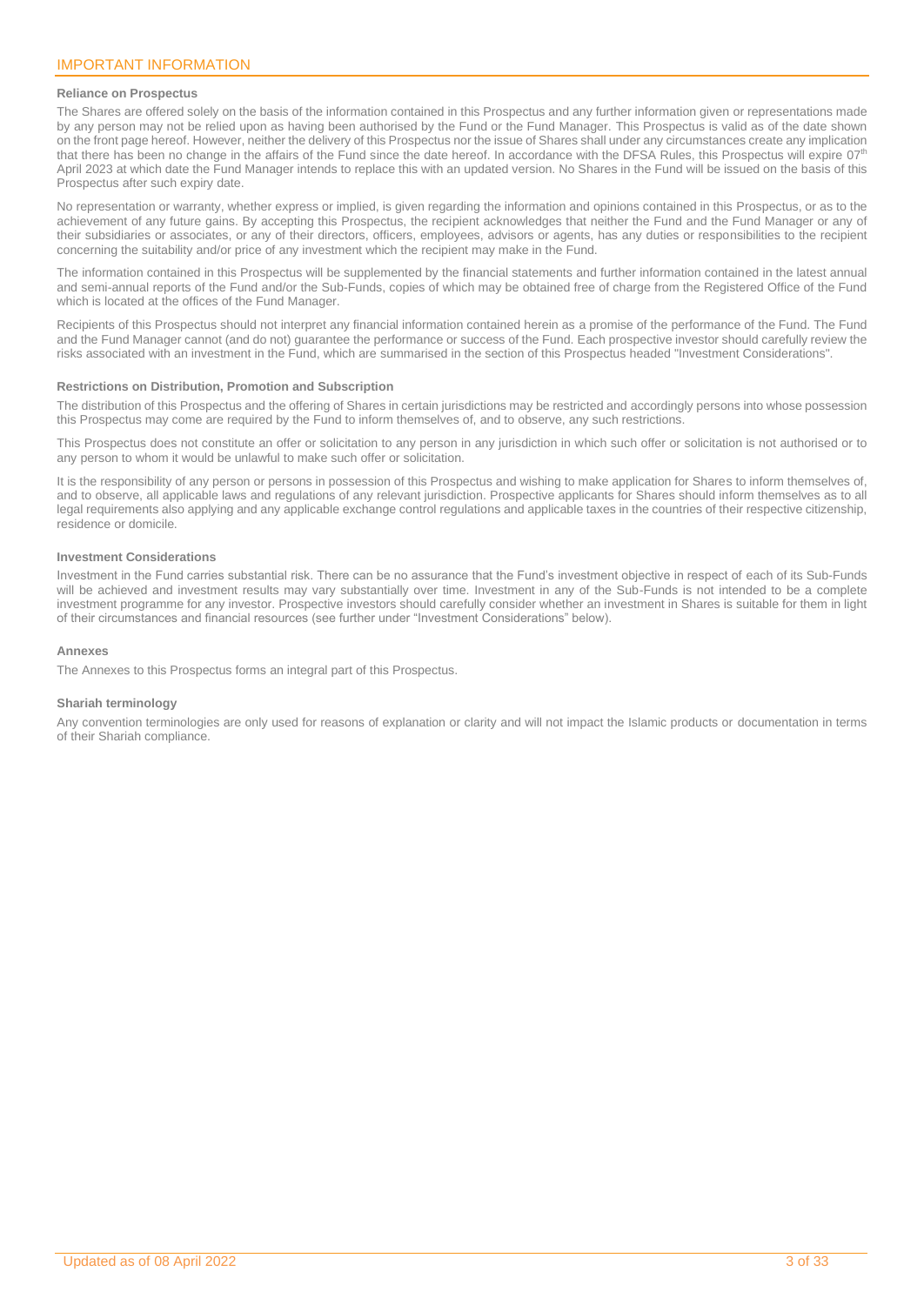## <span id="page-3-0"></span>DEFINITIONS OF CAPITALISED TERMS USED IN THIS PROSPECTUS

|                                   | Capitalised terms not otherwise defined in this Prospectus shall have the meanings ascribed to them in the Law or the CIR.                                                                                                                                                                                                     |
|-----------------------------------|--------------------------------------------------------------------------------------------------------------------------------------------------------------------------------------------------------------------------------------------------------------------------------------------------------------------------------|
| <b>AED</b>                        | United Arab Emirates Dirham, the lawful currency of the United Arab Emirates.                                                                                                                                                                                                                                                  |
| Annex                             | An annex to this Prospectus containing information with respect to a particular Sub-Fund.                                                                                                                                                                                                                                      |
| Articles of Association           | The articles of association of the Fund (as amended or replaced from time to time) and which constitute the<br>Fund as required under the Law and the CIR.                                                                                                                                                                     |
| <b>Audit Principal</b>            | As further detailed under the section "Fund Directory".                                                                                                                                                                                                                                                                        |
| <b>Bahrain</b>                    | Kingdom of Bahrain                                                                                                                                                                                                                                                                                                             |
| <b>Business Day</b>               | Monday to Friday unless the UAE Ministry of Labour or the DIFC Authority announce that such a day will be<br>a holiday in the DIFC and, in relation to a particular Sub-Fund, such other place or places as may be specified<br>in the relevant Annex.                                                                         |
| <b>Calculation Period</b>         | A period of time used to calculate the Performance Fee, if any, as set out in the relevant Annex.                                                                                                                                                                                                                              |
| <b>CIR</b>                        | The Collective Investment Rules (CIR) of the DFSA.                                                                                                                                                                                                                                                                             |
| Class                             | A separate class of Shares in a Sub-Fund.                                                                                                                                                                                                                                                                                      |
| Custodian                         | Branches of Deutsche Bank AG, worldwide, as Eligible Custodian, and includes any successor or<br>replacement Eligible Custodian.                                                                                                                                                                                               |
| Custodian Agreement               | The agreement dated 9 June 2008 between the Fund Manager and the Custodian relating to the<br>custody/safekeeping of the assets of each Sub-Fund (as amended or replaced from time to time).                                                                                                                                   |
| Dealing Day                       | Each Business Day.                                                                                                                                                                                                                                                                                                             |
| Delegation Agreement              | The agreement dated 14 January 2016 between the Fund Manager acting on behalf of the Fund, the Fund<br>Administrator, Registrar and Transfer Agent relating, amongst other things, to the administration of each<br>Sub-Fund (as supplemented, amended or replaced from time to time).                                         |
| Deutsche Bank                     | Deutsche Bank AG, Filiala Dubai (Deutsche Securities and Services).                                                                                                                                                                                                                                                            |
| <b>DFSA</b>                       | The Dubai Financial Services Authority and includes any successor or replacement agency or authority.                                                                                                                                                                                                                          |
| <b>DIFC</b>                       | The Dubai International Financial Centre.                                                                                                                                                                                                                                                                                      |
| <b>Dilution Levy</b>              | Any dilution levy charged in accordance with the provisions set out under "Dilution Levy" below.                                                                                                                                                                                                                               |
| Director                          | The director of the Fund (which shall be the Fund Manager) and includes any successor or replacement<br>director.                                                                                                                                                                                                              |
| Eligible Custodian                | An Eligible Custodian as prescribed in the CIR.                                                                                                                                                                                                                                                                                |
| <b>Equalisation Credit</b>        | The amount of money that an Investor will be required to pay in excess of the then current Net Asset Value<br>per Share equal to the percentage specified as the relevant Performance Fee of the difference between the<br>then current Net Asset Value per Share (before accrual for the Performance Fee) and the Hurdle HWM. |
| Fees                              | The subscription, distribution, management, performance, administration, registration and transfer agency,<br>custodian and/or other fees payable in respect of each Sub-Fund as set out in this Prospectus and the<br>relevant Annex.                                                                                         |
| <b>Financial Year</b>             | The financial year of the Fund will end on 31 December of each year.                                                                                                                                                                                                                                                           |
| Fund                              | Mashreq Capital Shariah Compliant Funds (OEIC) PLC.                                                                                                                                                                                                                                                                            |
| Fund Administrator                | Apex Fund Services (Dubai) Ltd. and includes any successor or replacement fund administrator.                                                                                                                                                                                                                                  |
| Fund Manager                      | Mashreq Capital and includes any successor or replacement Fund Manager of the Fund.                                                                                                                                                                                                                                            |
| <b>Fund Property</b>              | The assets of the Fund.                                                                                                                                                                                                                                                                                                        |
| GCC                               | <b>Gulf Cooperation Council.</b>                                                                                                                                                                                                                                                                                               |
| High Water Mark                   | The higher of the Subscription Price during the Initial Offer Period and the Net Asset Value per Share the<br>last time a Performance Fee was paid (crystallised).                                                                                                                                                             |
| Hurdle rate                       | The minimum rate, as specified in the relevant Annex, stated as a percentage, by which the Net Asset Value<br>of a particular Sub-Fund or Class must increase above the High Water Mark before the Fund Manager earns<br>a Performance Fee.                                                                                    |
| Hurdle HWM                        | Is the sum of High Water Mark and the relevant Hurdle Rate.                                                                                                                                                                                                                                                                    |
| Initial Closing Date              | The last day of the Initial Offer Period.                                                                                                                                                                                                                                                                                      |
| Initial Offer Period              | The period determined by the Fund Manager during which Shares of a particular Sub-Fund or Class are<br>offered for subscription at a fixed price as specified in the relevant Annex.                                                                                                                                           |
| Initial Issue Date                | The first Business Day following the Initial Closing Date.                                                                                                                                                                                                                                                                     |
| <b>IPO</b>                        | Initial Public Offerings.                                                                                                                                                                                                                                                                                                      |
| Investment Manager                | Mashreq Capital and includes any successor or replacement investment manager of the Fund.                                                                                                                                                                                                                                      |
| Investment Objective and Policies | The investment objective and policies of each Sub-Fund set out in the relevant Annex.                                                                                                                                                                                                                                          |
| Islamic Finance Rules             | The Islamic Finance Rules of the DFSA.                                                                                                                                                                                                                                                                                         |
| <b>Issue Date</b>                 | The Business Day following the Initial Closing Date and thereafter the Business Day following each Valuation<br>Date.                                                                                                                                                                                                          |
| Law                               | The Collective Investment Law No. 2 of 2010 (as amended).                                                                                                                                                                                                                                                                      |
| Management Agreement              | The agreement dated 14 May 2018 between the Fund Manager and the Investment Manager relating to the<br>management of each Sub-Fund (as amended or replaced from time to time).                                                                                                                                                 |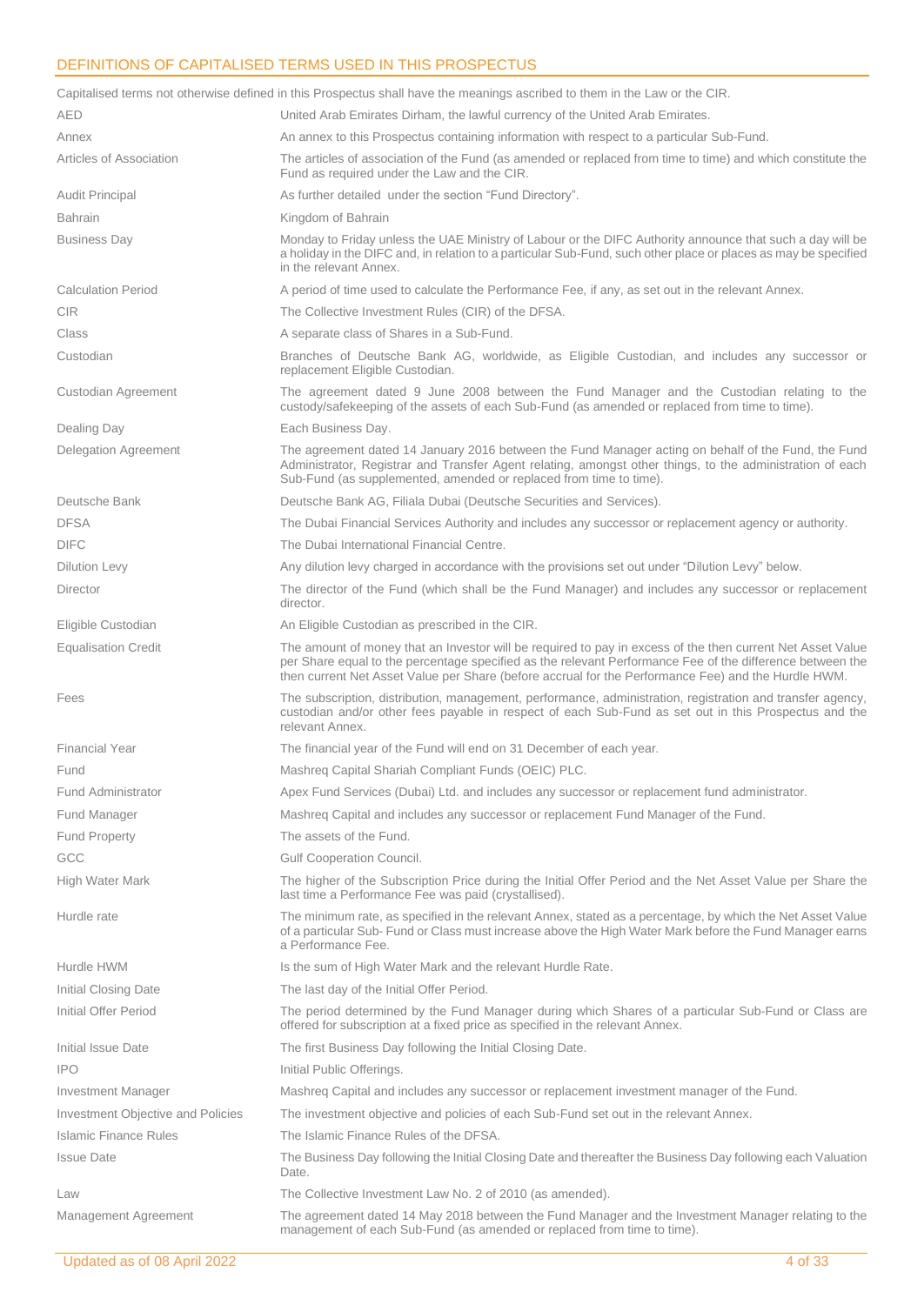| <b>Mashreg Capital</b>               | Mashreg Capital (DIFC) Limited.                                                                                                                                                                                                                                                                                                                                                                                                       |
|--------------------------------------|---------------------------------------------------------------------------------------------------------------------------------------------------------------------------------------------------------------------------------------------------------------------------------------------------------------------------------------------------------------------------------------------------------------------------------------|
| Mashreg Al-Islami Income Fund        | The Sub-Fund represented by the Class "B" Shares, Class "C" Shares, Class "D Accumulation" Shares,<br>Class "D Income" Shares, Class "D AED Accumulation" Shares and Class "D AED Income" Shares of the<br>Fund being the first Sub-Fund of the Fund offered to investors on the terms set out in this Prospectus and<br>the relevant Annex.                                                                                          |
| Mashreg Al Islami Equity Fund        | The Sub-Fund represented by the Class "E" Shares, Class "F" Shares, Class "G Accumulation" Shares,<br>Class "G Income" Shares, Class "G AED Accumulation" Shares and Class "G AED Income" Shares being<br>the second Sub-Fund of the Fund offered to investors on the terms set out in this Prospectus and the relevant<br>Annex.                                                                                                     |
| <b>MENA</b>                          | Middle East and North Africa.                                                                                                                                                                                                                                                                                                                                                                                                         |
| Minimum Initial Fund Size            | The minimum initial fund size for each Sub-Fund set out in the relevant Annex.                                                                                                                                                                                                                                                                                                                                                        |
| Net Asset Value per Class            | The net asset value of a Sub-Fund per Class determined in accordance with the provisions set out under<br>"Net Asset Value" below.                                                                                                                                                                                                                                                                                                    |
| Net Asset Value per Share            | The net asset value of a Sub-Fund per Class per Share, determined in accordance with the provisions set<br>out under "Net Asset Value" below.                                                                                                                                                                                                                                                                                         |
| Net Asset Value                      | The net asset value of a Sub-Fund determined in accordance with the provisions set out under "Net Asset<br>Value" below.                                                                                                                                                                                                                                                                                                              |
| <b>Ordinary Resolution</b>           | A resolution of a duly constituted general meeting of a Class of the Shareholders passed by a simple majority<br>of the votes cast on behalf of the Shares entitled to vote through or on behalf of the relevant Class of<br>Shareholders present in person or by proxy and voting at the meeting. It includes any unanimous written<br>resolution of the holders of Shares entitled to vote, expressed to be an ordinary resolution. |
| Oversight Committee                  | The panel or board appointed to oversee and supervise the Fund Manager as required under the Law and<br>the CIR.                                                                                                                                                                                                                                                                                                                      |
| Performance Fee                      | Where applicable, a performance fee that may be payable to the Fund Manager or the Investment Manager<br>depending on the performance of the relevant Sub-Fund, as set out in the relevant Annex.                                                                                                                                                                                                                                     |
| Prospectus                           | This prospectus setting out the terms of the Fund together with each Annex.                                                                                                                                                                                                                                                                                                                                                           |
| Record Date                          | The date determined by the Director on which a Shareholder must own Shares in order to be entitled to a<br>distribution.                                                                                                                                                                                                                                                                                                              |
| <b>Redemption Date</b>               | The redemption date for Shares in a particular Sub-Fund as specified in the relevant Annex.                                                                                                                                                                                                                                                                                                                                           |
| <b>Redemption Price</b>              | The Net Asset Value per Share minus any Dilution Levy specified in the relevant Annex.                                                                                                                                                                                                                                                                                                                                                |
| <b>Redemption Request</b>            | A request by a Shareholder to redeem some or all of its Shares in a Sub-Fund.                                                                                                                                                                                                                                                                                                                                                         |
| <b>Registered Auditors</b>           | Deloitte & Touche (M.E.).                                                                                                                                                                                                                                                                                                                                                                                                             |
| <b>Registered Office</b>             | Al Fattan Currency House, Tower 1, Office number 111, DIFC, PO Box 1250, Dubai, UAE.                                                                                                                                                                                                                                                                                                                                                  |
| Registrar and Transfer Agent         | Apex Fund Services (Dubai) Ltd. and includes any successor or replacement registrar and transfer agent.                                                                                                                                                                                                                                                                                                                               |
| <b>Rules</b>                         | The rules of the DIFC and of the DFSA.                                                                                                                                                                                                                                                                                                                                                                                                |
| Saudi Arabia                         | Kingdom of Saudi Arabia.                                                                                                                                                                                                                                                                                                                                                                                                              |
| Shareholder                          | A holder of a Share.                                                                                                                                                                                                                                                                                                                                                                                                                  |
| Shareholder Register                 | The register of Shareholders maintained by the Registrar and Transfer Agent in relation to each Sub-Fund<br>at its registered office in the DIFC, where it can be inspected by the Shareholders.                                                                                                                                                                                                                                      |
| Share                                | A registered share in the Fund.                                                                                                                                                                                                                                                                                                                                                                                                       |
| Shariah                              | Islamic Shariah laws and principles.                                                                                                                                                                                                                                                                                                                                                                                                  |
| <b>Shariah Supervisory Agreement</b> | The Shariah supervisory agreement between the Fund Manager and the members of the Shariah<br>Supervisory Board as renewed from time to time.                                                                                                                                                                                                                                                                                          |
| <b>Shariah Supervisory Board</b>     | The Shariah supervisory board appointed in relation to each Sub-Fund as required under the Law and the<br>CIR and as specified in the relevant Annex.                                                                                                                                                                                                                                                                                 |
| <b>Special Resolution</b>            | A resolution in respect of which notice of intention to propose the resolution has been given, and that has<br>been passed by the positive vote of a Class or Classes of Shareholders holding at least 75% of the Shares<br>entitled to vote on the resolution.                                                                                                                                                                       |
| Sub-Fund                             | A separate sub-fund of the Fund established and maintained in respect of a Class of Shares to which the<br>assets and liabilities and income and expenditure attributed or allocated to such Sub-Fund will be applied or<br>charged.                                                                                                                                                                                                  |
| Sub-Fund Property                    | The assets of the relevant Sub-Fund.                                                                                                                                                                                                                                                                                                                                                                                                  |
| Subscriber                           | A potential investor in a Sub-Fund who has submitted a subscription agreement but to whom Shares have<br>not been issued.                                                                                                                                                                                                                                                                                                             |
| <b>Subscription Date</b>             | The subscription date for Shares in a particular Sub-Fund as specified in the relevant Annex.                                                                                                                                                                                                                                                                                                                                         |
| <b>Subscription Price</b>            | The Net Asset Value per Share plus any subscription fee specified in the relevant Annex.                                                                                                                                                                                                                                                                                                                                              |
| <b>UAE</b>                           | The United Arab Emirates.                                                                                                                                                                                                                                                                                                                                                                                                             |
| US                                   | The United States of America.                                                                                                                                                                                                                                                                                                                                                                                                         |
| <b>USD and United States Dollars</b> | United States dollars, the lawful currency of the US.                                                                                                                                                                                                                                                                                                                                                                                 |
| <b>US Securities Laws</b>            | Any relevant US securities laws.                                                                                                                                                                                                                                                                                                                                                                                                      |
| <b>Valuation Date</b>                | The valuation date for Shares in a particular Sub-Fund as specified in the relevant Annex.                                                                                                                                                                                                                                                                                                                                            |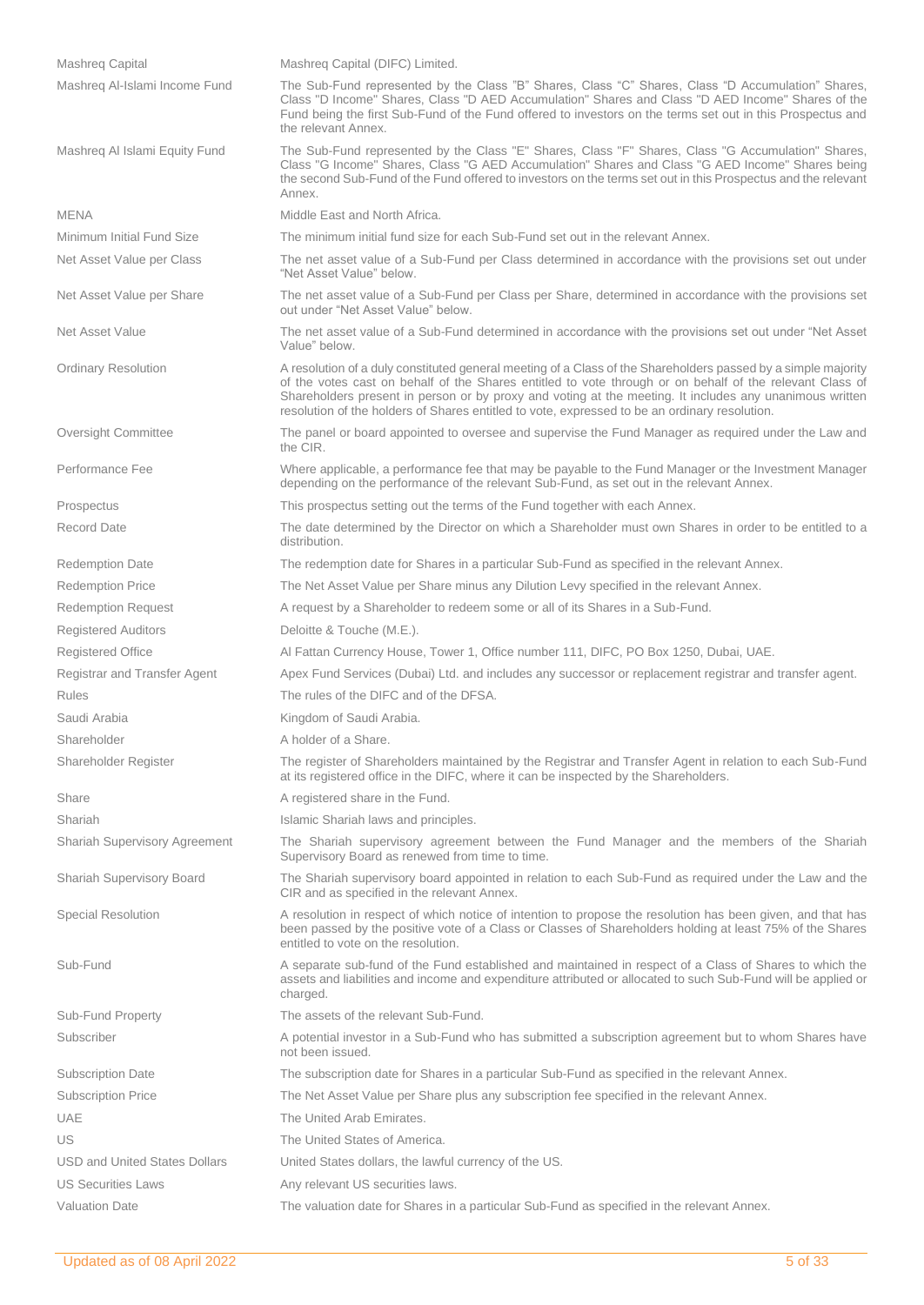### <span id="page-5-0"></span>**The Fund**

The Fund is a DFSA Public Fund and a DFSA Domestic Fund (both as defined in the Rules) and was registered with the DFSA on 24 July 2008. The Fund effectively commenced operations on 1st May 2009.

The Fund is constituted as an open-ended investment company established in the DIFC on 24 July 2008 under the DIFC Companies Law 2006 (which has now been replaced by the DIFC Companies Law No. 5 of 2018). The Articles of Association of the Fund are governed by the laws of the DIFC. The Fund is organised as an umbrella fund and each Sub-Fund created by the Fund comprises or will comprise a separate Sub-Fund. The Fund is not constituted as a Protected Cell Company in accordance with the provisions of the Regulations made under the DIFC Companies Law No. 5 of 2018, and therefore the Sub-Funds are not statutorily or constitutionally ring-fenced. In practice, cross class liability will only arise where a particular Sub-Fund becomes insolvent or exhausts its assets and is unable to meet all of its liabilities. In case the Fund is unable to meet liabilities attributable to any particular Sub-Fund out of the assets attributable to that particular Sub-Fund, the remaining liabilities will be met by the Fund Manager in order to ensure that no other Sub-Fund is affected. Each Sub-Fund will, in turn, be sub-divided into one or more separate Classes. As of the date of this Prospectus, the Fund has two Sub-Funds, the Mashreq Al-Islami Income Fund, currently comprising the Class "B" Shares, Class "C" Shares, Class "D Accumulation" Shares, Class "D Income" Shares, Class "D AED Accumulation" Shares and Class "D AED Income" Shares of the Fund, and the Mashreq Al Islami Equity Fund, currently comprising the Class "E" Shares, Class "F" Shares, Class "G Accumulation" Shares, Class "G Income" Shares, Class "G AED Accumulation" Shares and Class "G AED Income" Shares of the Fund. The Fund Manager has the ability within the authorised share capital of the Fund to establish further Sub-Funds and establish further Classes in relation to each of its Sub-Funds. Such further Sub-Funds or Classes may also be denominated in currencies other than the United States Dollar.

The current authorised share capital of the Fund is six million and a hundred United States Dollars (USD 6,000,100) and two million United Arab Dirham (AED 2,000,000) (or its equivalent in other currencies) and is divided into:

- a) one Class "A" Share with a par value of one hundred United States Dollars (USD 100);
- b) 100,000,000 Class "B" Shares with a nominal par value of one United States Cent (USD 0.01) per Share;
- c) 100,000,000 Class "C" Shares with a nominal par value of one United States Cent (USD 0.01) per Share;
- d) 50,000,000 Class "D Accumulation" Shares with a nominal par value of one United States Cent (USD 0.01) per Share;
- e) 50,000,000 Class "D Income" Shares with a nominal par value of one United States cent (USD 0.01) per Share;
- f) 50,000,000 Class "D AED Accumulation" Shares with a nominal par value of AED 0.01 per Share;
- g) 50,000,000 Class "D AED Income" Shares with a nominal par value of AED 0.01 per Share;
- h) 100,000,000 Class "E" Shares with a nominal par value of one United States Cent (USD 0.01) per Share;
- i) 100,000,000 Class "F" Shares with a nominal par value of one United States Cent (USD 0.01) per Share;
- j) 50,000,000 Class "G Accumulation" Shares with a nominal par value of one United States Cent (USD 0.01) per Share;
- k) 50,000,000 Class "G Income" Shares with a nominal par value of one United States Cent (USD 0.01) per Share;
- l) 50,000,000 Class "G AED Accumulation" Shares with a nominal par value of AED 0.01 per Share; and
- m) 50,000,000 Class "G AED Income" Shares with a nominal par value of AED 0.01 per Share.

The Class "A" Share in the Fund is the non-participating non-redeemable founder Share in the Fund. The Class "A" Share has a par value of USD 100 and a subscription price of USD 100, fully paid up. The Class "A" Share is held by the Fund Manager.

Class "B" Shares, Class "C" Shares, Class "D Accumulation" Shares, Class "D Income" Shares, Class "D AED Accumulation" Shares, Class "D AED Income" Shares, Class "E" Shares, Class "F" Shares, Class "G Accumulation" Shares, Class "G Income" Shares, Class "G AED Accumulation" Shares and Class "G AED Income" Shares are participating, redeemable shares but shall not confer any voting rights on a Shareholder, provided however that a Shareholder shall be permitted to vote in those circumstances specifically stated in the Articles of Association or otherwise in accordance with the Law, the CIR and the Rules. This includes the right to vote on any matters (or amendments) which would affect the rights or entitlements of a Shareholder, such as a fundamental change requiring a Special Resolution or a materially significant change requiring an Ordinary Resolution.

Each Sub-Fund will have its own investment objective and policies and may be subject to different terms and conditions and, amongst other things, may have a different base currency, minimum subscription amount, fee structure and distribution policy. The terms and conditions of each Sub-Fund are specified in the relevant Annex.

This is an Islamic Fund (as defined in the CIR) and consequently the Fund's entire business operations will be conducted in accordance with Shariah.

No application has been made for the listing of the Fund or any Sub-Fund on any stock exchange but an application for any such listing(s) may be made on (an) exchange(s) in the future at the sole discretion of the Fund Manager.

There is no limit on the number of investors who may invest in the Fund.

### **Investment Objective and Policies**

The investment objective and policies of each Sub-Fund will be set out in the Annex for that Sub-Fund.

#### **Duration of the Fund**

The duration of the Fund and each Sub-Fund shall be unlimited and shall continue until terminated in accordance with the provisions of this Prospectus, the Articles of Association and, in relation to a Sub-Fund, the relevant Annex.

#### **Subscriptions**

Investors may subscribe for Shares during the relevant Initial Offer Period at the fixed price plus the applicable subscription fee specified in the relevant Annex, and thereafter on each Subscription Date at the relevant Subscription Price upon such number of days' notice or by such time and/ or day as specified in the relevant Annex.

#### **Minimum Subscription and holding**

The minimum initial subscription amount and the minimum ongoing holding amount for each Sub-Fund or Class are specified in the relevant Annex.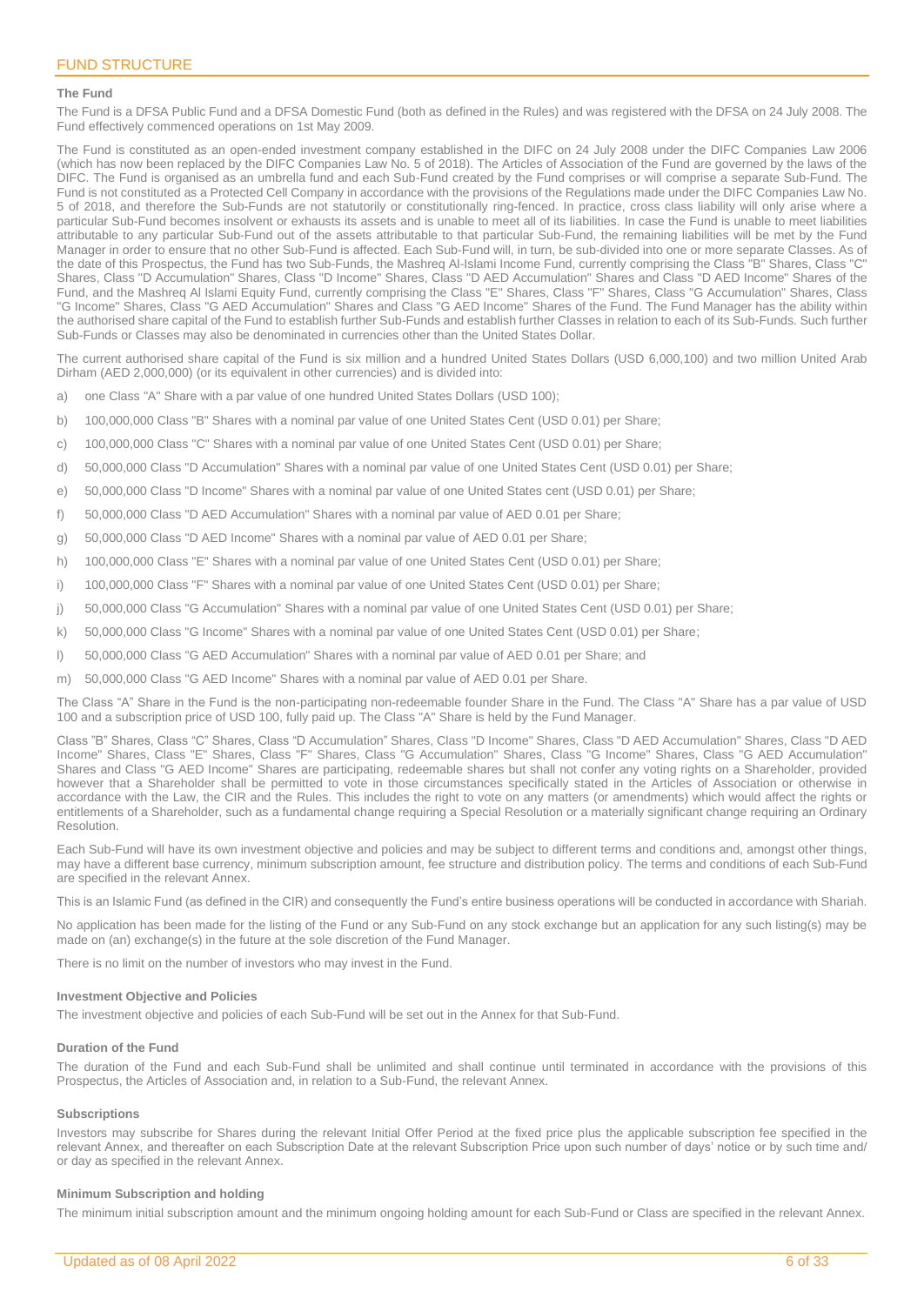### **Redemptions**

Shares are redeemable at the option of the Shareholder on each Redemption Date upon such number of days' notice or by such time and/or day as specified in the relevant Annex. Shares will be redeemed at the relevant Redemption Price. The Fund Manager may decide that no redemptions will be accepted before the end of a minimum holding period, if any, specified in the relevant Annex.

### **Distribution Policy**

The Fund's distribution policy may vary for each Sub-Fund and each Class, as set out in the relevant Annex; however the decision to declare or make a distribution in relation to any Sub-Fund or Class will be made solely by the Director. All Shareholders recorded in the register of the Registrar and Transfer Agent at the end of the Record Date (including the Record Date transactions) shall be eligible for such distribution.

If a distribution is declared or made by the Fund in relation to any Sub-Fund or Class, it will generally be paid to each eligible Shareholder by electronic transfer (net of the electronic transfer fee) to the account instructed by that Shareholder except if provided otherwise in the relevant Annex.

In the event that a distribution is declared or made and remains unclaimed after a period of twelve months from the date of declaration or distribution, such distribution will be automatically forfeited and will be donated to a registered charity approved by the Shariah Supervisory Board.

All income which the Fund Manager determines, in consultation with the Shariah Supervisory Board, is not permissible under Shariah, shall be removed from the relevant Sub-Fund and donated to a registered charity approved by the Shariah Supervisory Board.

### **Taxation and Reporting**

On the basis of current law and practice, the Fund will not be subject to any income or capital gains tax in the DIFC or the United Arab Emirates. Prospective applicants for Shares should consult their own advisers as to the effect on their own particular tax circumstances of an investment in the Fund.

The Fund is required under the regulations and guidance notes made pursuant to treaties, law and intergovernmental agreements entered into by the United Arab Emirates to which the Fund Manager and the Fund is subject, to comply in relation to the (automatic) exchange of information for tax matters (collectively "**AEOI**"). The applicable intergovernmental agreements relates to both U.S. Foreign Account Tax Compliance Act ("**FATCA**") and OECD Standard for Automatic Exchange of Financial Information in Tax Matters – Common Reporting Standard ("**CRS**") requirements. Further details are set out in the relevant Subscription Agreement relating to AEOI.

### **Limited Liability**

Investors invest in the Fund with limited liability and cannot lose more than the amount of their investment. Shareholders will have no further liability for the debts of the Fund.

### <span id="page-6-0"></span>FUND MANAGEMENT

### **Fund Manager & Investment Manager**

Mashreq Capital has been appointed as the Fund Manager of the Fund and, with the approval of the DFSA, also acts as the investment manager of the Fund and will act in accordance with:

- a. the Management Agreement;
- b. the Articles of Association;
- c. the Prospectus; and
- d. the Law and the CIR.

As Fund Manager, Mashreq Capital is also the Director (see further under "Director" below).

Mashreq Capital (which is a wholly owned subsidiary of MashreqBank PSC incorporated in Dubai, United Arab Emirates) is a limited liability company incorporated in the DIFC on 7 February 2006 and is licensed by the DFSA to undertake the following financial services:

- a. Managing a Collective Investment Fund;
- b. Providing Custody;
- c. Managing Assets;
- d. Arranging Credit and Advising on Credit;
- e. Dealing in Investments as Principal;
- f. Dealing in Investments as Agent;
- g. Arranging Deals in Investments; and
- h. Advising on Financial Products.

At the date of this Prospectus, the issued share capital of the Fund Manager is USD 2.5 Million, all of which is paid up.

Robert Hahm is the Chief Executive Officer (CEO) of Mashreq Capital. Robert started his career in banking in 1999. He has extensive experience in global markets and is specialized in Emerging Markets. In addition to portfolio management, Robert also has experience in risk management functions and treasury. Robert is a CFA charterholder and holds a Masters in Economics from the University of Hamburg. He has been with Mashreq Capital for nearly 8 years.

Further, Mashreq Capital has on its board members of MashreqBank senior management team who actively sit on the boards of various funds that the group operates under the Makaseb Fund Company B.S.C. (C) umbrella, and hence have extensive experience in monitoring fund management activities

Details of the Registered Office and directors of Mashreq Capital are available to the public at its office in the DIFC.

### **The Fund Manager must, amongst other things:**

- a. carry out such duties and functions in relation to the Fund as are necessary to ensure compliance with the Law and the Rules that impose obligations on a Fund Manager;
- b. carry out its duty to make, and ensure that, decisions as to the composition of the Sub-Fund Property are in accordance with the Investment Objective and Policies of such Sub-Fund;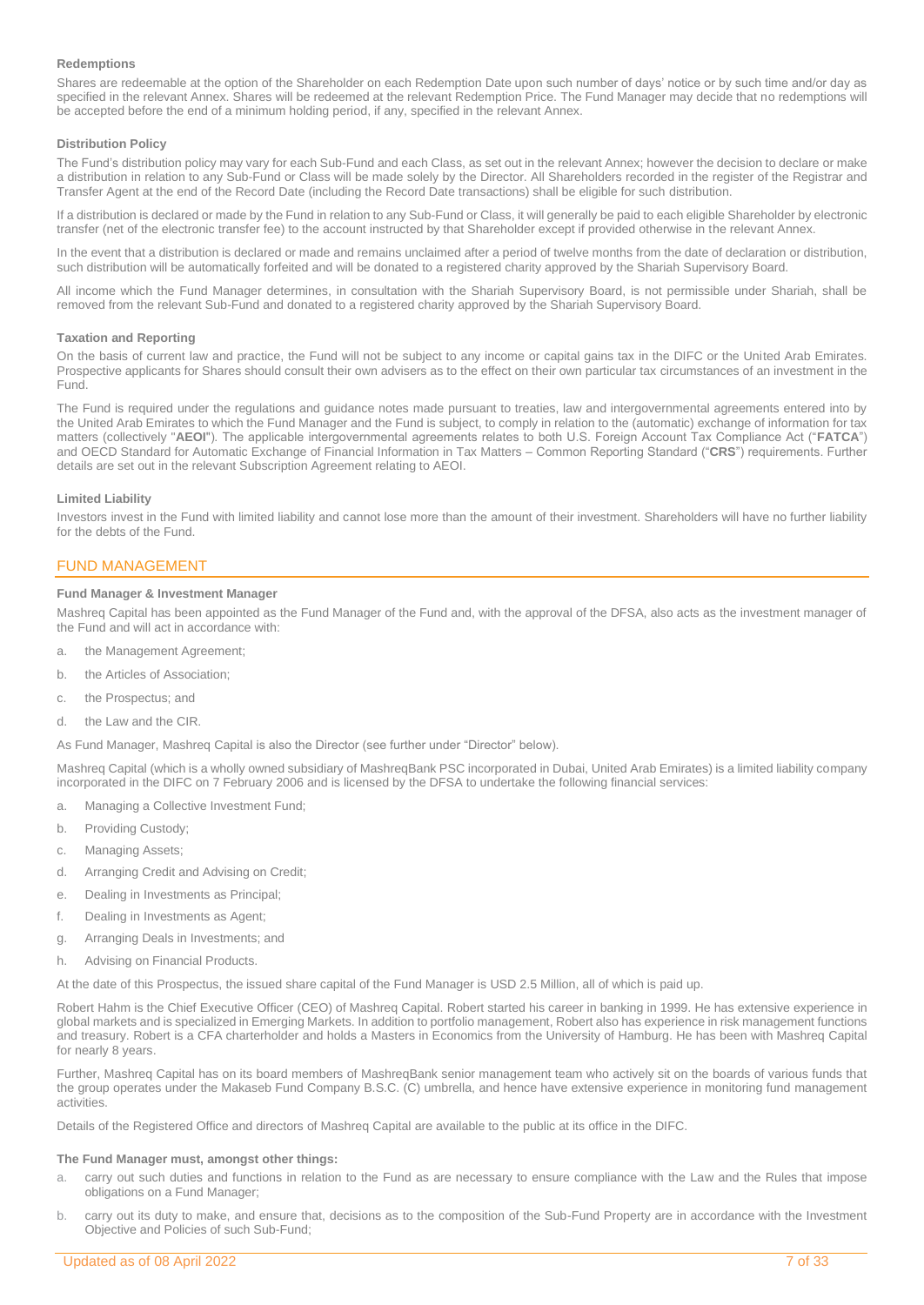- c. take all steps and execute all documents to ensure that transactions are properly entered into for the account of the Fund/each Sub-Fund;
- d. establish and maintain risk management controls and controls to enable it to identify, assess, mitigate, control and monitor risks in relation to the Fund/each Sub-Fund;
- e. take all reasonable steps and exercise due diligence to ensure that the Sub-Fund Property is valued in accordance with the Law, the CIR and the Articles of Association;
- f. ensure that any transaction in respect of the Sub-Fund Property undertaken with a Related Party (as defined in the CIR) is on terms at least as favourable to the Sub-Fund as any comparable arrangement on normal commercial terms negotiated at arm's length with an independent third party and is effected in accordance with the CIR; and
- g. make and retain accounting and other records that are necessary to enable it to comply with the CIR and to demonstrate at any time that such compliance has been achieved.

The Fund Manager is responsible to the Shareholders for the safe-keeping of the Sub-Fund Property. The Fund Manager is also responsible for managing the Fund and monitoring its performance on a daily basis.

The Fund Manager is responsible, in compliance with all relevant laws, for all operations concerning the Fund and each Sub-Fund and shall be permitted from time to time to delegate certain activities, or outsource certain functions, in accordance with the CIR; provided that it shall not be permitted to delegate the responsibility for conducting such activities and carrying out such functions.

The Fund will ratify all actions taken by the Fund Manager in accordance with the terms of the Articles of Association and this Prospectus and shall indemnify each of the Fund Manager, its officers and employees (each an "indemnified party") to the fullest extent permitted by the laws of the DIFC against any liability, actions, proceedings, claims, demands, costs or expenses reasonably incurred or sustained by it in connection with any debt, claim, action, demand, suit, proceeding, judgment, decree, liability or obligation of any kind in which it becomes involved as a party or otherwise, by virtue of its being or having been the Fund Manager, an officer or employee of the Fund except where such debt, claim, action, demand, suit, proceeding, judgment, decree, liability or obligation arises as a result of any fraud, negligence or wilful default on the part of the relevant indemnified party. Subject to any provision of the laws of the DIFC to the contrary, no indemnified party shall be liable for any damage, loss, costs or expenses to or of the Fund at any time unless caused by the indemnified party's fraud, negligence or wilful default.

Subject always to the provisions of the Law and the Rules, the Fund Manager may be removed or may resign pursuant to the provisions of the Articles of Association.

## <span id="page-7-0"></span>DIRECTOR AND OVERSIGHT COMMITTEE

The Fund has appointed one Director. The Director of the Fund is the Fund Manager.

The Director of the Fund will receive no remuneration in respect of its role.

In accordance with the CIR, an 'Oversight Committee' comprising three individuals has been appointed by the Fund Manager who shall supervise the activities of the Fund Manager in accordance with the Law and the CIR. This committee comprises the following persons who are authorized by the DFSA:

### **Sharon Ditchburn**

Sharon Ditchburn is a Certified Practicing Accountant, Chartered Secretary, and holds legal qualifications from Australia, as well as an MBA specializing in Corporate Governance, Entrepreneurship and Strategy. Sharon has wide ranging experience at Senior Management and Director level on a variety of public and private companies in Australia and the UAE. Overall, her experience ranges across advisory and management of compliance and corporate governance programs, mergers and acquisitions to investor relations programs.

### **Ece Briscoe**

Ms Briscoe is an experienced Lawyer and Compliance Manager. Ece has more than 10 years of legal experience, in the Middle East, UK and Turkey, including roles as senior lawyer, in-house legal counsel, Anti-Money Laundering and Compliance Officer. Ece is a DFSA regulated Compliance / AML Officer for a range of companies including asset managers, insurance platforms, and general advisors. Her work includes updating client registration applications, compliance/AML/risk manuals based on DFSA requirements and changes, performing risk-rating and KYC analysis on potential investors, drafting quarterly/annual compliance and MLRO reports for client senior management, conducting AML and KYC training based on DFSA rulebooks, and preparing and assisting clients with DFSA Risk assessments.

### **Lotte Nielsen**

Lotte Nielsen has more than 20 years of experience in the fields of financial services, legal services, compliance, AML, corporate governance, company secretarial, tax auditing and internal control. She is a dedicated professional with a proven track record in compliance, corporate governance, money laundering, anti-bribery, corruption and fraud systems, controls and practices. She has built technical capacity within compliance, risk and governance and undertaken support, guidance, implementation and training in the Middle East mainly to financial services firms, but also to nonfinancial industries.

The Oversight Committee must:

- a. monitor whether the Fund Manager:
	- i. is managing the Fund in accordance with the Articles of Association and the most recent Prospectus, including in particular, any investment and financing limitations, requirements relating to the valuation of Fund Property and any other requirements or restrictions imposed on the Fund under the Law or the CIR; and
	- ii. is complying with any terms and conditions on the Fund Manager's DFSA licence, particularly with respect to the management of the Fund.
- b. assess whether the Fund Manager's systems and controls, particularly those relating to risk management and compliance, operate as intended and remain adequate;
- c. report to the Fund Manager on its findings, including any actual or potential breaches or inadequacies in relation to the matters specified in a. and b., as soon as such breaches or inadequacies are identified or suspected; and
- d. report to the DFSA if:
	- i. the Fund Manager has failed, or is reasonably likely to fail, to take appropriate action to rectify or remedy a matter reported to it within 30 days of that matter being so reported; and
	- ii. the Oversight Committee believes on reasonable grounds that the matter has had, or is likely to have, a materially adverse impact on the interests of the Shareholders.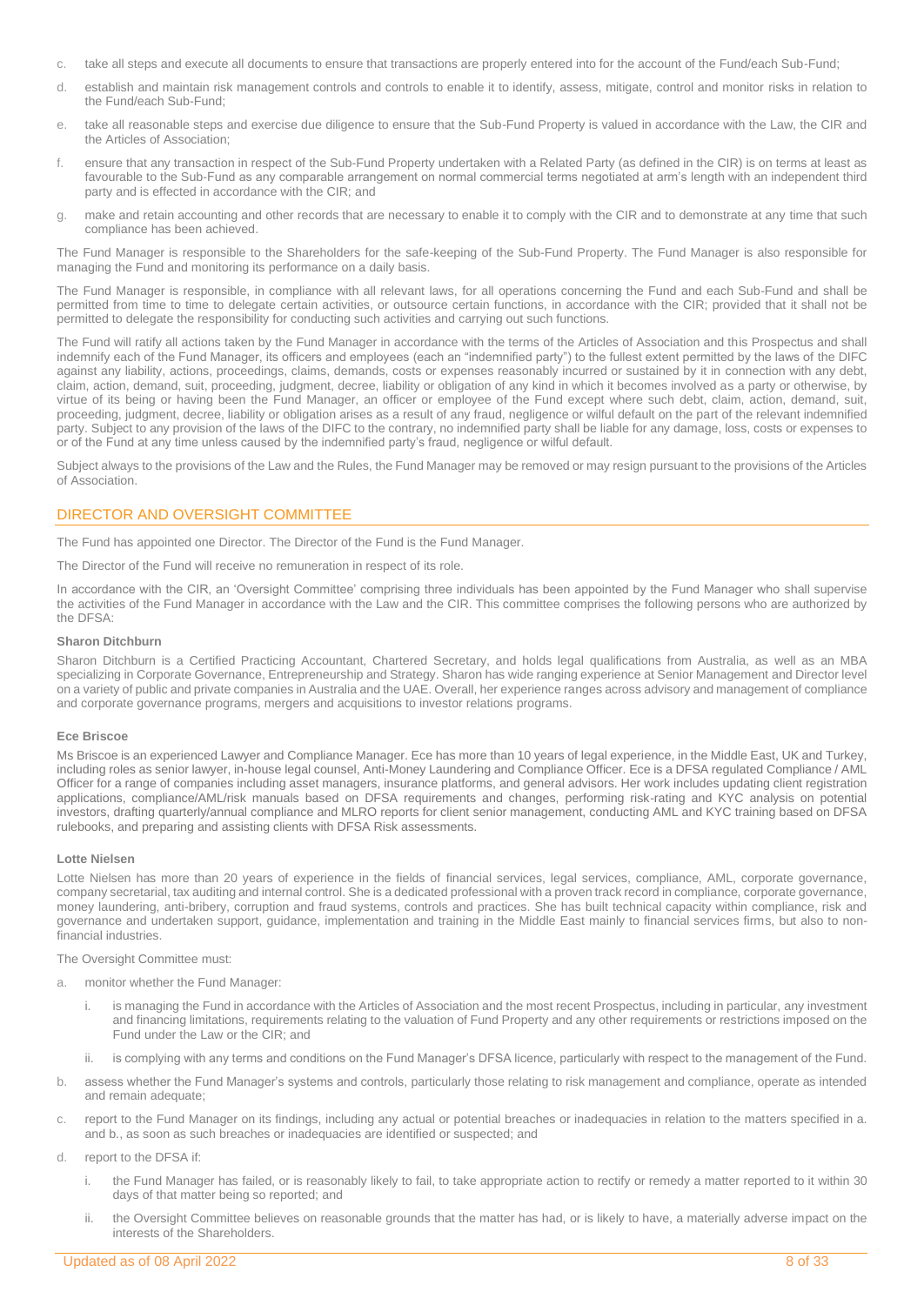The Oversight Committee must furthermore, amongst other things:

- a. carry out such duties and functions in relation to the Fund as are necessary to ensure compliance with the Law and the CIR that impose obligations on an Oversight Committee;
- b. ensure (on a continuing basis) proper management of the Fund by the Fund Manager in accordance with CIR relating to single pricing and dealing, income, investment, financing and reporting;
- c. ensure (on a continuing basis) that (i) the Fund Property is being used or invested by the Fund Manager in accordance with CIR covering investment & financing; and (ii) the Fund Manager is taking steps to ensure compliance with CIR covering investment and financing with reference to the interests of Shareholders;
- d. report to the Fund Manager on the appropriateness and effectiveness of the systems and controls agreed for the oversight function, at least quarterly unless circumstances require more frequent meetings; and
- e. prepare a report for the Shareholders each year, to be included in the annual report and such report must contain:
	- i. a description of the Oversight Committee's oversight duties;
	- ii. a statement as to whether or not the issue, sale, redemption, cancellation, calculation of the price of Shares and the application of the Fund's income have been carried out in accordance with the CIR and this Prospectus; and
	- iii. a statement as to whether or not the investment and financing powers and other restrictions applicable to the Fund have been exceeded.

The Fund will ratify all actions taken by the Oversight Committee members in accordance with the terms of the Articles of Association and this Prospectus and shall indemnify the Oversight Committee members (each an "indemnified party") to the full extent permitted by the laws of the DIFC against any liability, actions, proceedings, claims, demands, costs or expenses reasonably incurred or sustained by it in connection with any debt, claim, action, demand, suit, proceeding, judgment, decree, liability or obligation of any kind in which it becomes involved as a party or otherwise, by virtue of its being or having been an Oversight Committee member except where such debt, claim, action, demand, suit, proceeding, judgment, decree, liability or obligation arises as a result of any fraud, negligence or wilful default on the part of the relevant indemnified party. Subject to any provision of the of the laws of the DIFC to the contrary, no indemnified party shall be liable for any damage, loss, costs or expenses to or of the Fund at any time unless caused by the indemnified party's fraud, negligence or wilful default.

Subject always to the provisions of the Law and the Rules, the Oversight Committee members may be removed or may resign pursuant to the provisions of the Articles of Association.

### <span id="page-8-0"></span>FUND ADMINISTRATOR, REGISTRAR AND TRANSFER AGENT

Apex Fund Services (Dubai) Ltd., has been appointed as the Fund Administrator of the Fund pursuant to the Delegation Agreement. The Fund Administrator is responsible for the administration of the Fund, which includes amongst other things, arranging the calculation of the Net Asset Values of the Fund or Sub-Fund and fees, and administration of uninvested cash. The Fund Administrator has undertaken to comply with all applicable CIR while carrying out its duties.

The Director has delegated to the Administrator the determination of the Net Asset Value of each Sub-Fund, the Net Asset Value per Class of each Sub-Fund, and the Net Asset Value per Share of each Class of each Sub-Fund, subject to the overall supervision and direction of the Director. In determining the Net Asset Value of each Sub-Fund, the Net Asset Value per Class of each Sub-Fund, and the Net Asset Value per Share of each Class of each Sub-Fund, the Administrator will follow the valuation policies and procedures adopted by the Fund and each Sub-Fund as set out in the provisions under "Net Asset Value" below.

The Administrator may delegate its obligations to an agent but shall remain responsible for the duties set out in this section "Fund Administrator, Registrar and Transfer Agent".

For the purpose of calculating the Net Asset Value of each Sub-Fund, the Net Asset Value per Class of each Sub-Fund, and the Net Asset Value per Share of each Class of each Sub-Fund, the Administrator shall, and shall be entitled to, rely on, and will not be responsible for the accuracy of, financial data furnished to it by the broker(s) appointed by the Fund, market makers or independent reputable third party pricing services. The Administrator may also use and rely on industry standard financial models or other financial models approved by the Director in pricing any Sub-Fund's securities or other assets. If and to the extent that the Director or the Fund Manager are responsible for or otherwise involved in the pricing of any Sub-Fund's portfolio securities or other assets, the Administrator may accept, use and rely on such prices in determining Net Asset Value of each Sub-Fund, the Net Asset Value per Class of each Sub-Fund, and the Net Asset Value per Share of each Class of each Sub-Fund, and (save in the case of fraud, negligence, wilful default or bad faith of the Fund Administrator) shall not be liable to the Fund or any Sub-Fund in so doing.

Foreign currency transactions or conversions (if any) will be valued at the Bloomberg rate available for the day or the rate provided by Fund Manager.

The Fund Administrator is entitled to be indemnified against all actions, proceedings, claims, demands, costs, expenses whatsoever (other than those resulting from the fraud, negligence, wilful default or bad faith of the Fund Administrator) which may be made against or incurred by the Fund Administrator arising out of, or in performing, its obligations or duties.

The Fund Administrator is under no duty to supervise compliance with the investment objectives, policy, investment restrictions, financing restrictions or operating guidelines in relation to the Fund and will not participate in transactions and activities.

Apex Fund Services (Dubai) Ltd. has also been appointed as the Registrar and Transfer Agent of the Fund pursuant to the Delegation Agreement.

The Registrar and Transfer Agent will be responsible for the keeping of each Shareholder Register. In order to comply with DIFC laws and regulations, the Registrar and Transfer Agent shall maintain the Shareholder Register at its office in the DIFC.

The Fund Manager will monitor the Fund Administrator's performance on an ongoing basis in accordance with the Law and the CIR.

The Delegation Agreement to the extent permitted by the laws of the DIFC, provides, amongst other things, for the following:

- the Fund Administrator, Registrar and Transfer Agent shall not incur liability by refusing in good faith to perform any duty or obligation in the Delegation Agreement which in its reasonable judgment is improper or unauthorised and in performing its duties and obligations pursuant to the Delegation Agreement it shall not be required at any time to do or procure the doing of anything contrary to or in breach of or which constitutes any offence against any applicable law or regulation then in force; and
- ii. the Fund Administrator, Registrar and Transfer Agent shall not, in the absence of fraud, negligence, wilful default or bad faith on the part of the Fund Administrator, Registrar and Transfer Agent or its servants be liable to the Fund Manager or to the Fund for any act or omission in the course of or in connection with the services rendered by it under the Delegation Agreement or for any loss or damage which the Fund Manager or the Fund may sustain or suffer as the result or in the course of the discharge by the Fund Administrator, Registrar and Transfer Agent or its servants of its duties under or pursuant to the Delegation Agreement;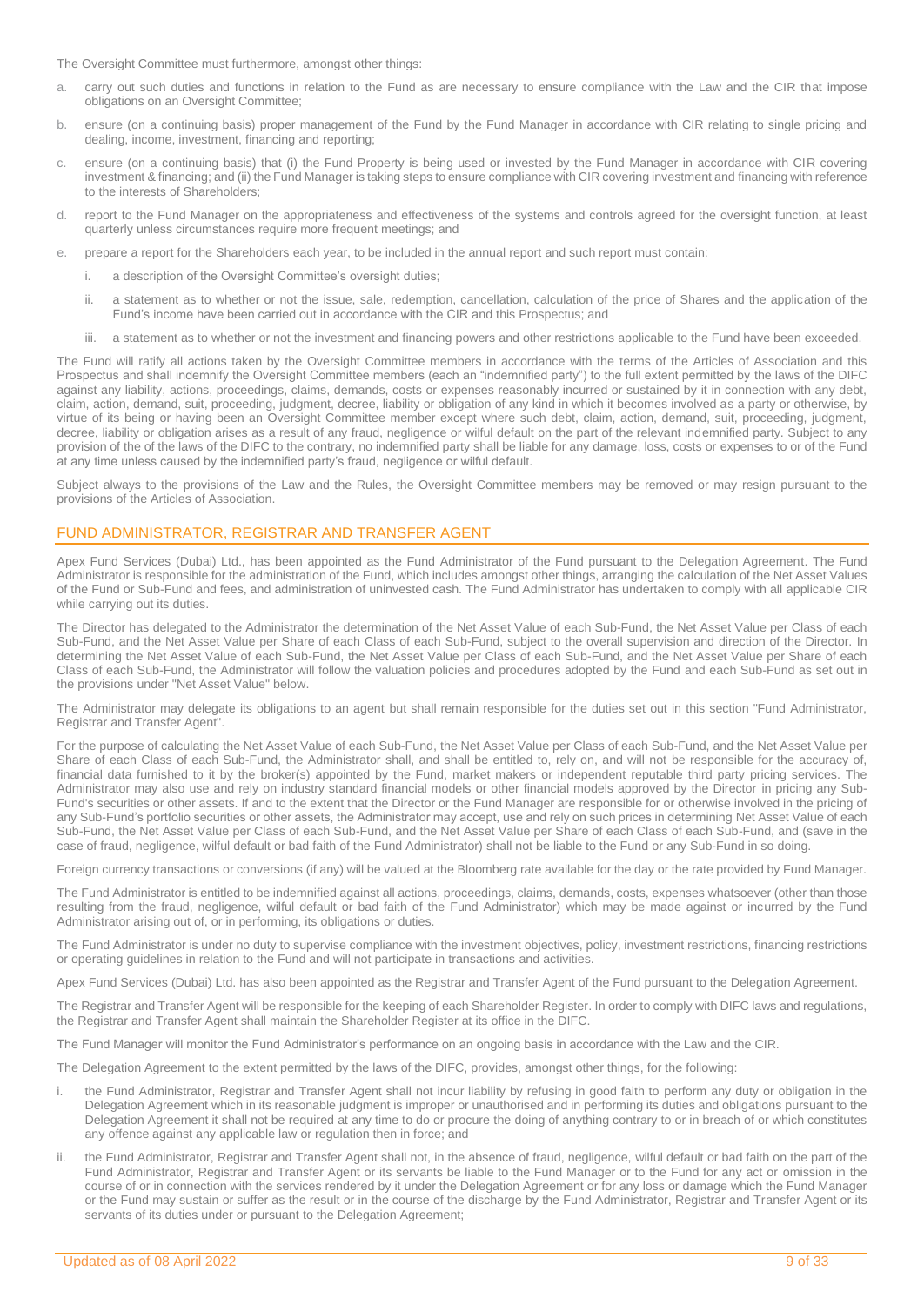- iii. the Fund Manager agrees to indemnify the Fund Administrator, and the Registrar and Transfer Agent from and against any and all liabilities, obligations, losses, damages, penalties, actions, judgments, suits, costs, expenses or disbursements of any kind or nature whatsoever (other than those resulting from the fraud, misconduct, negligence or wilful default on the part of the Fund Administrator, Registrar and Transfer Agent or its servants) which may be imposed on, incurred by or asserted against the Fund Administrator, or the Registrar and Transfer Agent in performing its obligations or duties under the Delegation Agreement;
- iv. the Fund Administrator, Registrar and Transfer Agent agrees to indemnify the Fund Manager and to hold the Fund Manager harmless against all charges, costs, damages, losses, claims, liabilities, obligations, damages, penalties, actions, judgments, suits, costs, expenses, fees and disbursements of any kind or nature whatsoever (together with any value added tax or similar tax imposed from time to time), which the Fund Manager may suffer or incur howsoever in connection with or arising from the Fund Administrator, Registrar and Transfer Agent's or its servants' negligence, wilful misconduct, fraud or wilful default in performing its obligations, duties and services under the Delegation Agreement;
- in calculating any Performance Fee or any accrual in relation thereto, the Fund Administrator and the Registrar and Transfer Agent shall not be liable for any loss suffered by the Fund Manager or any Shareholder by reason of the method of calculation agreed to by the Fund Administrator, or the Registrar and Transfer Agent or by reason of the Fund Administrator, Registrar and Transfer Agent acting upon any written instructions of the Fund Manager in respect of any such calculation;
- the Fund Administrator, Registrar and Transfer Agent shall not be liable for any loss suffered by the Fund Manager whether caused by delays or otherwise resulting from incorrect information or illegible or unclear communications other than due to the Fund Administrator, Registrar and Transfer Agent's own fault; and
- vii. the Fund Administrator, and the Registrar and Transfer Agent shall not be responsible for the loss or damage to any documents or other property or for any failure to fulfil its duties under the Delegation Agreement if such loss, damage or failure shall be caused directly or indirectly due to war, terrorism, enemy action, an act of government or other competent authority, any investment exchange or dealing house, riots, civil disturbance, rebellion, pestilence, storm, tempest, accident, fire, strike, explosion, lock-out or the breakdown, failure or malfunction of any telecommunication or computer service or any occurrence or event beyond the control of the Fund Administrator, or the Registrar and Transfer Agent.

The appointment of the Fund Administrator may be terminated by not less than 90 days' notice in writing. The Delegation Agreement may also be terminated in certain other circumstances.

### <span id="page-9-0"></span>**CUSTODIAN**

### **Custodian**

Deutsche Bank has been appointed as the Custodian of the Fund Property, which will be held directly by the Custodian or through its agents, subcustodians, or delegates pursuant to the Custodian Agreement. The Custodian is regulated by the UAE Securities and Commodities Authority.

In performing its duties, the Custodian may, at the expense of the Fund, appoint such agents, sub-custodians and delegates as it thinks fit to perform in whole or in part any of it duties and discretions (included in such appointment are powers of sub-delegation), provided always that the Custodian will remain responsible for the proper performance of its duties. The Custodian will not however be responsible for any loss suffered by the Fund by reason only of the liquidation, bankruptcy or insolvency of any such agent, sub-custodian or delegate.

The Custodian will not be responsible for any cash, securities and/or other assets comprising the assets of the Fund which are not deposited with or held to the Custodian's order. In particular, the Custodian will not be responsible for any cash, securities and/or other assets placed with cocustodians, brokers or any other party outside the Custodian's global custodian network. The Custodian will not participate in transactions and activities.

Notwithstanding the appointment of the Custodian and the fact that the Custodian will hold the legal title to the Fund Property, the Fund Manager shall remain responsible for the Fund Property.

The Custodian Agreement, to the extent permitted by the laws of the DIFC, provides, amongst other things, for the following:

- a. the Fund Manager agrees to indemnify the Custodian and hold the Custodian harmless against all charges, costs, damages, losses, claims, liabilities, expenses, fees and disbursements (together with any value added tax or similar tax imposed from time to time), which the Custodian may suffer or incur howsoever in connection with or arising from the Custodian Agreement except where there has been negligence or wilful misconduct on the part of the Custodian; and
- b. the Fund Manager further agrees to indemnify the Custodian and to hold the Custodian harmless against any claims for income tax (including penalties) paid or payable by the Custodian as agent of the Fund Manager (or of any person on whose behalf the Fund Manager is acting) under the tax laws of the jurisdiction in which the Custodian is located, notwithstanding that the Fund Manager has disputed such claims.

The appointment of the Custodian may be terminated by not less than 60 days' notice in writing. The Custodian Agreement may also be terminated in certain other circumstances.

### <span id="page-9-1"></span>SHARIAH SUPERVISORY BOARD

### **Shariah Supervisory Board**

A Shariah Supervisory Board has been appointed to advise the Fund Manager on matters of Shariah pursuant to the Islamic Finance Rules. The role of the Shariah Supervisory Board will be to provide ongoing and continuous supervision and adjudication in all Shariah matters for each Sub-Fund, including but not limited to:

- i. the provision of assistance with respect to the development of the legal and operational structure of the Fund generally and the relevant Sub-Fund in particular, including its investment objective, criteria and strategy, such that they comply with the principles of Shariah;
- ii. reviewing and satisfying themselves that the legal and operational structure of the Fund generally and the relevant Sub-Fund in particular, including the provisions of this Prospectus and the Articles of Association and its investment objective, criteria and strategy, comply with the principles of Shariah and issuing an initial certificate (fatwa, based on the underlying Islamic principles) on the launch of the Fund/the relevant Sub-Fund declaring the Fund/the relevant Sub-Fund to be in compliance with Shariah;
- iii. providing ongoing support to the Fund/the relevant Sub-Fund in respect of questions or queries the investors and their representatives may raise in respect of the ongoing Shariah compliance of the Fund/the relevant Sub-Fund;
- iv. providing ongoing assistance to the Fund/the relevant Sub-Fund in remaining compliant with Shariah and active assistance in correcting and/or mitigating any errors (if any) when made; and
- v. the Shariah Supervisory Board will advise the Fund Manager on matters of Shariah pursuant to the Islamic Finance Rules and this Prospectus and may be required to review the compliance of the Fund and/or the relevant Sub-Fund with the principles of Shariah for which there will be at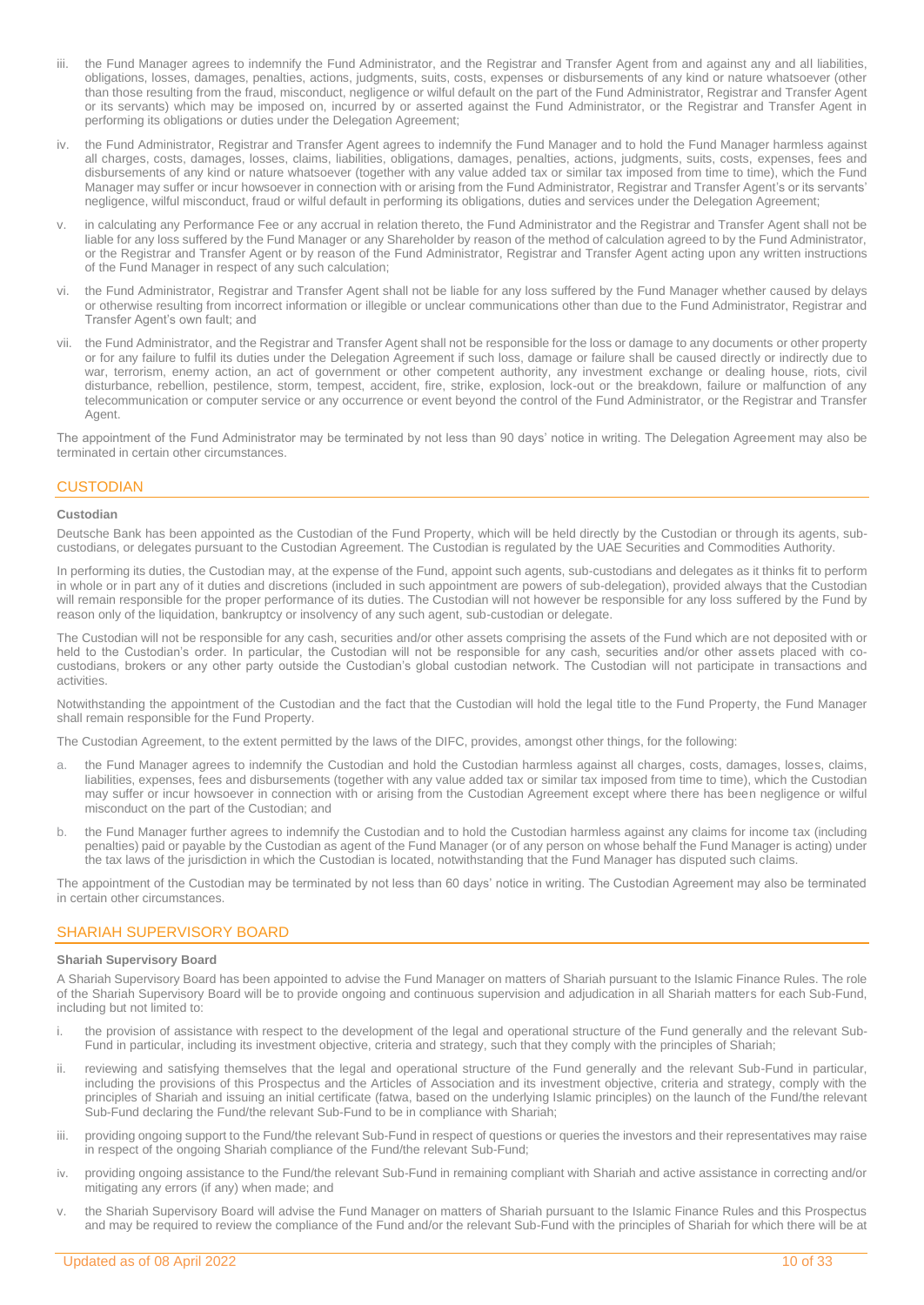least two (2) meetings per annum. The Fund Manager will receive notification in advance of each meeting of the Shariah Supervisory Board, and will have the opportunity to request the secretary of the Shariah Supervisory Board to table any specific agenda items relating to the Fund or a Sub-Fund. In such an event, the Fund Manager shall furnish all required information relating to activities and investment transactions. The Fund Manager may also, depending on business and product development requirements of the Fund and/or the Sub-Fund, request the secretary of the Shariah Supervisory Board to schedule additional meetings. The secretary of the Shariah Supervisory Board, in such an event, will decide whether or not an additional meeting needs to be held.

vi. The minutes of each meeting will be recorded by the secretary of the Shariah Supervisory Board, and those minutes will include details of decisions or pronouncements made by the members of the Shariah Supervisory Board. Thereafter, the Fund Manager will be notified of any action items which are relevant to either the Fund or a Sub-Fund.

The Shariah Supervisory Board reserves final authority with regard to the Shariah compliance of all business and investment activities of the Fund or the relevant Sub-Fund as well as the audit of its investment records for Shariah compliance. The assessment of the Shariah Supervisory Board with regard to Shariah compliance of all business and investment activities of the Fund or the relevant Sub-Fund is binding on the Fund and the relevant Sub-Fund in terms of Shariah compliance. The Shariah Supervisory Board may delegate certain authorities to Islamic Finance Advisory & Shariah Controls division of Mashreq Al Islami (Islamic Banking Division of Mashreqbank PSC) as its sole discretion.

The role of the Shariah Supervisory Board is to provide guidance and advice to the Fund Manager on Shariah compliance only. Accordingly, the Shariah Supervisory Board (and any committee thereof) will not (and cannot) make an investment decision on behalf of the Fund or the relevant Sub-Fund.

The Shariah Supervisory Board comprises the following members:

#### **Sheikh Abdullah Bin Sulaiman Al-Meneea - Chairman**

Sheikh Abdullah is a Saudi national. He is a member of the Saudi Forum of Senior Shariah Scholars, which advises the government of the Kingdom of Saudi Arabia and Saudi public on all issues relating to religion. Sheikh Abdullah is a former senior judge in Saudi courts and he chairs the court in the western region. He is also a prominent member of the International Fiqh Academy and member of the Saudi higher Council Awqaf and serves on the Shariah boards of a number of financial institutions.

### **Sheikh Dr. Mohamed Ali Al-Gari – Executive Member**

Dr. Al-Gari is an active member of the International Fiqh Academy. He sits in the Shariah Boards of more than twenty five financial institutions in the Gulf Cooperation Council, Europe and the US. In addition to his Shariah education, Dr. Mohammed Ali Al-Gari graduated from University of California with a Ph.D in Economics. He is a professor of Islamic Economics at King Abdulaziz University in Jeddah and the director of its Islamic Economics Research centre.

#### **Sheikh Nizam Yaqouby – Executive Member**

Sheikh Nizam is a prominent Shariah scholar from Bahrain and he sits in the Shariah Boards of more than twenty financial institutions in the Gulf Cooperation Council, Europe, Asia and America. Sheikh Nizam is a regular speaker in Islamic Finance conferences on various issues relating to Islamic Finance. In addition to his Shariah qualifications, Sheikh Nizam Yaqouby holds a Masters in Economics and Comparative Religion from McGill University in Canada.

### <span id="page-10-0"></span>REGISTERED AUDITOR AND LEGAL ADVISORS

#### **Registered Auditor**

Deloitte & Touche (M.E.) has been appointed as the Registered Auditor of the Fund and will audit the Fund's annual financial statements. The Registered Auditor is registered with the DFSA as a Registered Auditor (as defined in the CIR).

#### **Legal Advisors**

Herbert Smith Freehills LLP has been engaged by the Fund Manager to provide legal advice as to certain limited matters of the Law, the CIR and the Rules and to certain issues relating to the offering and promotion of the Shares in or from the DIFC only. Herbert Smith Freehills has issued a legal certification to the DIFC Authority and to the DFSA confirming the compliance of this Prospectus with the laws of the DIFC and the DFSA on the date of this Prospectus, including the Law. Herbert Smith Freehills LLP is not otherwise, and has not otherwise been responsible for, nor has it verified, any information in this Prospectus.

### <span id="page-10-1"></span>FEES AND CHARGES

### **Management Fee**

The Fund Manager will receive from the Fund a management fee in respect of each Sub-Fund or Class as specified in the relevant Annex.

### **Distribution Fee**

The Fund Manager may receive from the Fund a distribution fee in respect of each Sub-Fund or Class as specified in the relevant Annex.

#### **Set-Up Payment**

The Fund Administrator, Registrar and Custodian may receive a set-up payment in respect of each Sub-Fund as specified in the relevant Annex.

### **Performance Fee**

In addition to its management fee and distribution fee, the Fund Manager may also be entitled to receive a Performance Fee from the Fund in respect of each Sub-Fund or Class as specified in the relevant Annex.

### **Administration Fee**

The Fund Administrator, Registrar and Transfer Agent will receive from the assets attributable to each Sub-Fund an administration fee of not more than 0.08% of the Net Asset Value of the Fund per annum, subject to a minimum fee of USD 24,000 per annum per Sub-Fund which is to be calculated and accrued as at each Valuation Date. Except in respect to the minimum fee, the administration fee shall be allocated to each Sub-Fund in accordance with the section "Net Asset Value" below.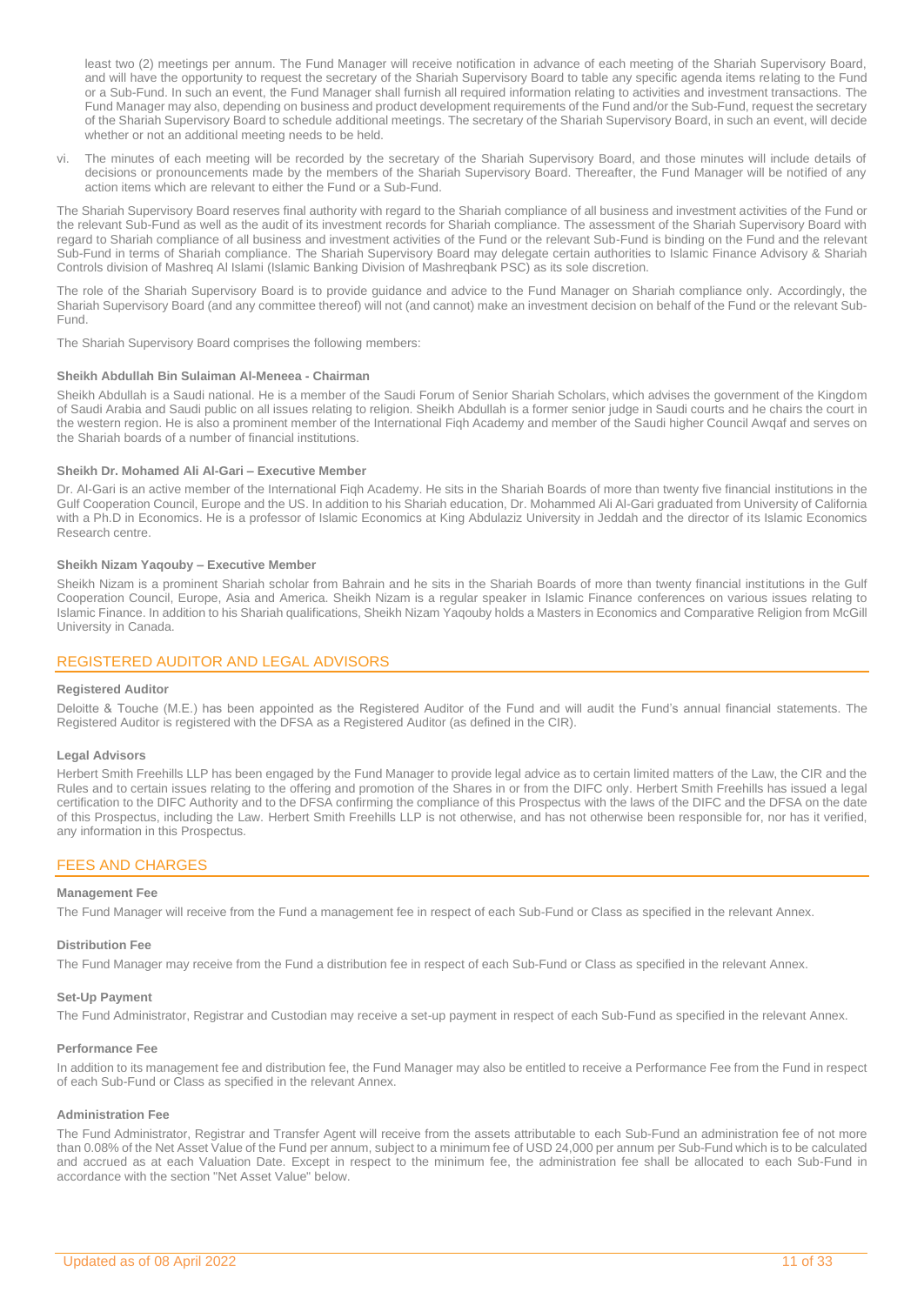### **Custodian Fee**

The Custodian will receive out of the assets attributable to the Fund a custody fee calculated as a percentage of Net Asset Value of the Fund per annum (between 0.03% and 0.24% depending on the jurisdiction/platform in/on which the assets are held), subject to a minimum fee of USD 3,000 per month which is to be based on month-end valuation of the Fund, to be allocated to each Sub-Fund in accordance with the section "Net Asset Value" below. The Custodian is also entitled to receive from the assets of the Fund transaction fees and cash services fees agreed with the Fund Manager as well as reimbursement of out-of-pocket and third party expenses where these occur, to be allocated to each Sub-Fund in accordance with the section "Net Asset Value" below.

### **Oversight Fee**

The Oversight Committee will receive from the Fund an oversight fee of USD 22,000 per annum paid quarterly in advance. Such oversight fee will be pro-rated for any part year and will be reviewed on an annual basis. The oversight fee shall be allocated to each Sub-Fund in accordance with the section "Net Asset Value" below.

### **Shariah Supervisory Board Fee**

Each person on the Shariah Supervisory Board will receive from each Sub-Fund a supervisory fee of USD 10,000 per annum paid annually in arrears, unless specified otherwise in the relevant Annex. Such supervisory fee will be pro-rated for any part year and will be reviewed on an annual basis. The Shari'ah Supervisory Board fees shall be allocated to each Sub-Fund in accordance with the section "Net Asset Value" below.

### **Zakah**

Payment of Zakah is the responsibility of the Shareholders and will not be paid directly by the Fund. Further information concerning Zakah is available in the annual financial statements of the Fund and of the relevant Sub-Fund.

### **Other Fees and Expenses**

The Fund will also pay the cost and expenses of: (i) of all transactions carried out by it or on its behalf; and (ii) the administration of the Fund, including (a) the charges and expenses of legal advisers and the Registered Auditor, (b) brokers' commissions (if any) and any issue or transfer taxes chargeable in connection with any securities transactions, (c) all taxes and corporate fees payable to governments or agencies, (d) any Value added Tax ("**VAT**") added to services provided to the Fund or any relevant Sub-Fund and generally any VAT that becomes payable on any payments made by the Fund or on behalf of the relevant Sub-Fund may be grossed up, deducted and or accounted for, as applicable, and will as a consequence, be at the expense of the Fund and or the relevant Sub-Fund, (e) financing charges, (f) communication expenses with respect to investor services and all expenses of meetings of Shareholders and of preparing, printing and distributing financial and other reports, proxy forms, prospectuses and similar documents, (g) the cost of insurance (if any), (h) litigation and indemnification expenses and extraordinary expenses not incurred in the ordinary course of business, (i) marketing and promotional expenses, (j) all other organisational and operating expenses, and (k) all costs, charges and expenses properly incurred by the Fund Administrator, Custodian or Registrar in the performance of their respective duties and all reasonable out-ofpocket expenses incurred by the Fund Administrator, Custodian, Registrar or non-executive directors wholly and exclusively in the performance of its/their respective duties.

The total cost and expenses of establishing the Fund of approximately USD 80,000 were paid by the Fund out of proceeds of the initial issue of Shares. These cost and expenses were allocated to the Mashreq Al-Islami Income Fund in accordance with allocation rules set forth under "Net Asset Value" below.

If further Sub-Funds are created in the future, these Sub-Funds will bear, in principle, their own formation expenses.

The Director of the Fund will receive no remuneration or reimbursement of expenses in respect of their role. All of the above charges are subject to review from time to time. However, the Fund Manager shall be required to give Shareholders at least 90 days' notice of any proposed increase or other change to its management fee, its Performance Fee or change to redemption costs and expenses set out below in relation to a Sub-Fund or Class.

### **Redemption Costs and Expenses**

If the Fund incurs any costs, expenses or losses in respect of any redemption of Shares, including any profit paid or payable or any loss, premium, penalty or expense that may be incurred in liquidating or employing securities, deposits or financing to fund the redemption amount, these may be recovered from the redemption amount payable to the redeeming Shareholder.

### **Dilution Levy**

In certain circumstances, the value of the Sub-Fund Property may be reduced as a result of charges incurred in dealings in the Sub-Fund's investments or through dealing in those investments at prices other than the mid-market price (including the cost of professional fees incurred, or expected to be incurred). In order to off-set this effect, known as "dilution", and the consequent potential adverse effect on the existing or remaining Shareholders in the relevant Sub-Fund, the Fund Manager has the power to charge a "dilution levy" when Shares are bought or sold. It is not, however, possible to predict accurately whether dilution will occur at any future point in time.

Any dilution levy charged must be fair to all Shareholders and potential Shareholders within the relevant Sub-Fund. The charging of a dilution levy will effectively reduce the redemption price or increase the purchase price of the relevant Shares. If charged, the dilution levy would be paid to the Fund and would become the property of the relevant Sub-Fund thus protecting the value of the Shares of the remaining Shareholder's holding Shares in that Sub-Fund. On occasions when the dilution levy is not charged there may be an adverse impact on the total assets of the relevant Sub-Fund. Notifications of the amount of the dilution levy will usually be sent to Shareholders by registered post or by email.

### <span id="page-11-0"></span>SUBSCRIPTION FOR SHARES

### **Initial Offer Period**

Application for subscription may be made during the Initial Offer Period specified in the relevant Annex. Any Initial Offer Period may be extended or terminated earlier by the Fund Manager in its discretion.

### **Initial Issue Price**

During any Initial Offer Period, the issue price per Share is the price specified in the relevant Annex plus any additional subscription fee.

### **Minimum Initial Subscription and Holding Amounts**

Subject to any applicable Rules, the Fund Manager will set and waive, in its discretion, a minimum subscription amount and a minimum ongoing holding amount for each Sub-Fund or Class, to be specified in the relevant Annex.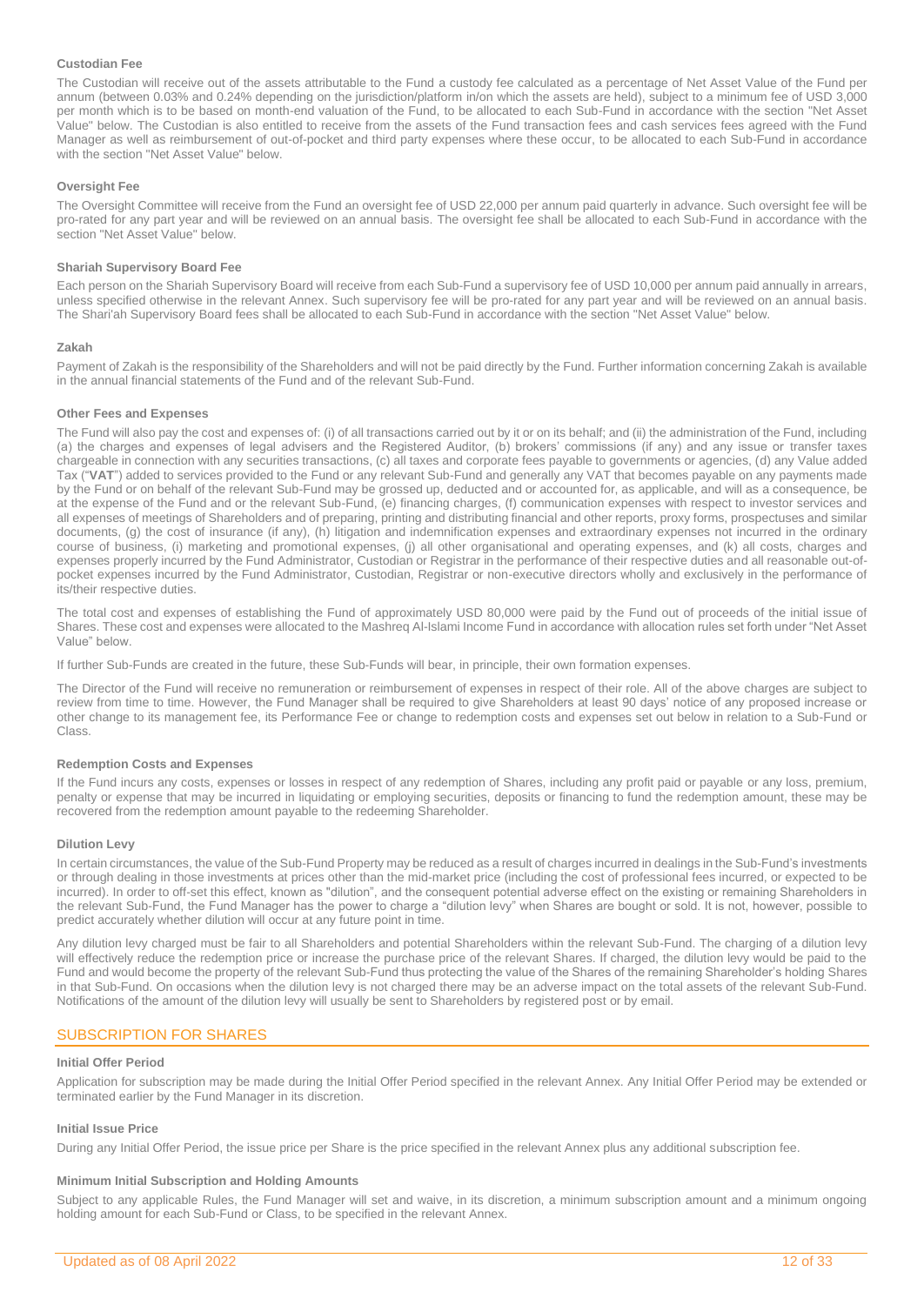### **Subsequent Subscriptions**

If the Fund Manager determines that it is in the interest of Shareholders of the Sub-Fund to accept subscriptions after the Initial Offer Period, applications for subscription may be made on or prior to any day that is a Subscription Date for the Sub-Fund or Class concerned (or on such other days as the Fund Manager may from time to time determine), subject to any prior notice requirements specified in the relevant Annex. Subscriptions may only be made for a fixed amount and not for a specified number of Shares. The Fund Manager may discontinue the issue of new Shares in any Sub-Fund at any time in its discretion.

### **Minimum Subsequent Subscription Amount**

Subject to any applicable Rules, the Fund Manager will set and waive in its discretion a minimum subsequent subscription amount, to be specified in the relevant Annex.

### **Prior Notice Requirements**

The Fund Manager may in its discretion refuse to accept any application for subscription received after the first day of any prior notice period specified in the relevant Annex.

### **Subscription Fee**

During and after any Initial Offer Period, a subscription fee equal to a percentage of the aggregate subscription amount may be charged or waived in whole or in part at the discretion of the Fund Manager. Subscription fees are generally paid to the financial intermediary through which the subscription application was made and are detailed in the relevant Annex.

### **Subscription Price per Share**

After the Initial Offer Period, the subscription price in relation to a Sub-Fund or Class is the Net Asset Value per Share determined as at the relevant Subscription Date, increased by any applicable subscription fee.

#### **Payment of Subscription Price**

The Fund Manager, the Fund Administrator or its agent must receive the full Subscription Price of the Shares subscribed in immediately available funds in the base currency of the Class concerned not later than the date or time and/or day specified in the relevant Annex. No interest or profit will be paid on payments received prior to the closing date of any Initial Offer Period or prior to any Subscription Date or Valuation Date. No third party payment will be accepted.

### **Eligible Shareholders**

Subject to the DFSA COB Module in respect of Client Classification, specific Shareholder eligibility requirements may apply to a particular Sub-Fund or Class and, if so, will be specified in the relevant Annex. The following eligibility requirements apply to all Sub-Funds irrespective of the Class:

The subscription agreement requires each prospective applicant for Shares to represent and warrant to the Fund that, amongst other things, the subscriber is able to acquire and hold Shares without violating applicable laws.

The Shares will also not be offered, issued or transferred to any person in circumstances which, in the opinion of the Fund Manager, might result in the Fund incurring any liability to taxation or suffering any other disadvantage which the Fund might not otherwise incur or suffer, or would result in the Fund being required to register under any applicable US Securities Laws.

Shares may generally not be issued or transferred to any US Person (as defined in the US Securities Laws), except that the Fund Manager may authorise the issue or transfer of Shares to or for the account of a US Person provided that:

- a. such issue or transfer does not result in a violation of the US Securities Act of 1933 (as amended) or the securities laws of any of the States of the US;
- b. such issue or transfer will not require the Fund to register under the US Securities Act of 1940 (as amended);
- c. such issue or transfer will not cause any assets of the Fund to be "plan assets" for the purposes of US Employee Retirement Income Security Act of 1974 (as amended); and
- d. such issue or transfer will not result in any adverse regulatory or tax consequences to the Fund or its Shareholders.

Each applicant for and transferee of Shares who is a US Person will be required to provide such representations, warranties or documentation as may be required to ensure that these requirements are met prior to the issue, or the registration of any transfer, of Shares.

The Fund will require from each Shareholder acting on behalf of other investors confirmation that any assignment of rights to Shares will be made in compliance with applicable securities laws in the jurisdictions where such assignment is made and that in unregulated jurisdictions such assignments will be made in compliance with the minimum holding requirement.

#### **Anti-Money Laundering**

For the purpose of prevention of money laundering, the Fund Manager will require to conduct due diligence/enhanced due diligence, along with a detailed verification of the background of any Subscriber applying to purchase Shares, including the Subscriber's identity, any beneficial owner underlying such Subscriber, the account, and the source of funds for the purpose of Know You Client ("**KYC**").

The Fund Manager reserves the right to request such information/documents as is necessary to verify the identity of a Subscriber or investor and the underlying beneficial owner of the Shares.

The Fund Manager may also suspend the redemption rights of any Shareholder if the Fund Manager deems it necessary to do so to comply with any anti-money laundering laws or regulations applicable to the Fund, the Fund Manager or any of the Fund's service providers.

The Fund, the Fund Manager, the Fund's service providers and their respective directors, employees and agents shall be held harmless by all Shareholders against any loss arising as a result of any failure or delay in processing any subscription or redemption request if so doing is likely to cause any of them to breach any applicable laws or regulations.

Each Subscriber and Shareholder shall, upon request, supply such information or make sure representation to the Fund and the Fund Manager in connection with such anti-money laundering measures or procedures adopted by the Fund and the Fund Manager from time to time.

### **Acceptance of Subscriptions**

The Fund Manager reserves the right to accept or refuse any subscription agreement for Shares in whole or in part.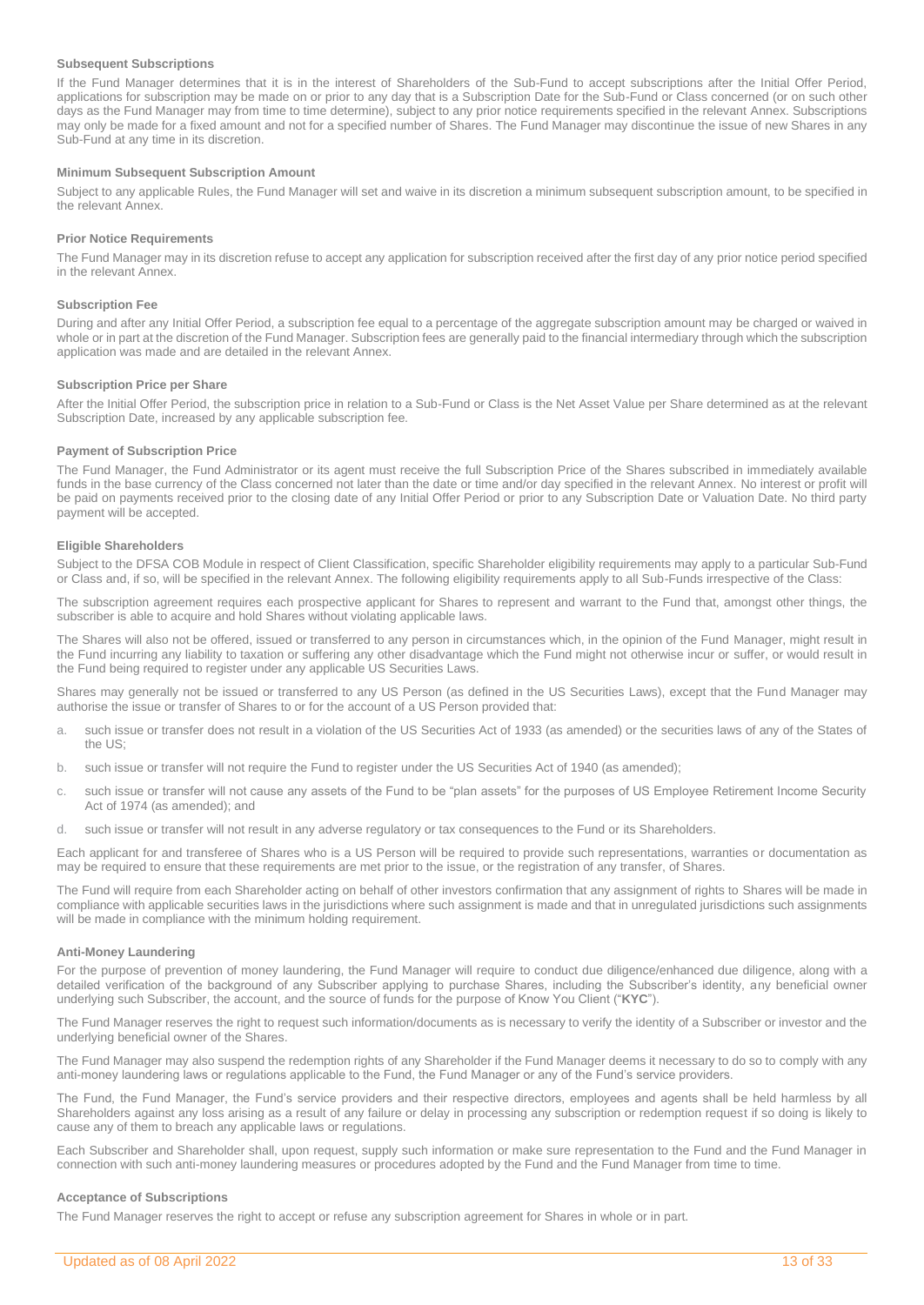### **Suspension of Subscriptions**

The Fund Manager will suspend the issue of Shares of any Sub-Fund whenever the determination of the Net Asset Value of such Sub-Fund is suspended (see "Net Asset Value" section of this Prospectus).

### **Irrevocability of Subscriptions**

Any request for subscriptions shall be irrevocable and may not be withdrawn by any Shareholder in any circumstances, even in the event of a suspension of the determination of the Net Asset Value of the relevant Sub-Fund. In the event of a suspension, the Fund will process the subscription request on the first applicable Valuation Date following the end of the period of suspension.

### **Confirmation of Subscription**

Written confirmation of completed subscriptions (indicating the total number of full and fractional Shares (up to four decimals) issued to the Subscriber as of the applicable Subscription Date) will be sent to the Subscriber at the address provided in the subscription agreement as soon as reasonably practicable and in no event later than the last calendar day of the month following the Subscription Date as of which such Shares have been issued. Shares are issued in dematerialised form and no Share certificates will be issued.

### <span id="page-13-0"></span>REDEMPTION OF SHARES

### **Redemption Rights**

Subject to the restrictions provided in this Prospectus and the relevant Annex, the Fund Manager may redeem Shares in accordance with the terms of the relevant Annex or any Shareholder may apply for the redemption of some or all of his Shares or of a fixed amount. Shares will be redeemed at the Redemption Price i.e. the Net Asset Value per Share determined as at the Redemption Date less any Dilution Levy. If the value of a Shareholder's holding on the relevant Redemption Date is less than the fixed amount which the Shareholder has applied to redeem, the Shareholder will be deemed to have requested the redemption of all of his Shares.

### **Prior Notice Requirements**

The Fund Manager may in its discretion refuse to accept any Redemption Request received after the first day of any prior notice period specified in the relevant Annex.

### **Minimum holding Period**

The Fund Manager may in its discretion determine that no Redemption Request will be accepted before the expiration of a minimum holding period specified in the relevant Annex. The Fund Manager may, subject to observing the principle of equal treatment of Shareholders, waive or reduce any minimum holding period requirement at any time in their discretion or if required by applicable law.

#### **Minimum holding Amount**

If as a result of a redemption, the value of a Shareholder's holding would become less than the minimum holding amount specified in the relevant Annex, the Fund Manager may decide to compulsorily redeem all Shares from that Shareholder. Before any such compulsory redemption, each Shareholder concerned will receive one month's prior notice to increase his holding above the applicable minimum holding amount at the applicable Net Asset Value per Share.

### **Redemption Price per Share**

Shares may not be redeemed during any Initial Offer Period. After any Initial Offer Period, the Redemption Price per Share of each Class is the Net Asset Value per Share of such Class determined as at the Redemption Date, reduced by any applicable Dilution Levy.

### **Payment of Redemption Proceeds**

Redemption proceeds, net of any applicable Dilution Levy, are paid in the base currency of the relevant Sub-Fund or Class. Unless otherwise provided in the relevant Annex, the net redemption proceeds will be paid as soon as reasonably practicable and normally within five Business Days after the relevant Net Asset Value per Share as at the relevant Redemption Date has been calculated and is available and the original Redemption Request has been received by the Fund Manager. Redemption proceeds will only be paid in favour of the relevant Shareholder and will be paid by electronic transfer (net of the electronic transfer fee) to the account instructed by that Shareholder .

Whilst the Fund intends to make all redemptions in cash, if requested by a Shareholder, redemptions may be made in kind (in specie) at the discretion of the Fund Manager. In order to satisfy payment of the redemption proceeds to such Shareholder in kind, the Fund Manager will allocate to the Shareholder investments from the portfolio of assets of the relevant Sub-Fund equal to the value of the Shares to be redeemed. The nature and type of assets to be transferred in such case shall be determined on a fair and reasonable basis and without prejudicing the interests of the other Shareholders. The valuation shall be determined in accordance with the rules and principles set out in the "Net Asset Value" section of this Prospectus, and shall be confirmed by a special report of the Registered Auditor. The costs of any such redemptions in kind shall be borne by the redeeming Shareholder.

### **Compulsory Redemption of Shares**

If the Fund Manager becomes aware that a Shareholder of record is holding Shares for the account of a person who does not meet the Shareholder eligibility requirements specified in "Subscription For Shares" above and in the relevant Annex, or is holding Shares in breach of any law or regulation or otherwise in circumstances having, or which may have, adverse regulatory, tax or fiscal consequences for the Fund or a majority of its Shareholders, or otherwise be detrimental to the interests of the Fund or a majority of its Shareholders, the Fund Manager may compulsorily redeem such Shares in accordance with the provisions of the Articles of Association at the prevailing Redemption Price of the relevant Sub-Fund. Shareholders are required to notify the Fund and the Registrar immediately if they cease to meet the Shareholder eligibility requirements specified in "Subscription For Shares" above or in the relevant Annex, or hold Shares in breach of any law or regulation or otherwise in circumstances having, or which may have, adverse regulatory, tax or fiscal consequences for the Fund or a majority of its Shareholders or be detrimental to the interests of the Fund or a majority of its Shareholders.

### **Large Redemptions**

If Redemption Requests of more than 10% of the total number of Shares outstanding of any Sub-Fund are received in respect of any Redemption Date, the Fund Manager may decide to defer any Redemption Request in whole or in part, so that the 10% limit is not exceeded. Under these circumstances, redemptions may be deferred to a next following Valuation Date being no later than the next Redemption Date, as the Fund Manager may decide, and such Valuation Date will constitute a Redemption Date for the purpose of the provisions hereof. Any Redemption Requests in respect of the relevant Redemption Date so reduced will be given priority over subsequent Redemption Requests received for the succeeding Redemption Date, subject always to the 10% limit. The limitation will be applied pro rata to all Shareholders who have requested redemptions to be effected on or as at such Redemption Date so that the proportion redeemed of each holding so requested is the same for all such Shareholders.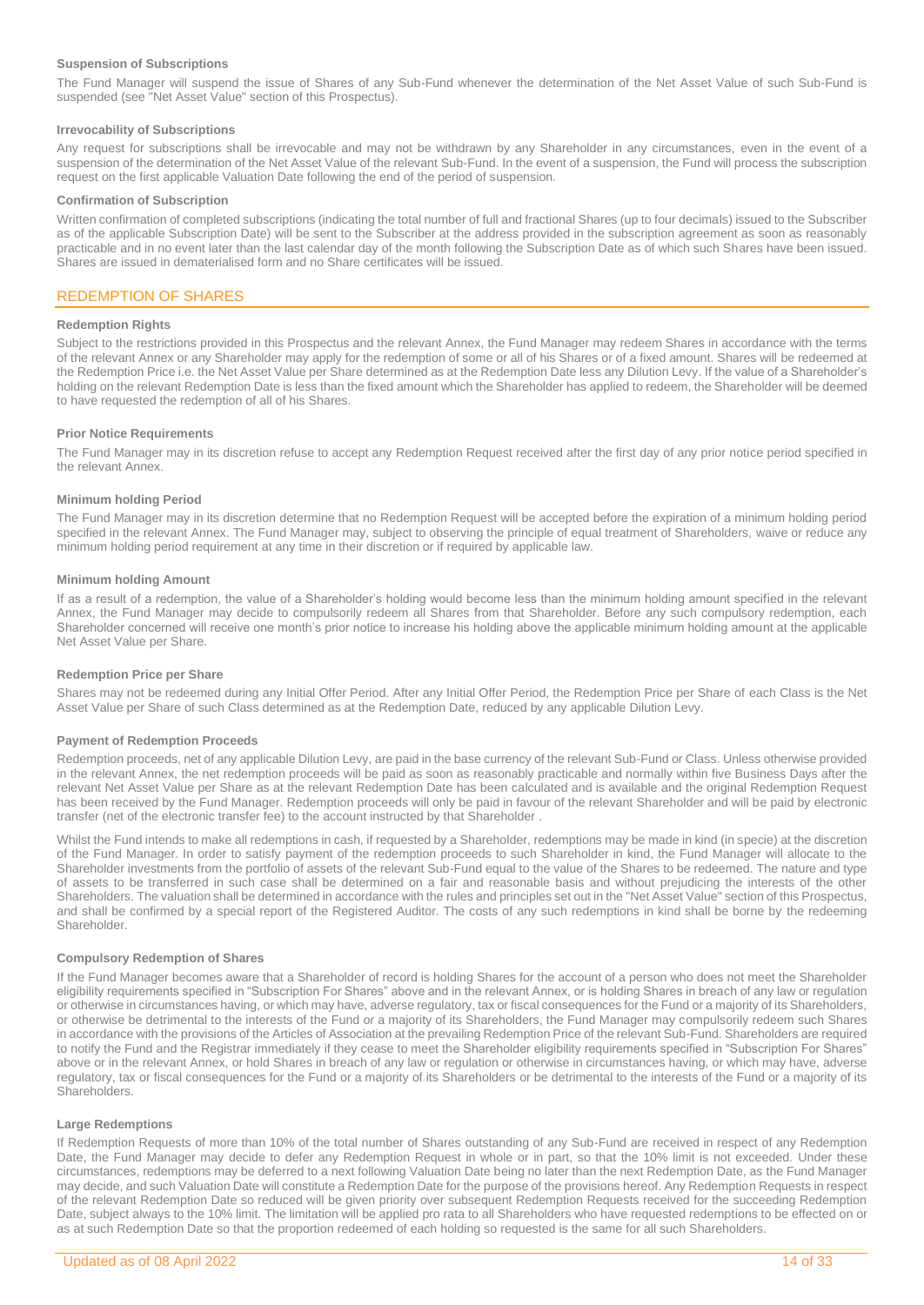### **Suspension of Redemptions**

Redemption of Shares of any Sub-Fund will be suspended whenever the determination of the Net Asset Value of such Sub-Fund is suspended (see "Net Asset Value" section of this Prospectus).

### **Irrevocability of Redemption Requests**

Redemption Requests of Shares are irrevocable and may not be withdrawn by any Shareholder in any circumstances, except in the event of a suspension of the determination of the Net Asset Value of the relevant Sub-Fund. In the event of such a suspension, the Shareholders of the relevant Sub-Fund, who have made a Redemption Request, may give written notice to the Fund that they wish to withdraw their Redemption Request.

### **Exchanges between Sub-Funds**

Shareholders may exchange Shares in one Sub-Fund for Shares in any other Sub-Fund established and any such exchange will be treated as two transactions, namely, a redemption of the Shares held in the relevant Sub-Fund and a subscription for Shares in the other Sub-Fund and the provisions in relation to redemptions and subscriptions as stated in this Prospectus (including in relation to charges) will apply to both transactions.

### **Exchanges between Classes**

Shareholders may exchange Shares in one Class ("**Switch-Out**") for Shares in any other Class ("**Switch-In**") free of charge. Any such exchange will be treated as two transactions, namely, a Switch-Out effected by a redemption of the Shares held in the relevant Class and a Switch-In effected by a subscription for Shares in the other Class. Both the Switch-Out and the Switch-In shall have the same settlement date and occur at the relevant Net Asset Value per Share of the respective Class. The provisions in relation to redemptions and subscriptions as stated in this Prospectus, except in relation to charges, will apply to both the Switch-Out and the Switch-In.

### <span id="page-14-0"></span>**GENERAL**

### **Meetings of the Director**

The Director will hold at least two meetings every twelve months commencing from the date of registration of the Fund with the DFSA. At each of the two mandatory meetings the periodic reports specified under "Reports to Shareholders" below will be presented.

#### **Meetings of Shareholders**

An annual meeting of Shareholders will be held at least every twelve months commencing from the date of registration of the Fund with the DFSA. The convening of each annual general meeting shall be made in accordance with the Law, the CIR and the Articles of Association, and each Shareholder shall receive a procedures manual in respect of such meeting setting out and covering the position with regard to, amongst other things, voting rights, proxies, minutes and variation of class rights and class meetings. The annual report specified under "Reports to Shareholders" below will be presented at each meeting.

The Fund Manager, on receipt of a valid request in writing from a Shareholder or Shareholders entitled to request such a meeting, shall immediately call an extraordinary general meeting of Shareholders. Such request must be signed by a Shareholder or Shareholders who, at the date of such request, is or are registered as a Shareholder or Shareholders representing not less than 10% of the value of all the Shares in the Fund then in issue. The calling of such extraordinary general meeting shall be made in accordance with the Law, the CIR and the Articles of Association, and each Shareholder shall receive a procedures manual in respect of such meeting setting out and covering the position with regard to, among other things, voting rights, proxies, minutes and variation of class rights and class meetings.

An extraordinary general meeting of Shareholders duly convened and held in accordance with the Law and the CIR shall, by the passing of a Special Resolution, require, authorise or approve any act, matter or document in respect of which any such a resolution is required. Such a resolution shall have no other powers or effect. Where no Special Resolution is specifically required or permitted by the Law or the CIR, any resolution of the Shareholders eligible to vote shall be passed by an Ordinary Resolution.

#### **Alterations to the Fund Generally**

#### 1. Matters requiring a Special Resolution

If the Fund Manager considers that any proposed change to the Fund, a Sub-Fund or Share Class constitutes a fundamental change (as described in the Law and in the CIR), a Special Resolution approving such proposal must be passed by the Shareholders affected by such a fundamental change at a meeting of those Shareholders convened solely for that purpose.

2. Matters requiring an Ordinary Resolution

If the Fund Manager considers that any proposed change to the Fund, a Sub-Fund or Share Class constitutes a materially significant change (as described in the Law), an Ordinary Resolution approving such proposal must be passed by the Shareholders affected by such a materially significant change at a meeting of those Shareholders convened solely for that purpose.

3. Matters merely requiring pre-event notification to Shareholders

If the Fund Manager considers that any proposed change to the Fund, a Sub-Fund or a Share Class constitutes a significant change (as described in the CIR), the Fund Manager will give the relevant Shareholders affected by such a significant change reasonable notice of the proposed change before the change is effected.

4. Matters merely requiring post-event notification to Shareholders

If the Fund Manager considers on reasonable grounds that any proposed change to the Fund, a Sub-Fund or a Share Class will not adversely affect the relevant Shareholders' rights, then any such change may be made by the Fund Manager and the Fund Manager shall notify the relevant Shareholders after the change has been effected.

#### **Dissolution and Amalgamation of Sub-Funds**

- 1. A Sub-Fund may be dissolved by compulsory redemption of Shares of the relevant Sub-Fund, at the discretion of the Fund Manager;
	- i. if the Net Asset Value of the relevant Sub-Fund has decreased below USD 1 million;
	- ii. if the Sub-Fund shall cease to be authorised or otherwise officially approved;
	- iii. if any law shall be passed or otherwise enacted which renders it illegal or, in the opinion of the Fund Manager, impractical or inadvisable to continue the relevant Sub-Fund;
	- if required by the DFSA to terminate the Fund or the relevant Sub-Fund; or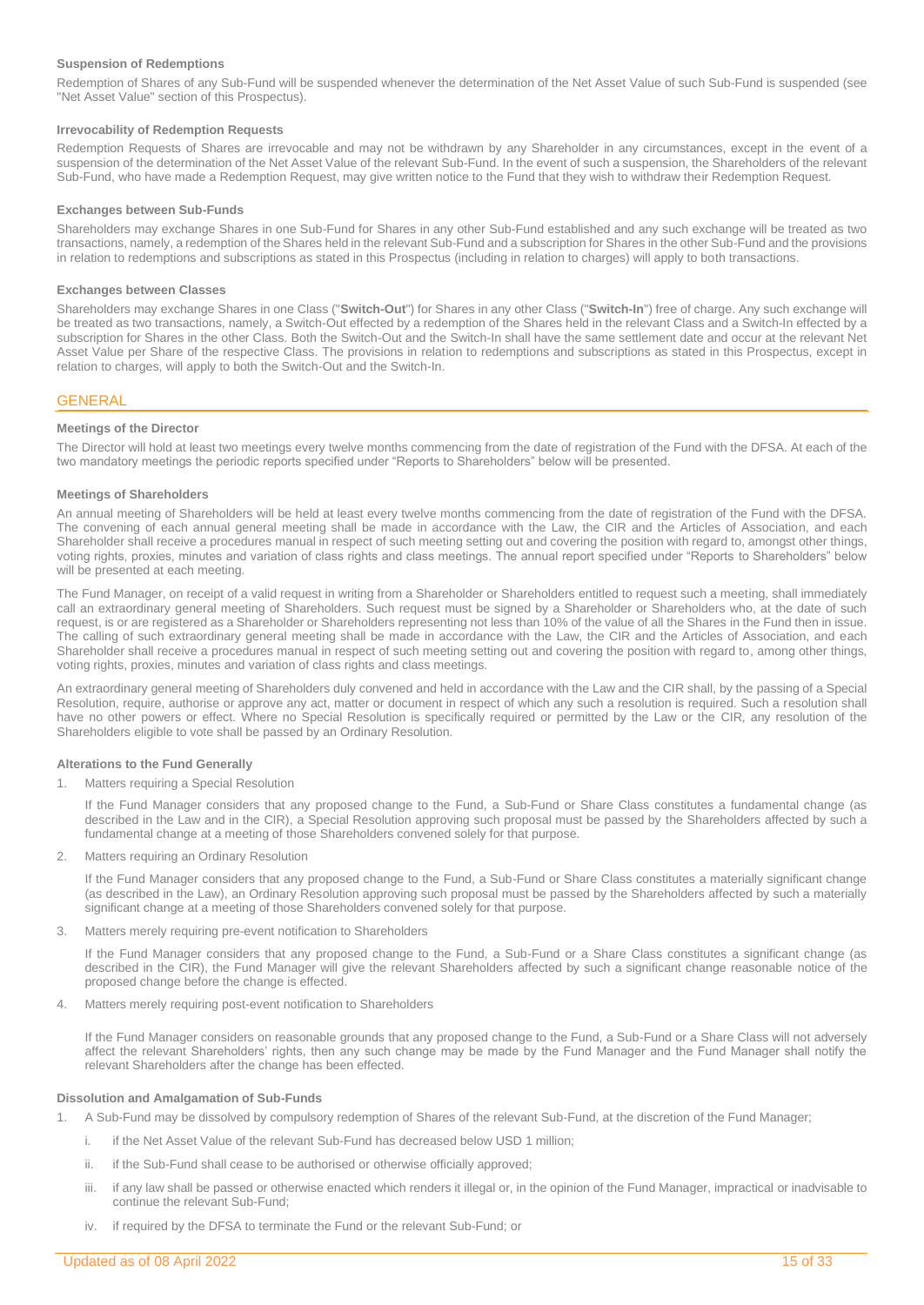- if the Fund Manager, at any time, determines that it is in the best interests of the Fund, the Sub-Fund, the relevant Shareholders or the Fund Manager that the Sub-Fund be dissolved.
- 2. The Redemption Price for the relevant Shares will be the Net Asset Value per Share (taking into account actual realisation prices of the investments and realisation expenses), calculated as of the Valuation Date at which such a decision took effect.
- 3. The Fund Manager shall serve a written notice to the holders of the relevant Shares prior to the effective date of the compulsory redemption, which will indicate the reasons for, and the procedure of, the redemption operations. Unless it is otherwise decided in the interest of, or to keep equal treatment between the Shareholders, the Shareholders of the Sub-Fund concerned may continue to request redemption of their Shares free of charge (but taking into account actual realisation prices of investments and realisation expenses) prior to the effective date of the compulsory redemption.
- 4. Notwithstanding the powers conferred to the Fund Manager by the preceding paragraph, a general meeting of Shareholders of any Sub-Fund may, upon proposal from the Fund Manager, redeem all the Shares of such Sub-Fund and refund to the Shareholders the Net Asset Value of their Shares (taking into account actual realisation prices of investments and realisation expenses) calculated as of the Valuation Date at which such decision shall take effect. There shall be no quorum requirements for such a general meeting of Shareholders at which resolutions shall be adopted by simple majority of those present or represented, if such a decision does not result in the liquidation of the Fund.
- 5. Any asset which has remained unclaimed shall be dealt with in accordance with the applicable CIR.
- 6. All redeemed Shares shall be cancelled.
- 7. Under the circumstances provided for under paragraph 1 above, the Fund Manager may decide to allocate the assets of any Sub-Fund to those of another existing Sub-Fund within the Fund and to re-designate the Shares of the Sub-Fund concerned as Shares of another Sub-Fund (following a split or consolidation, if necessary, and the payment of the amount corresponding to any fractional entitlement to Shareholders). Such decision will be notified to the Shareholders concerned (and, in addition, the notification will contain information in relation to the new Sub-Fund), one month before the date on which the amalgamation becomes effective in order to enable Shareholders to request redemption of their Shares, free of charge, during such period.
- 8. Notwithstanding the powers conferred on the Fund Manager by the preceding paragraph, a contribution of the assets and liabilities attributable to any Sub-Fund to another Sub-Fund of the Fund may be decided upon by a general meeting of the Shareholders of the contributing Sub-Fund for which there shall be no quorum requirements and which shall decide upon such an amalgamation by resolution adopted by simple majority of those present or represented, if the amalgamation does not result in the liquidation of the Fund.
- 9. A contribution of the assets and liabilities attributable to any Sub-Fund to a sub-fund of a third party entity shall be decided by a general meeting of Shareholders and shall require a resolution of the Shareholders of the contributing Sub-Fund where no quorum is required and adopted by a simple majority of the Shares represented at such meeting.
- 10. All the provisions relating to the dissolution and amalgamation of Sub-Funds shall, with any necessary modifications, apply to the dissolution and amalgamation of any Class.

### **Winding-up or Dissolution**

The Fund may be wound up at any time:

- by the Fund Manager determining that it is in the best interests of the Fund, the Shareholders or the Fund Manager that the Fund be wound up;
- b. by the Shareholders by the passing of a Special Resolution at an extraordinary general meeting directing the Fund Manager to wind up the Fund; or
- c. otherwise in accordance with the Law and/or the CIR.

Upon such determination being made the Fund Manager will advise the Shareholders in writing that such determination has been made and will set out the Fund Manager's plans for the liquidation of the assets of the Fund and distribution of the Fund assets to the Shareholders.

Upon a winding-up of the Fund, the proceeds from the liquidation of the assets of each Sub-Fund shall be applied:

- a. first, in paying to any party any unpaid fees, costs or expenses payable by the Sub-Fund and then unpaid (and retaining adequate provision for all liabilities properly so payable and for the cost of the winding up); and
- b. second, in paying to the relevant Shareholders of that Sub-Fund the balance of the proceeds, which balance shall be apportioned between such Shareholders pro rata to the number of Shares in the Sub-Fund held by each of them.

#### **Restrictions on Sale, Transfer and Assignment**

Subject to the restrictions mentioned under "Eligible Shareholders" above, the restrictions set out below and to any additional restrictions specified in the relevant Annex and the Articles of Association, Shares are freely transferable.

#### **United States**

The Fund Manager will not consent to a transfer of Shares and the Shares may not be transferred, directly or indirectly, to any person in circumstances which, in the opinion of the Fund Manager, might result in the Fund incurring any liability to taxation or suffering any other disadvantage which the Fund might not otherwise incur or suffer, or would result in the Fund being required to register under any applicable US Securities Laws. The Fund Manager will also not consent to a transfer of Shares and the Shares may not be transferred, directly or indirectly, to any US Person (as defined in the US Securities Laws) except in the circumstances specified under "Eligible Shareholders" above. The Fund has and intends to exercise the right of mandatory redemption of any Shares sold or acquired in contravention of the foregoing prohibitions.

### **Net Asset Value**

The Fund constitutes a single legal entity, but the assets of each Sub-Fund shall be invested for the exclusive benefit of the Shareholders of the corresponding Sub-Fund and the assets of a specific Sub-Fund are solely accountable for the liabilities, commitments and obligations of that Sub-Fund.

The Fund will establish a separate pool of assets and liabilities in respect of each Sub-Fund and the assets and liabilities shall be allocated in the following manner:

- a. the net proceeds from the issue of Shares in a Sub-Fund are to be applied in the books of the Fund to that Sub-Fund and the assets and liabilities and income and expenditure attributable thereto are applied to such Sub-Fund subject to the provisions set forth below;
- b. where any income or asset is derived from another asset, such income or asset is applied in the books of the Fund to the same Sub-Fund as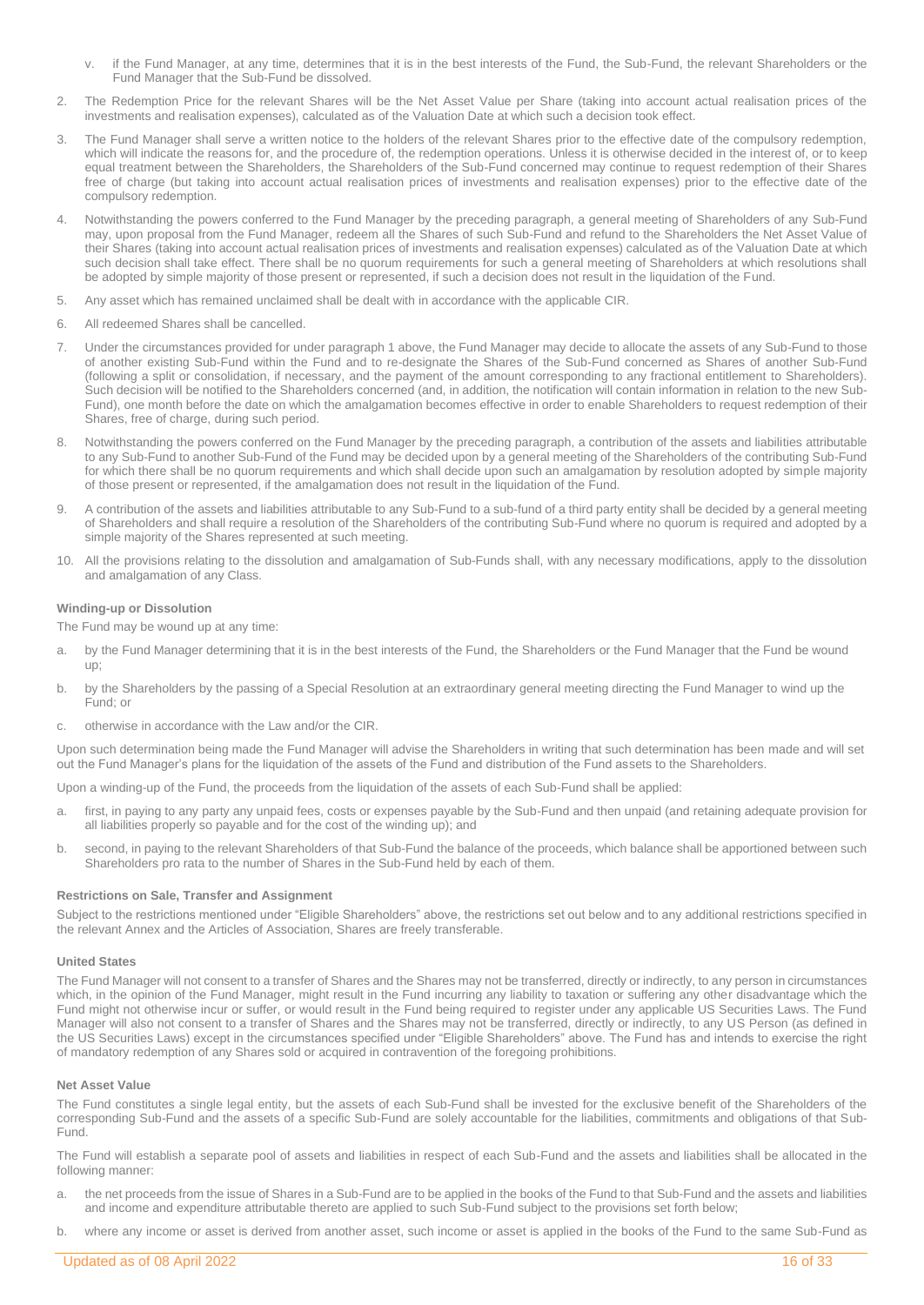the asset from which it was derived and on each revaluation of an asset, the increase or diminution in value is applied to the relevant Sub-Fund;

- c. where the Fund incurs a liability which relates to any asset of a particular Sub-Fund or to any action taken in connection with an asset of a particular Sub-Fund, such liability is allocated to the relevant Sub-Fund;
- d. if any asset or liability of the Fund cannot be considered as being attributable to a particular Sub-Fund, such asset or liability will be allocated to all the Sub-Funds pro rata to their respective Net Asset Values, or in such other manner as the Fund Manager, acting in good faith, may decide; and
- e. upon the payment of distributions to the Shareholders of any Sub-Fund, the Net Asset Value of such Sub-Fund shall be reduced by the amount of such distributions.

In respect of each Sub-Fund, the Net Asset Value per Share of the relevant Sub-Fund is determined up to four decimal points in the base currency of such Sub-Fund as at each Valuation Date by dividing the net assets attributable to that Sub-Fund by the total number of Shares of that Sub-Fund then outstanding. The Net Asset Value per Share of each Sub-Fund as at a Valuation Date will be calculated and available no later than 20 Business Days after the relevant Valuation Date.

In respect of each Sub-Fund that has more than one Class of Shares, the Net Asset Value per Class is determined up to four decimal points in the relevant currency of each Class as at each Valuation Date by multiplying the Net Asset Value per Share for that Sub-Fund by the number of Shares outstanding in the relevant Share Class expressed to four decimal places. The Net Asset Value per Class for each Sub-Fund that has more than one Class of Shares will be calculated and available no later than 20 Business Days after the relevant Valuation Date.

As the Net Asset Value per Share, and where relevant, the Net Asset Value per Class will be determined after the day on which subscription, redemption or exchange requests are made, investors will not know the total number of whole and fractional Shares which will be issued, nor the net redemption value of their Shares as at the day on which their request for subscription, redemption or exchange is made.

The net assets of each Sub-Fund consist of the value of the total assets attributable to such Sub-Fund less the total liabilities (including any charges that are paid, or are payable, on acquiring or disposing of an asset) attributable to such Sub-Fund, calculated at such time as the Fund Manager shall have set for such purpose. The Fund Administrator, acting independently and based on the information received from the Fund Manager, shall determine the value of the assets of the Fund as follows:

- a. the value of any cash on hand or on deposit, bills and demand notes and accounts receivable, prepaid expenses, cash dividends or distributions declared or made and profits accrued, and not yet received shall be deemed to be the full amount thereof, unless, however, the same is unlikely to be paid or received in full, in which case the value thereof shall be determined after making such discount as the Fund Manager may consider appropriate to reflect the true value thereof;
- b. the value of securities which are quoted, traded or dealt in on any stock exchange shall be based on the latest available bid price for a long position or the last available offer price for a short position on the stock exchange which is normally the principal market of such securities, and each security traded on any other regulated market shall be valued in a manner as similar as possible to that provided for quoted securities;
- c. for non-quoted securities or securities not traded or dealt in on any stock exchange or other regulated market, as well as quoted or non-quoted securities on such other market for which no valuation price is available, or securities for which the quoted prices are, in the opinion of the Fund Manager, not representative of the fair market value, the value thereof shall be determined prudently and in good faith by the Fund Manager on the basis of cost or on the valuations from counterparties, issuers or brokers;
- d. securities issued by any open-ended collective investment fund shall be valued at their last available price or net asset value as reported or provided by such funds or their agents (to be confirmed in writing by a director of the Fund Manager);
- e. liquid assets and money market instruments may be valued at nominal value plus any accrued profit or on an amortised cost basis; and
- f. all other securities and assets will be valued at fair market value as determined in good faith pursuant to procedures established by the Fund Manager.

The Fund Manager is authorised to apply other valuation principles for the assets of the Fund and/or any Sub-Fund if the valuation principles set forth above appear impossible to apply in the circumstances or inappropriate for the asset concerned. Any Sub-Fund investing in a collective investment fund will determine its Net Asset Value primarily on the basis of the value of its interests in such collective investment fund, as reported or provided by such collective investment fund. The Fund and the Fund Administrator, acting upon the recommendations provided by the Fund Manager, will make all reasonable efforts to correctly asses the value of all portfolio securities based on the information made available to them, and such valuations will be binding upon the Fund and its Shareholders absent manifest error. Neither the Fund, nor the Fund Administrator nor the Fund Manager has any control over the valuation methods and accounting rules adopted by the collective investment funds in which the Sub-Fund may invest and no assurance can be given that such methods and rules will at all times allow the Fund to correctly assess the value of its assets and investments. If the value of a Sub-Fund's assets is adjusted after any Valuation Date (as a consequence, for instance, of any adjustment made by a collective investment fund to the value of its own assets), the Fund Manager will not be required to revise or re-calculate the Net Asset Value on the basis of which subscriptions, redemptions or exchanges of Shares of that Sub-Fund may have been previously accepted. In any Sub-Fund, the Fund Manager may determine to establish reserves, which may be caused by revaluation of assets and make provisions for contingencies. The value of assets denominated in a currency other than the base currency of a given Sub-Fund or Class shall be determined by taking into account the rate of exchange prevailing at the relevant Valuation Date. The Net Asset Value per Share, and where relevant, the Net Asset Value per Class, of each Sub-Fund and the issue and redemption prices per Share will be available from the Registered Office of the Fund and at the DIFC office of the Fund Administrator as soon as practicable after each Valuation Date in accordance with the requirements of the CIR. The Fund will also publish the Net Asset Value per Share, and where relevant, the Net Asset Value per Class, of each Sub-Fund as soon as practicable after each Valuation Date in accordance with the requirements of the CIR. The Net Asset Value per Share, and where relevant, the Net Asset Value per Class, of each Sub-Fund will in particular be published on the websites of Mashreq Asset Management, Bloomberg, Reuters and Zawya.

The Fund may where exceptional circumstances arise, at any time, suspend the calculation of the Net Asset Value of any Sub-Fund, whereupon the issue and redemption of Shares of that Sub-Fund will be suspended, under any one or more of the following circumstances:

- a. where there is a closure of or suspension of trading on any market on which any assets of that Sub-Fund are traded;
- b. where a breakdown occurs in any of the means normally employed by the Fund Administrator or the Fund Manager to ascertain the value of the assets of that Sub-Fund or when for any other reason the value of the assets of that Sub-Fund cannot reasonably be ascertained;
- c. where circumstances exist as a result of which in the opinion of the Fund Administrator or the Fund Manager it is not reasonably practicable for the Sub-Fund to realise any assets, which together constitute a material proportion of the overall assets of that Sub-Fund; and/or
- d. where, for any other reason, the Fund Manager determines on reasonable grounds that it is in the best interests of the Sub-Fund and/or the relevant Shareholders.

Any such suspension (and the reason therefore) will be notified to the relevant Shareholders and the DFSA as soon as practicable after such suspension has been declared. Suspensions will generally require to cease within 28 days of the effective date of suspension. However, the Fund Manager is entitled to apply to the DFSA for an extension of such suspension. The Fund Manager will notify relevant Shareholders of any extension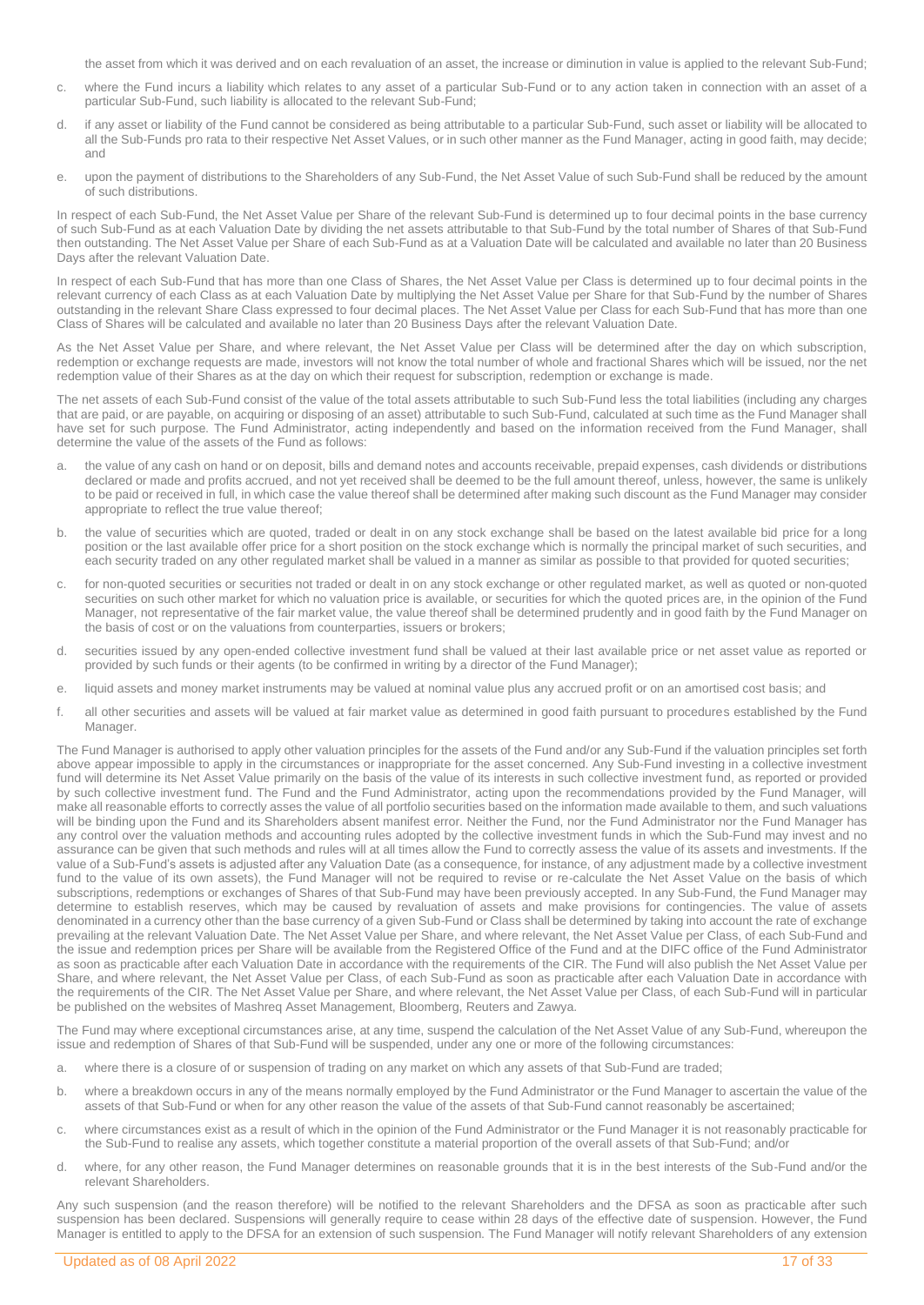granted as soon as practicable. The Fund Manager will notify the Shareholders and the DFSA as soon as practicable after such suspension has been lifted.

### **Reports to Shareholders**

In accordance with the requirements of the Law and the CIR, the Fund Manager will provide to the Shareholders:

- a. an annual report within 4 months of the end of the Financial Year; and
- b. an interim report in respect of the relevant Sub-Fund within 2 months of the six month anniversary of the date of registration of the Fund with the DFSA and thereafter within 2 months of each six month anniversary of the Financial Year.

Each such report will contain the information, comparisons, statements and third party reports required pursuant to the Law and the CIR. Each report will be supplied, as appropriate, to the Shareholders free of charge and will also be available free of charge during ordinary office hours at the offices of the Fund Manager.

In addition, historical financial information, a comprehensive analysis of each Sub-Fund's investments portfolio, all reports, notices and information in relation to the Fund may be found at the Fund Manager's website for this Fund being <http://www.mashreqcapital.ae/capital/islamic-products>

#### **Fund Financial Statements**

The financial statements of the Fund and each Sub-Fund will be prepared in accordance with International Financial Reporting Standards (IFRS) and will be audited annually by a Registered Auditor appointed by the Fund Manager.

The Fund Manager will ensure that the Registered Auditor provides a report which will be included in the annual report to the Shareholders in accordance with the requirements of the CIR.

### **Communications to Shareholders**

Communications to Shareholders will be sent to their registered addresses recorded in the Shareholders Register by registered post or by email.

### **Communications to the Fund**

Communications to the Fund should be addressed to the Fund Manager.

#### **Material Contracts**

The following contracts, not being contracts entered into in the ordinary course of business, have been entered into by the Fund and are, or may be, material:

- a. the Delegation Agreement;
- b. the Custodian Agreement;
- c. the Management Agreement;
- d. the Shariah Supervisory Agreement; and
- e. the agreement between the Registered Auditor and the Fund.

Any of the above agreements may be amended by the mutual consent of the parties, consent on behalf of the Fund being given by the Fund Manager.

#### **Documents available for Inspection**

Copies of the following documents are available for inspection during business hours on each Business Day at the Registered Office of the Fund in the DIFC:

- a. the Articles of Association;
- b. the current Prospectus;
- c. the material contracts referred to above;
- d. the relevant Shareholder Register; and
- e. the latest annual and interim reports of the Fund.

#### **Governing Law**

The governing law of the Fund and this Prospectus shall be the laws of the DIFC.

### <span id="page-17-0"></span>INVESTMENT CONSIDERATIONS

An investment in the Fund involves significant risks which prospective investors should consider before participating in the Fund. There can be no assurance that any rate of return will be realised or that significant capital losses will not occur. The Fund's returns may be unpredictable and, accordingly, its investment programme is not suitable as the sole investment vehicle for an investor. An investor should only invest in the Fund as part of an overall investment strategy, and only if the investor is able to withstand a total loss of its investment. Prospective investors should carefully consider each and every risk involved in this Prospectus, and all other information contained in this Prospectus. In considering participation in the Fund, an investor should be aware of certain considerations which include, but are not limited to, the following:

#### <span id="page-17-1"></span>**General**

The value of an investment in the Fund may fluctuate. There is no guarantee nor can any assurance be given that the targeted returns of the Fund will be met, that any other strategic objectives of the Fund will be achieved, or that investors will receive a return of all or any part of their investment. An investment in the Fund could result in a loss for an investor of part or whole of the investment.

### <span id="page-17-2"></span>Market Risks

**Market Risk:** The market price of securities may go up or down, sometimes rapidly or unpredictably. Securities may decline in value due to factors affecting securities markets generally or particular industries represented in the securities markets. The value of a security may decline due to general market conditions which are not specifically related to a particular company, such as real or perceived adverse economic conditions, changes in the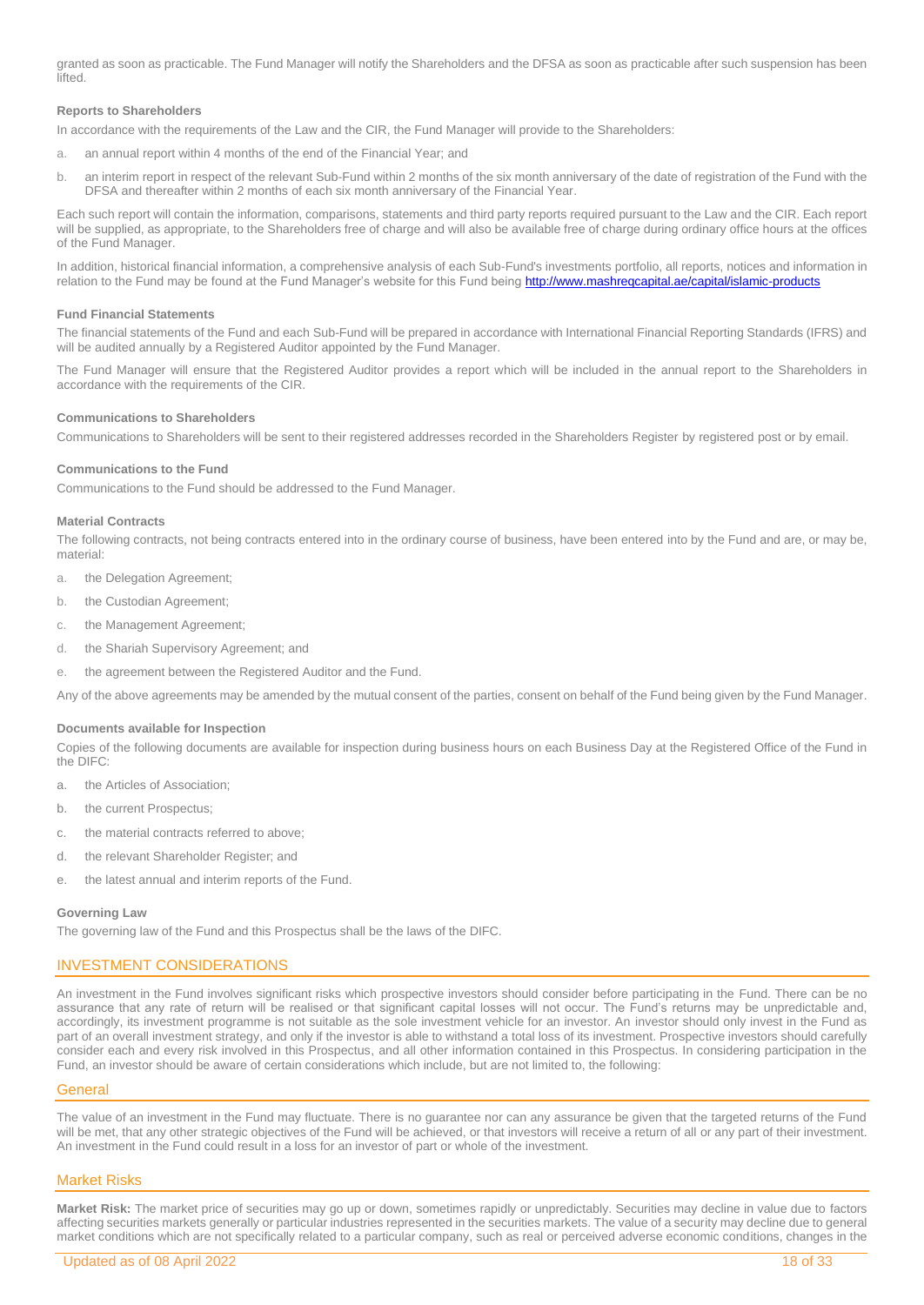general outlook for corporate earnings, changes in finance costs or currency rates or adverse investor sentiment generally. They may also decline due to factors which affect a particular industry or industries, such as labour shortages or increased production costs and competitive conditions within an industry. During a general downturn in the securities markets, multiple asset classes may decline in value simultaneously. Past performance is not a guide for future performance. An investor may not get back the amount invested. An investment in the Fund should be regarded as long term in nature, and there can be no guarantee that the Fund's objectives will be achieved.

**Currency Risk:** The price of the Shares is denominated in US Dollars or in AED . There is a risk that the currency of the securities will decline in value relative to the US Dollar or AED. Currency rates in foreign countries may fluctuate significantly over short periods of time for a number of reasons, including changes in finance costs, intervention (or the failure to intervene) by central banks, or by the imposition of currency controls or other political developments.

Reference Rate Risk: As nominal reference rates rise, the value of Fixed income securities is likely to decrease. Securities with longer maturities tend to be more sensitive to changes in reference rates, usually making them more volatile than securities with shorter maturities.

**Credit Trends:** The value of specific investments may decline due to developments in the trends of particular industries and/or the financial conditions of the credit parties. In particular, the Fund could lose money if the issuer or guarantor of a fixed income security, or the counterparty to a Shariahcompliant derivatives contract, Shari'ah-compliant alternative to a repurchase agreement or a financing against a portfolio of securities, is unable or unwilling to make timely principal and/or finance costs, or to otherwise honour its obligations. The Fund will be subject to the possibility of the insolvency, bankruptcy or default of a counterparty with which the Fund trades such instruments, which could result in substantial losses to the Fund. Securities are subject to varying degrees of credit risk, which are often reflected in credit ratings. These conditions may result in the Fund sustaining loss on certain investments, particularly if the Fund is required to liquidate investments during adverse markets conditions.

**MENA Volatility Risks:** Potential Market Volatility in the Middle East and North Africa results from the fact that the prices of certain securities listed on stock markets in the Middle East and North Africa have been subject to sharp fluctuations and sudden declines and no assurance can be given as to the future performance of listed securities in general. Prospective investors should therefore be aware that the value of shares and the income derived from them is likely to fluctuate.

**Investment in Emerging Countries and Markets:** Investment in securities and markets in emerging countries and markets may be subject to different and greater risks than investments in more developed countries and markets because of a variety of factors, including currency controls and the fluctuation of currency exchange rates, changes in governmental administration or economic or monetary policy, or changed circumstances in dealings between nations. Other factors include high rates of inflation and the potential for substantial depreciation in the value of local currencies.

In many cases, the economies of emerging countries are heavily dependent upon international trade and, accordingly, have been, and may continue to be, adversely affected by trade barriers, exchange controls, managed adjustments in relative currency values and other protectionist measures imposed or negotiated by the countries with which they trade. These economies also may have been, and may continue to be, adversely affected by economic conditions in the countries with which they trade.

There may be less publicly available information about emerging countries and markets, and issuers in these countries and markets may not be subject to uniform accounting, auditing, and financial reporting standards and requirements comparable to those for issuers in more developed countries and markets. Securities of some issuers in emerging countries and markets are less liquid and more volatile than securities of comparable issuers in more developed countries and markets and brokerage commissions may be higher. Securities markets in emerging countries may also be less liquid and more volatile than those in more developed countries. Moreover, there may be less governmental supervision and regulation of securities markets, brokers, and securities issuers than in more developed countries and markets.

**Liquidity Risks:** Liquidity risk exists when particular investments are difficult to purchase or sell. The Fund's investments in illiquid securities may reduce the returns of the Fund because it may be unable to sell the illiquid securities at an advantageous time or price.

Securities in which the Fund may invest may include those that are either listed on one or more stock exchanges or traded over the counter, as well as those that are not publicly traded. In the case of securities that are listed or traded on organised exchanges or other markets, there may be less market liquidity than would typically be available for companies of comparable size that are traded in the securities markets of developed countries. This reduced liquidity may diminish the Fund's ability to act on investment information and research in both buying and selling securities. In addition, it may limit the size of investments and increase the cost of transacting in such markets.

Securities that are not publicly traded may be resold in privately negotiated transactions, but they may be less liquid than publicly traded securities and the prices realised upon their resale may be less than those that could be realised if the securities were publicly traded. Furthermore, companies whose securities are not publicly traded may be in early stages of development, which may involve substantial business and financial risks. Such companies may not be subject to the disclosure and other investor protection requirements that may apply in the case of publicly traded securities. If such securities are required to be registered under the securities laws of one or more jurisdictions before being sold, the expenses of such registration may be chargeable against the proceeds of the sale.

**Political and Legal Factors:** Investments of the Fund are subject to political risk, being the measure of a country's willingness to honour its foreign obligations and a function of stability of country's government and its leadership, country's ideological background and country's past history with foreign investors.

The Fund may invest in emerging countries where there is a high potential return on invested capital but also a high degree of either political or economic risk, or both, or where existing regulations may impede repatriation of investment capital or earnings. In such cases, the potential return may be offset, or more than offset, as a result of adverse political or other developments. In that regard, it is generally the case that investments in any emerging country could be affected by factors such as nationalisation, expropriation without just compensation, exchange control, confiscatory taxation, political changes, governmental regulation, social, political, or diplomatic instability (including military or other internal political coups, insurrections and wars), and potential difficulties in enforcing contractual obligations.

In addition, the legal systems in emerging countries are often not as sophisticated as those in developed nations and it may be difficult to predict with any degree of assurance the resolution of legal questions presented in adjudications or other governmental proceedings. In addition, the availability of judicial and other remedies may, as a practical matter as well as a legal matter, be far more restricted than in developed countries. These factors may adversely affect the companies in which the Fund invests as well as the enforceability of the rights of the Fund as a security-holder in such companies.

**Investment and Repatriation Restrictions:** Some emerging countries have laws and regulations that preclude direct foreign investment in the securities of their companies. In certain emerging countries, however, indirect foreign investment in the securities of companies listed and traded on the stock exchanges in those countries is permitted through investment funds that have been specifically authorised. The Fund may invest in these investment funds and, in such a case, the Fund will bear its proportionate share of the expenses of the investment fund.

In addition, in some emerging countries, prior governmental approval for foreign investments may be required under certain circumstances. Moreover, the extent of foreign investment in domestic companies may be limited. Foreign ownership limitations also may be imposed by the charters of individual companies in emerging countries to prevent, among other concerns, violation of foreign investment limitations.

Repatriation of investment income, capital, and the proceeds of sales by foreign investors may require governmental registration and/or approval in some emerging countries. The Fund could be adversely affected by delays in or a refusal to grant required governmental registration or approval for such repatriation or by withholding taxes imposed by emerging countries on profit or distributions made on securities purchased by the Fund or gains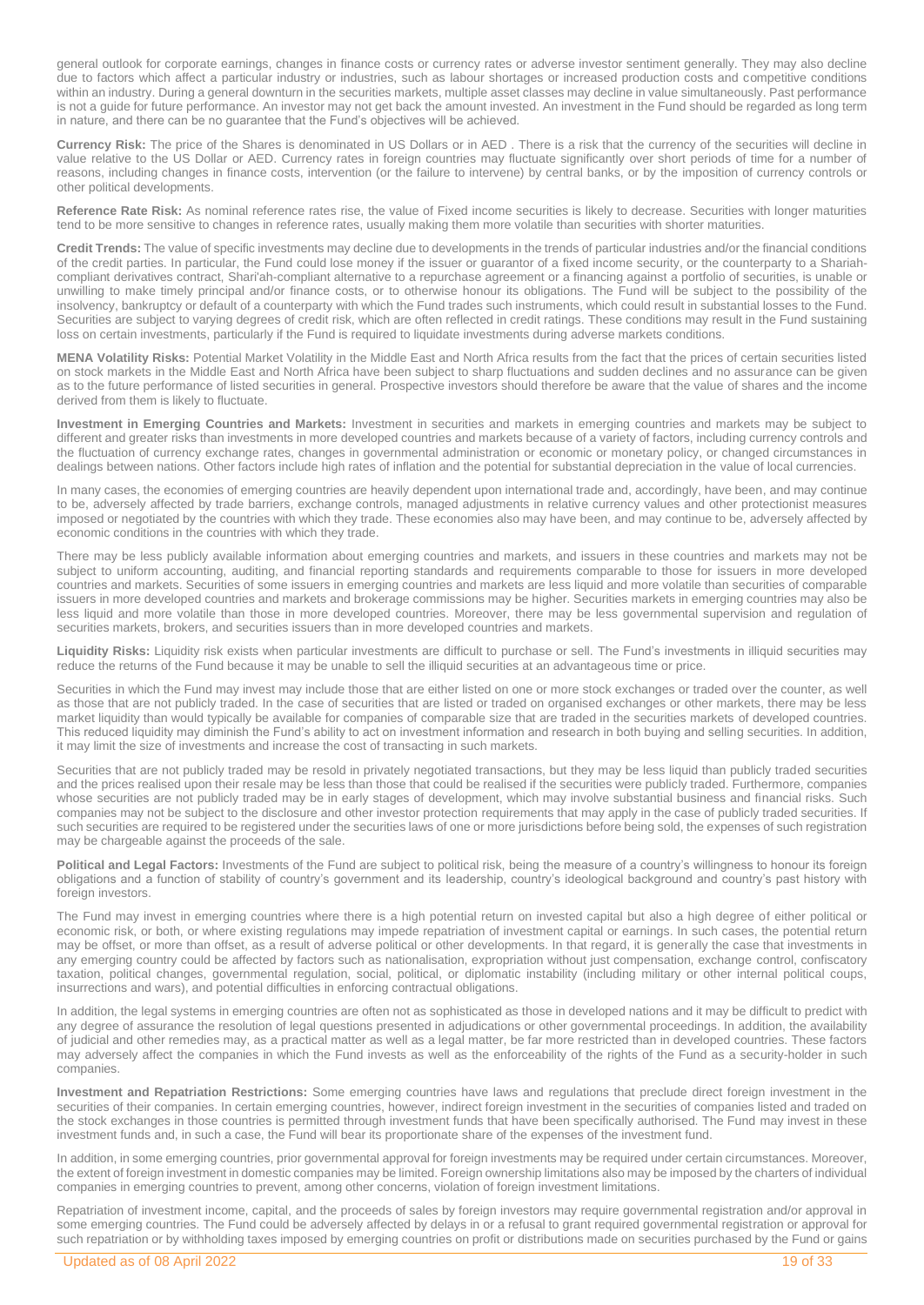from the disposition of such securities.

**Legislation Changes:** The information in this Prospectus is based on existing legislation which may change. The value of the Fund's investments may be affected by uncertainties such as political developments, changes in government policies, taxation, currency repatriation restrictions, and restrictions on foreign investments in some or all of the countries in which the Fund may directly or indirectly invest.

**Substantial Fees and Expenses:** The operating expenses of the Fund which include, amongst other items, brokerage commissions and other trading expenses, valuation fees, investment expenses, as well as administrative, custodial, legal, accounting, audit and reporting expenses, are expected to equal a substantial percentage of the Fund Property each year. These expenses are in addition to the management fees payable by the Fund, and the amounts of each expense will be set out in the Fund's annual report available from the Fund Manager.

**Trading Strategy of the Fund:** The Fund will purchase approved Shariah-compliant fixed income and equity primarily with a view to hold unless there are short-term market opportunities. Prior to purchase, a full review of the value of these investments will be made. Trading in the securities will only occur when value targets have been achieved.

**High Yield Risk:** High yield securities, which are either rated below investment grade or non-rated, may be subject to greater levels of reference rate, credit and liquidity risk. High yield instruments generally are less liquid and do not trade frequently. The price may be significantly higher or lower than expected and at times, it may be difficult to sell high yield instruments promptly at an acceptable price. An economic downturn or period of rising reference rates could adversely affect the market for these securities.

**Other Activities of the Fund Manager:** The Fund Manager currently manages and intends to manage other customer accounts in the future. Orders for such accounts similar to those of the Fund may occur contemporaneously. There is no specific limit as to the number of accounts which may be managed by the Fund Manager. The performance of the Fund's investments could be adversely affected by the manner in which particular orders are entered for all such accounts.

**Nature of an Investment Fund:** The investments in this Fund are not deposits or other obligations of any bank or other financial institution, and are not guaranteed by any bank or other financial institution. Any investment in this Fund is therefore subject to investment risks, including the possible loss of the amount invested.

The Shares cannot be assigned, transferred, pledged, or otherwise encumbered except on the terms and conditions set forth in the Prospectus, and there is and will be no public market for the Shares prior to any listing which is at the sole discretion of the Fund Manager. Subject to certain conditions and restrictions, Shareholders may require the Fund to redeem all or part of their Shares as of each Redemption Date.

**Execution Risks and Fund Manager Error:** In order to seek positive returns in global markets, the Fund Manager's trading and investment for the Fund involves multiple portfolio managers, multiple instruments, multiple brokers and counter-parties, and multiple strategies. As a result, the execution of the trading and investment strategies employed by the Fund Manager for the Fund may often require rapid execution of trades, high volume of trades, complex trades, difficult to execute trades, use of negotiated terms with counter-parties such as in the use of derivatives and the execution of trades involving less common or novel instruments. In each case, the Fund Manager seeks best execution and has trained execution and operational staff devoted to executing, settling, and clearing such trades. However, in light of the high volumes, complexity, and global diversity involved, some slippage, errors, and miscommunications with brokers and counter-parties are inevitable and may result in losses to the Fund. Such losses may be caused by the Fund's brokers and counter-parties or by the Fund Manager or by a combination of the broker or counter-party and the Fund Manager.

The Fund Manager may but is not required to attempt to recover losses from brokers or counter-parties. The Fund Manager is not liable to the Fund for losses caused by brokers or counter-parties unless caused by the Fund Manager's own gross negligence or wilful default, or by a combination of gross negligence or wilful default of the broker or counter-party and the Fund Manager. The Fund Manager will be liable to the Fund for acts that constitute gross negligence or wilful default, in the event that the Fund Manager failed to act in good faith in the reasonable belief that such actions were in, or not opposed to, the best interests of the Fund, or if the Fund Manager is liable to the Fund for damages under the securities laws of the UAE. Shares in the Fund are only available for subscription by investors who understand that they and the Fund are waiving potential claims for damages arising from the operation of the Fund and expect some execution losses to the Fund.

**Swap Agreement Risk**: Swap agreements are individually negotiated and can be structured to include exposure to a variety of different types of investments, asset classes or market factors. Depending on their structure, swap agreements may increase or decrease a Fund's exposure to, for example, equity securities. Swap agreements can take many different forms and are known by a variety of names. Whether the Fund's use of swap agreements will be successful will depend on the Fund manager's and the Investment Manager's ability to select appropriate transactions for the Fund. Swap transactions may be highly illiquid and may increase or decrease the volatility of the Fund. Moreover, the Fund bears the risk of loss of the amount expected to be received under a swap agreement in the event of the default or insolvency of its counterparty. The Fund will also bear the risk of loss related to swap agreements, for example, for breaches of such agreements or the failure of the Fund to post or maintain required collateral. Many swap markets are relatively new and still developing. It is possible that developments in the swap markets, including potential government regulation, could adversely affect the Fund's ability to realise amounts to be received under such transactions.

Swaps may be individually negotiated transactions in the over-the-counter market in which the Fund assumes the credit risk of the other counterparty to the swap and is exposed to the risk of loss of the amount expected to be received under a swap agreement in the event of the default or insolvency of the swap counterparty. Such over-the-counter swap transactions may be highly illiquid and may increase or decrease the volatility of the Fund. If there is a default by a counterparty, the Fund under most normal circumstances will have contractual remedies pursuant to the swap agreement; however, exercising such contractual rights may involve delays or costs which could result in the net asset value of the Fund being less than if the Fund had not entered into the transaction. Furthermore, there is a risk that a swap counterparty could become insolvent and / or the subject of insolvency proceedings, in which event the recovery of the collateral posted by the Fund with such counterparty or the payment of claims under the swap agreement may be significantly delayed and the Fund may recover substantially less than the full value of the collateral entrusted to such counterparty or of the Fund's claims.

The Fund will also bear the risk of loss if it breaches the swap agreement or if it fails to post or maintain required collateral. Recent changes in law and regulation require certain types of swap agreements to be transacted on exchanges and / or cleared through a clearinghouse, and will in the future require additional types of swap agreements to be transacted on exchanges and / or cleared through a clearinghouse.

**Equity securities**: Equity securities represent ownership interests in a company or corporation, and include common stock, preferred stock and warrants and other rights to acquire such instruments. Investments in equity securities in general are subject to market risks that may cause their prices to fluctuate over time. The value of convertible equity securities is also affected by prevailing reference rates, the credit quality of the issuer and any call provisions. Fluctuations in the value of equity securities in which the Fund invests would cause the net asset value of the Fund to fluctuate.

**Small Cap Risk:** Where the Fund may invest in small capitalisation companies, such investments involve greater risk than is customarily associated with larger, more established companies due to the greater business risks of small size, limited markets and financial resources, narrow product lines and a frequent lack of depth of management. The securities of small or medium-sized companies are often traded over-the-counter, and may not be traded in volumes typical of securities traded on a national securities exchange. Consequently, the securities of smaller companies may have limited market stability and may be subject to more abrupt or erratic market movements than securities of larger, more established companies or the market averages in general. In a declining market these stocks can also be hard to sell at a price that is beneficial to the Fund.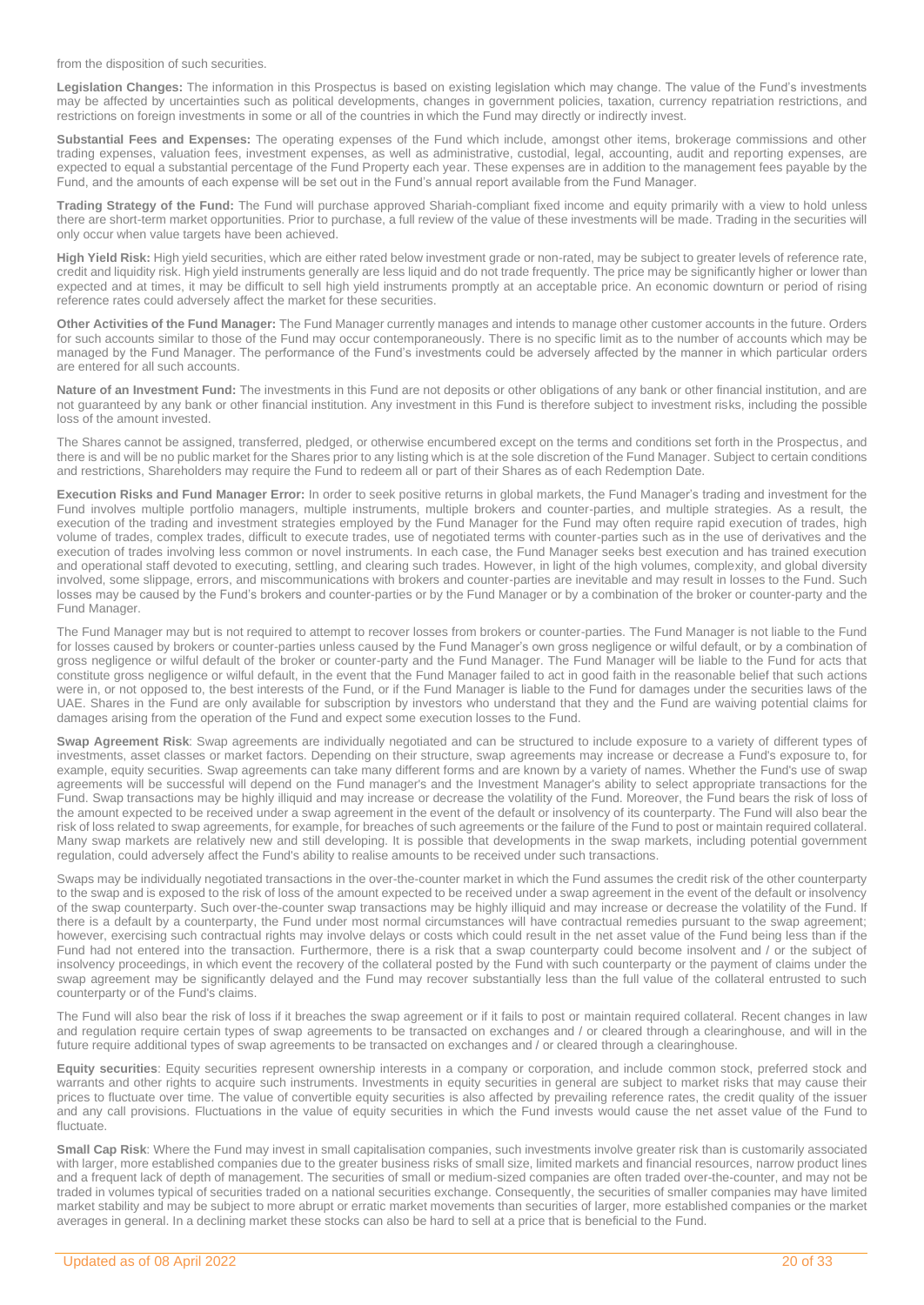**Derivatives Risk:** Derivatives are subject to liquidity risk, reference rate risk, market risk and credit risk. They also involve the "basis risk" - changes in the value of the derivative may not correlate perfectly with the underlying asset.

**Reliance on Fund Manager Expertise and management risk:** The Fund is subject to management risk because it is an actively managed investment portfolio. The Investment Manager will apply investment techniques and risk analyses in making investment decisions for the Fund, but there can be no guarantee that these will produce the desired results.

The success of the Fund, and its ability to generate profits, depends on the management and the financial and managerial expertise of the Fund Manager. Investors will not be permitted to evaluate investment opportunities or relevant business, economic, financial or other information that will be used by the Fund Manager in making investment decisions.

Investors are required to conduct their own due diligence before committing themselves to this investment opportunity.

**Attraction and Retention of Key Personnel:** The failure to attract and retain key personnel could significantly affect the business. The success of companies in the private investment and investment banking industry depends to a considerable extent on the skills and knowledge of the key personnel.

**Regulations:** Future developments in relevant government or central bank regulations and supervision may adversely affect securities markets in the region, by imposing restrictions on trading or transferring securities. Restrictions may also be imposed by relevant securities authorities and stock exchanges.

Additionally, despite legislation to encourage foreign investment, the legal systems in some emerging markets are undergoing rapid change and in others remains underdeveloped, leading to significant risks for investors, including risks relating to the ownership and transferability of assets and the enforcement of proprietary rights.

**Term of Investment:** The Fund's assets will be concentrated in securities with a view to medium to long-term capital increases. Accordingly, an investor should consider the investment to be a medium to long-term commitment.

**Non-Participation in Management:** Investors in the Fund will have no right or power to participate in the management of the Fund or of any of its assets. All aspects of management of investments are entrusted to the Fund Manager. Investors will have no opportunity to control the day-to-day operation of the Fund, including the investment and disposition decisions.

**Taxation:** Prospective investors should consult legal advisors in the countries of their citizenship, residence and domicile to determine the possible tax or other consequences of purchasing, holding and redeeming Shares under the laws of their respective jurisdictions.

Although currently no tax will be levied on the income or capital gain earned by the Fund in the DIFC, any change in tax laws and subsequent levying of tax on income or capital gains will impact the performance of the Fund. VAT was introduced in the UAE on 1 January 2018 and, accordingly, VAT may be added to services provided to the Fund or any relevant Sub-Fund. Any VAT that becomes payable on any payments by the Fund or on behalf of the relevant Sub-Fund may be grossed up, deducted or accounted for, as applicable, and will, as a consequence, be at the expense of the Fund and/or the relevant Sub-Fund.

**Shariah Compliance:** It is possible that, subsequent to an investment being made by a Sub-Fund, that it is determined that part or all of that investment was not, or due to a change in circumstances, is no longer, Shariah-compliant. In the event of such an occurrence the Fund Manager, with the assistance of the Shariah Supervisory Board, will determine what action should be taken to liquidate such investment and/or purify the Sub-Fund. Purification may involve the payment to a charity selected by the Fund Manager (on the advice of the Shariah Supervisory Board) of moneys arising from or which is related to a non-Shariah-compliant activity or circumstance.

**Cross Sub-Funds Liability:** As at the date of this Prospectus, the Fund has two Sub-Funds operating and the Fund may launch further Sub-Funds in the future. Notwithstanding this, the Fund is a single legal entity and, as a matter of the laws of the DIFC and the DFSA, all of the assets of the Fund may be available to meet any of its liabilities, regardless of whether these are attributable to a particular Sub-Fund (in other words, the Sub-Funds are not statutorily or constitutionally "ring-fenced"). In practice, cross class liability will only arise where a particular Sub-Fund becomes insolvent or exhausts its assets and is unable to meet all of its liabilities. In case the Fund is unable to meet liabilities attributable to any particular Sub-Fund out of the assets attributable to that particular Sub-Fund, the remaining liabilities will be met by the Fund Manager in order to ensure that no other Sub-Fund is affected.

### <span id="page-20-0"></span>Conflicts of Interest

**General:** The below outlines some potential conflicts of interests between the Fund, the Fund Manager and the Investment Manager and other parties as noted below. Where a conflict of interest may arise, the Fund, the Fund Manager, the Investment Manager and/or the Fund Administrator will disclose the same to the Shareholders and seek to deal with the same in a fair and equitable manner and in the interests of the Fund and the Shareholders.

The below is not necessarily a comprehensive list of all potential conflicts of interest.

**Group of Shareholders:** The Shareholders may have conflicting investment, tax and other interests with respect to their investment in the Fund. Conflicts of interests may arise in connection with decisions made by the Director, including with respect to the nature of investments that may be more beneficial for one Shareholder than for another. In selecting investments appropriate for the Fund, the Director (advised by the Investment Manager) will consider the investment and tax objectives of the Fund and its Shareholders as a whole, rather than the tax or other implications for (or objectives of) any single Shareholder.

**Other Activities:** There is no limitation with respect to the Investment Manager's, the Director's or the Fund Manager's other activities and/or investments or with respect to other investment portfolios that the Investment Manager may be engaged to advise thereon, or other investment vehicles to which the Fund Manager may provide services. Neither the Fund Manager nor the Investment Manager (including their affiliates or any person connected with them) shall be deemed to be affected with notice of (or be under any duty to disclose to) the Fund, any fact or thing which comes to their notice in the course of them rendering similar services to others or in the course of their business in any other capacity or in any other manner whatsoever.

**Allocation of Time:** The Director who will be performing the financial and managerial activities for the Fund and the personnel of the Investment Manager, has substantial investment management and advisory responsibilities for clients other than the Fund, including other investment vehicles organized, or which may be organized in the future, by the Investment Manager itself or in participation with others. These persons will devote a portion of their time to managing the affairs of the Fund, and they could have conflicts of interest in allocating time and other services and functions among the Fund and other current or future activities. The Fund Administrator provides services for numerous investment funds. Their officers and employees are involved in other business activities and are not required to devote any specific amount of time to providing administrative services to the Fund.

**Investment Manager:** Employees or officers of the Investment Manager or its affiliates may directly or indirectly acquire Shares or undertake other transactions with and in relation to the Fund. Any acquisition or divestment of Shares or such other transaction with and in relation to the Fund by such individuals shall be on terms which are no more favourable than those applying to all Shareholders and in all cases will comply with the Rules relating to Shareholder approval of all such proposed transactions. The Investment Manager will maintain internal procedures to ensure that the size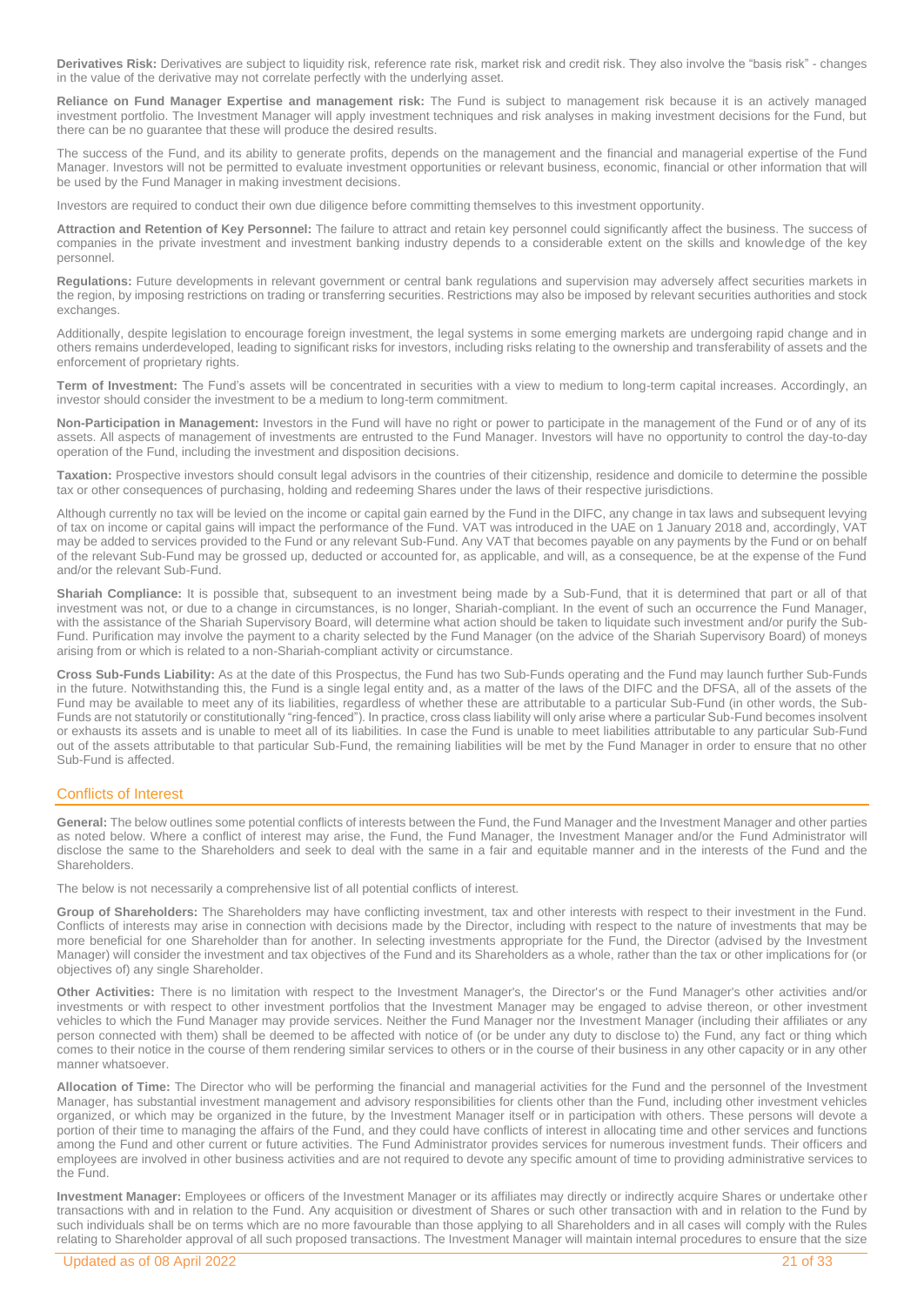and timing of any subscriptions or redemptions of Shares by such individuals shall not conflict with any duties owed to Shareholders and the Fund by the Investment Manager or its affiliates or any employees or officers thereof.

**THE FOREGOING INVESTMENT CONSIDERATIONS DO NOT PURPORT TO BE A COMPLETE SUMMARY OF ALL OF THE RISKS INVOLVED IN THIS OFFERING. PROSPECTIVE INVESTORS SHOULD READ ANY SUPPLEMENTAL DOCUMENTATION PROVIDED, IF ANY, IN THEIR ENTIRETY BEFORE DETERMINING WHETHER TO COMMIT TO THE FUND.**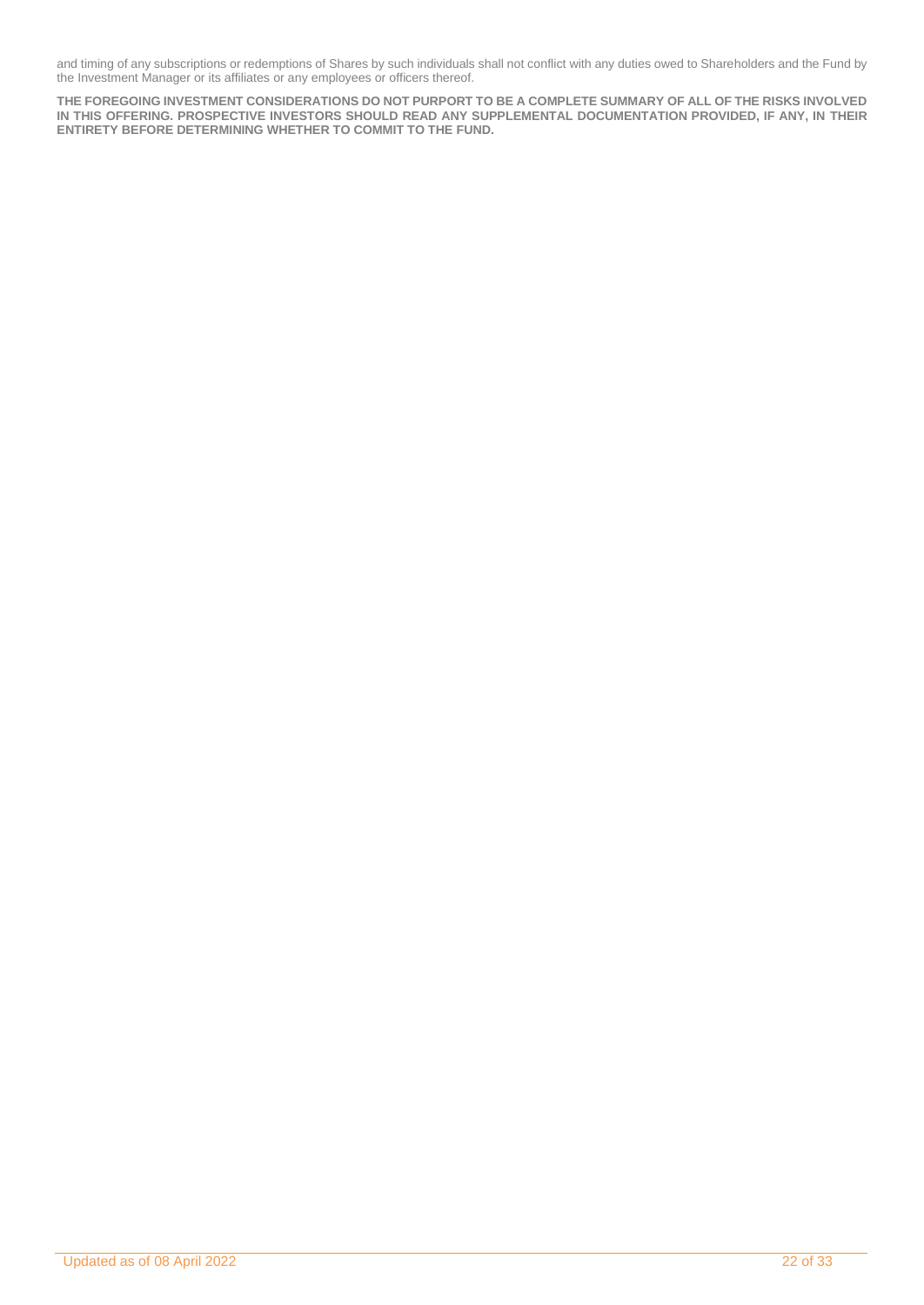### <span id="page-22-0"></span>**Fund Manager & Investment Manager**

Mashreq Capital (DIFC) Limited Al Fattan Currency House, Tower 1, Office number 111, Level 1, DIFC, PO Box 1250, Dubai United Arab Emirates Tel: 04 363 2143 Fax: 04 4247322

### **Fund Administrator, Registrar and Transfer Agent**

Apex Fund Services (Dubai) Ltd. Gate Village Building 5, Office 101, Dubai International Financial Centre PO Box 506534, Dubai United Arab Emirates Tel: 04 428 9221 Fax: 04 428 9220

### **Shariah Supervisory Board**

Sheikh **Abdullah** Bin Sulaiman Al-Meneea - Chairman Sheikh Dr. Mohamed Ali Al-Gari – Executive Member Sheikh Nizam Yaqouby – Executive Member

### **Audit Principal**

Julie Kassab

### **Registered Auditor**

Deloitte & Touche (M.E.) City Tower 2, Suite 1001 Sheikh Zayed Road, PO Box 4254 Dubai United Arab Emirates Tel: 04 331 3211 Fax: 04 331 4178

### **Director**

Mashreq Capital (DIFC) Limited Al Fattan Currency House, Tower 1, Office number 111, Level 1, DIFC, PO Box 1250, Dubai United Arab Emirates

### **Custodian**

Deutsche Bank AG, Filiala Dubai (Deutsche Securities and Services) Maze Towers, Office 401, PO Box 125126 Dubai, United Arab Emirates Tel: 04 319 9516 Fax: 04 319 9515

### **Oversight Committee**

Sharon Ditchburn Ece Briscoe Lotte Nielsen Capital Advantage Consultants Office 1102, Al Saqr Business Tower, Sheikh Zayed Road, PO Box 72401, Dubai, United Arab Emirates

### **Legal Advisors**

Herbert Smith Freehills LLP PO Box 506631 Gate Village 7, level 4 Dubai International Financial Centre Dubai United Arab Emirates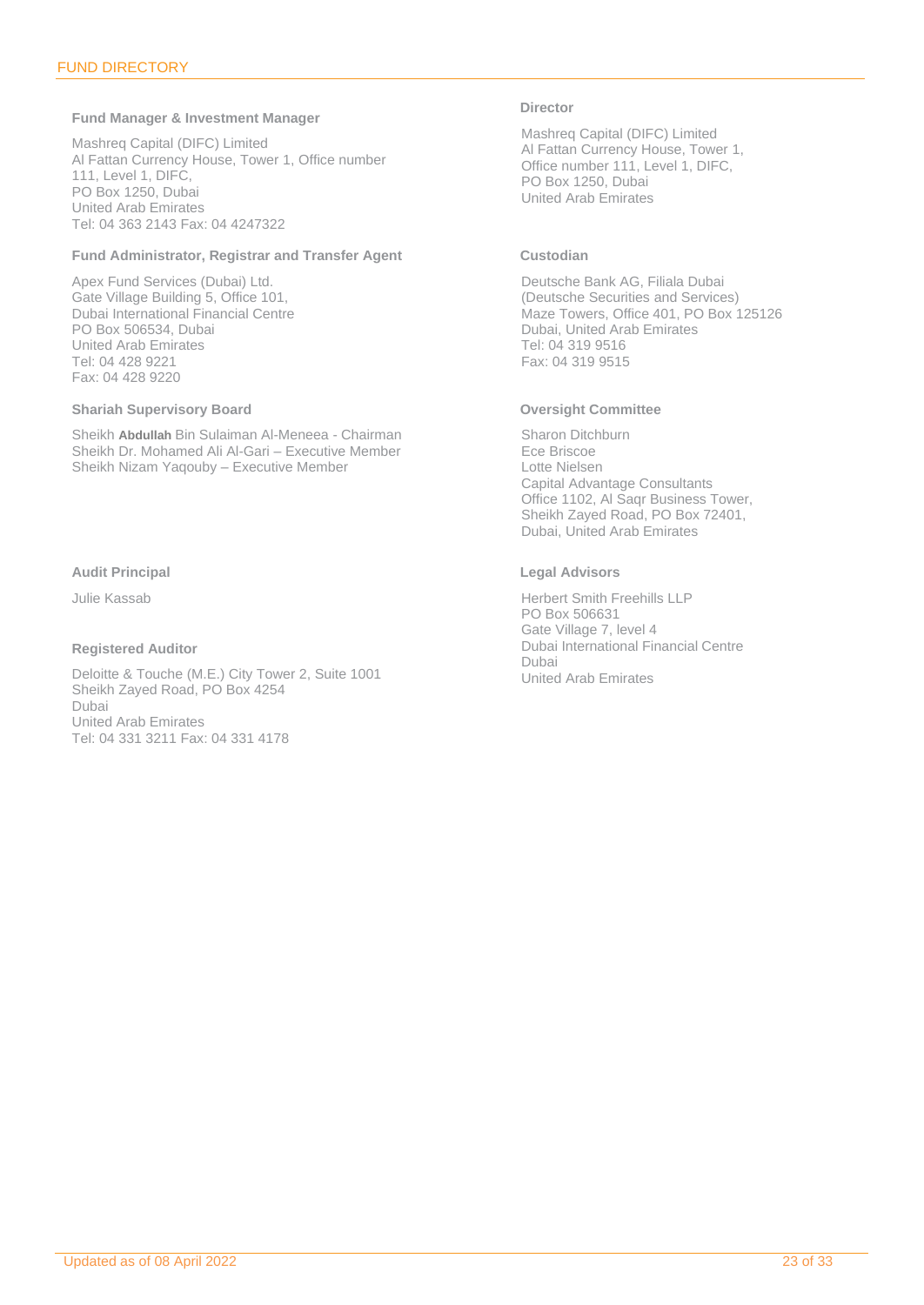### <span id="page-23-0"></span>Mashreq Al-Islami Income Fund

This Annex forms an integral part of the Prospectus, which should only be read together as part of the same document.

### Investment objective and policy

#### **Principal Investment Objective**

The investment objective of the Mashreq Al-Islami Income Fund is to provide Shareholders with Shariah-compliant fixed returns. The Mashreq Al-Islami Income Fund will only invest in Shariah-compliant fixed income securities approved by the Shariah Supervisory Board. The Mashreq Al-Islami Income Fund's return objective will be to achieve annual net returns above the market return as represented by a generally accepted index (e.g. JP Morgan Middle East Sukuk Index) over the life of the Mashreq Al-Islami Income Fund.

#### **Investment Policy and risk spreading**

The Mashreq Al-Islami Income Fund will invest in Shariah-compliant fixed income securities globally. The following investment restrictions will be in place:

- 1. all investments will either be pre-approved for Shariah compliance by the Shariah Supervisory Board, or the investment will undergo an approval process of the Shariah Supervisory Board prior to investment and the Shariah Supervisory Board will review all investments of the Mashreq Al-Islami Income Fund on a quarterly basis and, should they change their decision on any investment during a review period, then the Mashreq Al-Islami Income Fund will liquidate the relevant investment within 90 days of the notification by the Shariah Supervisory Board of the change of their decision;
- 2. up to 30% of the investments of the Mashreq Al-Islami Income Fund may be made outside of the MENA and South Asia regions;
- 3. up to 30% of the investments of the Mashreq Al-Islami Income Fund may be privately placed in Shariah-compliant fixed income securities;
- 4. all other investments will be in publically listed Sukuk or other publically issued securities which have been approved for Shariah compliance purposes by the Shariah Supervisory Board;
- 5. there will be no credit rating restriction in respect of any investment of the Mashreq Al-Islami Income Fund, however, Mashreq Capital's analyst team will undertake a comprehensive credit review of each investment prior to purchase as well as regular monitoring of all investments in the Mashreq Al-Islami Income Fund's portfolio following an investment being made;
- 6. excess cash in the Mashreq Al-Islami Income Fund may be held on overnight deposit with banks and on terms approved by the Shariah Supervisory Board; and
- 7. a minimum of 1% of the Sub-Fund's share capital at any one time must not be invested in order to meet any liquidity requirements which may arise from time to time.

### **Investment Process**

Prior to any investment being made by the Mashreq Al-Islami Income Fund a detailed analysis of the investment will be made by the analyst team of the Fund Manager. Once a decision has been made to invest in a security, the next step will depend upon whether the proposed investment is covered under the Service Level Agreement between the Fund Manager and the Islamic Finance Advisory & Shariah Controls division of Mashreq Al-Islami (Islamic Banking Division of Mashreq bank psc) which provides for mechanism of preapproval based on certain criteria. If the investment satisfies the defined criteria, the investment will be made. If not, then the entire investment proposal will be sent to the Shariah Supervisory Board for their approval. Investments will only be made following the approval of the Shariah Supervisory Board from a Shariah compliance perspective.

#### **Breaches and Correction**

If the investment objective, policy and investment restrictions are breached for reasons beyond the control of the Fund Manager or as a result of the exercise of subscription rights (passive breaches), the Fund Manager will adopt as its priority the remedying of such situation, taking due account the interests of the Shareholders. The Fund Manager will mention any breaches in the next interim or annual report sent to the Shareholders.

### Base Currency

The base currency of the Mashreq Al-Islami Income Fund Classes is either the United States Dollar or the UAE dirham. Shares in the Mashreq Al-Islami Income Fund will be issued and redeemed in United States Dollars or respectively AED. However, the Mashreq Al-Islami Income Fund's assets may be invested in securities and other investments that are denominated in currencies other than United States Dollars or AED. Accordingly, the value of an investment may be affected favourably or unfavourably by fluctuations in exchange rates. In addition, prospective investors whose assets and liabilities are primarily denominated in currencies other than the United States Dollar or AED should take into account the potential risk of loss arising from fluctuations in the rate of exchange between the United States Dollar, AED and such other currency, which rates may be obtained from third party providers of exchange rate information such as Bloomberg.

#### **Monitoring**

The Fund Manager shall monitor the Fund's compliance with the investment policies and restrictions set out above.

### Business Day

In relation to the Mashreq Al-Islami Income Fund, includes Monday to Friday unless the UAE Ministry of Labour or the DIFC Authority announces that such a day will be a holiday in the DIFC.

### Leverage/Financing

The Mashreq Al-Islami Income Fund may use Shariah-compliant forms of leverage to meet redemptions, to bridge-finance new investments or for foreign exchange margin purposes but such leverage shall be subject to a maximum of 20% of the Net Asset Value of the Mashreq Al-Islami Income Fund. The Mashreq Al-Islami Income Fund may establish a Shariah-compliant credit facility for such purpose and will be able to drawdown, repay and again drawdown amounts under that facility.

#### **Derivatives**

Updated as of 08 April 2022 24 of 33 The Mashreq Al-Islami Income Fund will not utilise derivatives, except for the express purposes of hedging profit rates. Any derivative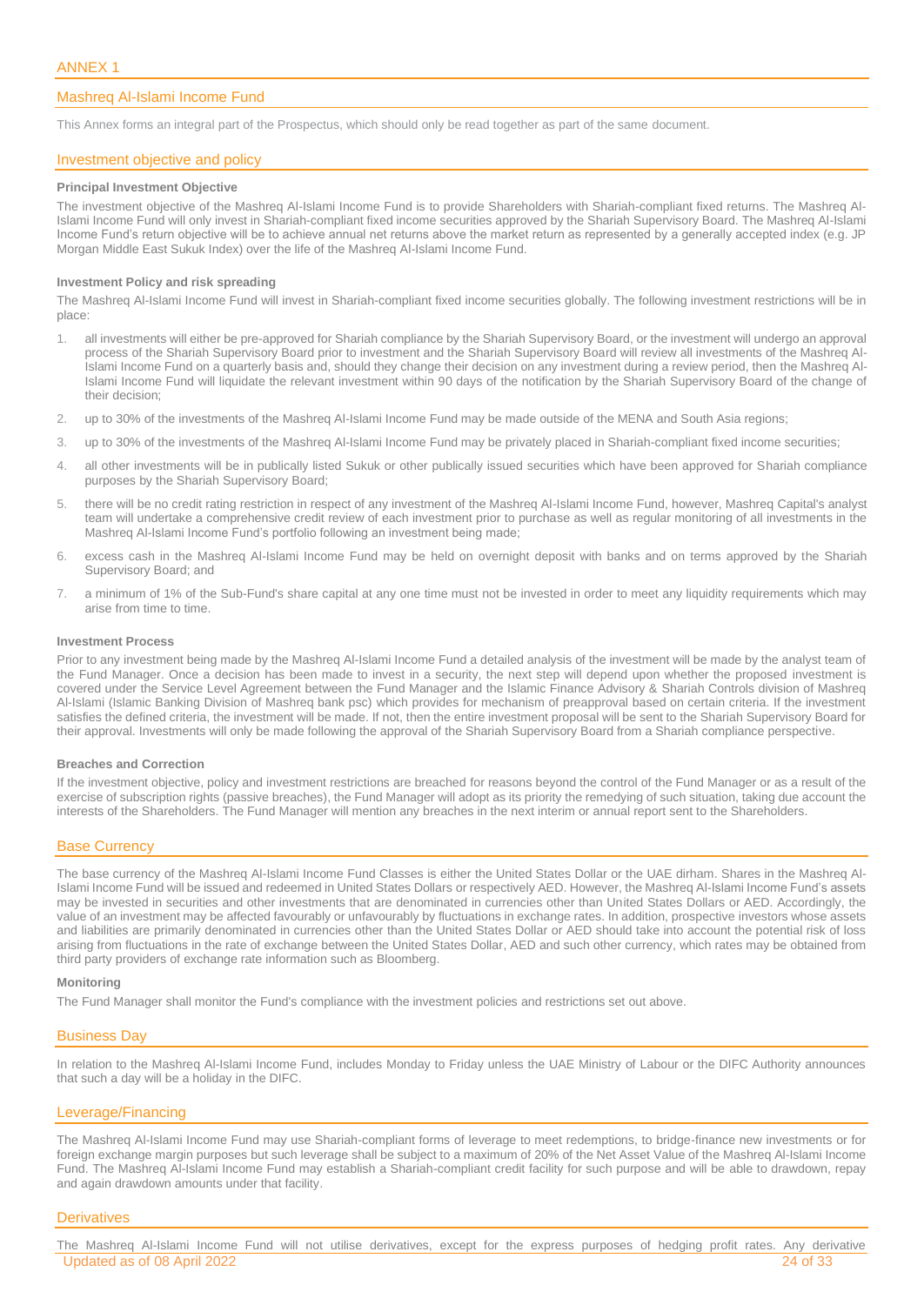programme/arrangements/product entered into to hedge profit rates will require specific Shariah approval. Each individual transaction entered into under such Shariah-approved programme/arrangements/product will not require further specific Shariah approval.

### Stock Lending

The Mashreq Al-Islami Income Fund will not engage in stock lending.

### Investment horizon and Typical Investor Profile

The Mashreq Al-Islami Income Fund is not an appropriate vehicle for short-term investment, as its investment objectives are set on a medium to longterm basis. The typical investor investing in the Mashreq Al-Islami Income Fund is an investor with an investment timeline of 3 to 5 years looking to achieve steady returns from Shariah Compliant fixed income investments in the emerging markets.

### Fees

Unless otherwise stated, all fees and expenses are accrued on each Valuation Date and are to be paid either monthly, quarterly or annually.

#### **Subscription Fee**

A subscription fee of up to 2% in respect of Class "B" Shares, up to 2% in respect of Class "C" Shares, up to 5% in respect of Class "D Accumulation" Shares, and up to 5% in respect of Class "D Income" Shares, up to 5% in respect of Class "D AED Accumulation" Shares and up to 5% in respect of Class "D AED Income" Shares of the amount subscribed for will be paid to the Fund Manager from each subscription to the Mashreq Al-Islami Income Fund. The Fund Manager may waive a portion of such fee or decide to transfer part or all of such fee to the relevant distributor, in its discretion.

#### **Management Fee**

The Fund Manager will receive a management fee from the Mashreq Al-Islami Income Fund, payable out of assets attributable to the Mashreq Al-Islami Income Fund of:

- a. 0.75% per annum of the Net Asset Value per Class in respect of the Class "B" Shares;
- b. 0.70% per annum of the Net Asset Value per Class of the Class "C" Shares, and
- c. 1.0% per annum of the Net Asset Value per Class of the Class "D Accumulation" Shares, the Class "D Income" Shares, the Class "D AED Accumulation" Shares and Class "D AED Income" Shares,

(calculated before payment of accrued Fees) to be calculated and accrued as at each Valuation Date and payable quarterly on the first day of each calendar quarter commencing on the Initial Closing Date.

### **Distribution Fee**

The Fund Manager will receive a distribution fee from the Mashreq Al-Islami Income Fund to cover distribution expenses, payable out of assets attributable to the Class "D Accumulation" Shares, the Class "D Income" Shares, the Class "D AED Accumulation" Shares and Class "D AED Income" Shares of 0.5% per annum of the Net Asset Value per Class in respect of the Class "D Accumulation" Shares, the Class "D Income" Shares, the Class "D AED Accumulation" Shares and the Class "D AED Income" Shares.

The Fund Manager will not receive a distribution fee in respect of the Class "C" Shares.

### **Set-Up Payment**

The Fund Administrator, Registrar and Custodian are entitled to a one-time set-up payment from the assets of the Mashreq Al-Islami Income Fund of USD 10,000 to be shared between them in the proportion which they agree.

### **Performance Fee**

No Performance Fee will be payable.

### **Subscription**

### **Minimum Initial Fund Size**

The minimum initial Fund size for the Mashreq Al-Islami Income Fund was USD 20 million.

### **Issue of Shares**

The Fund will issue Class "B" Shares for the Mashreq Al-Islami Income Fund to existing and new investors, effective as of each Issue Date in accordance with the provisions set out below. Up to 100,000,000 Class "B" Shares have been made available for issue.

The Fund will issue Class "C" Shares for the Mashreq Al-Islami Income Fund to existing and new investors effective as of each Issue Date in accordance with the provisions set out below. Class "C" Shares are only available for subscription by insurance and takaful companies. The Fund Manager may in its discretion waive this requirement for particular subscriptions. Up to 100,000,000 Class "C" Shares have been made initially available for issue.

The Fund will issue Class "D Accumulation" Shares and Class "D Income" Shares for the Mashreq Al-Islami Income Fund to existing and new investors effective as of each Issue Date in accordance with the provisions set out below. Up to 50,000,000 Class "D Accumulation" Shares and up to 50,000,000 Class "D Income" Shares have been made initially available for issue.

The Fund will issue Class "D AED Accumulation" Shares and Class "D AED Income" Shares for the Mashreq Al-Islami Income Fund to existing and new investors effective as of each Issue Date in accordance with the provisions set out below. Up to 50,000,000 Class "D AED Accumulation" Shares and up to 50,000,000 Class "D AED Income" Shares will be made available for issue

### **Initial Offer Period**

For all Classes in the Mashreq Al-Islami Income Fund the Initial Offer Period has ended.

### **Minimum Subscription / Additional Subscriptions**

The minimum initial subscription and holding amount in the Mashreq Al-Islami Income Fund for each investor is USD 500,000 in respect of the Class "B" Shares and USD 1 in respect of the Class "C" Shares, Class "D Accumulation" Shares and the Class "D Income" Shares. Additional subscriptions may be made in increments of USD 100,000 in respect of the Class "B" Shares and in increments of USD 1 in respect of the the Class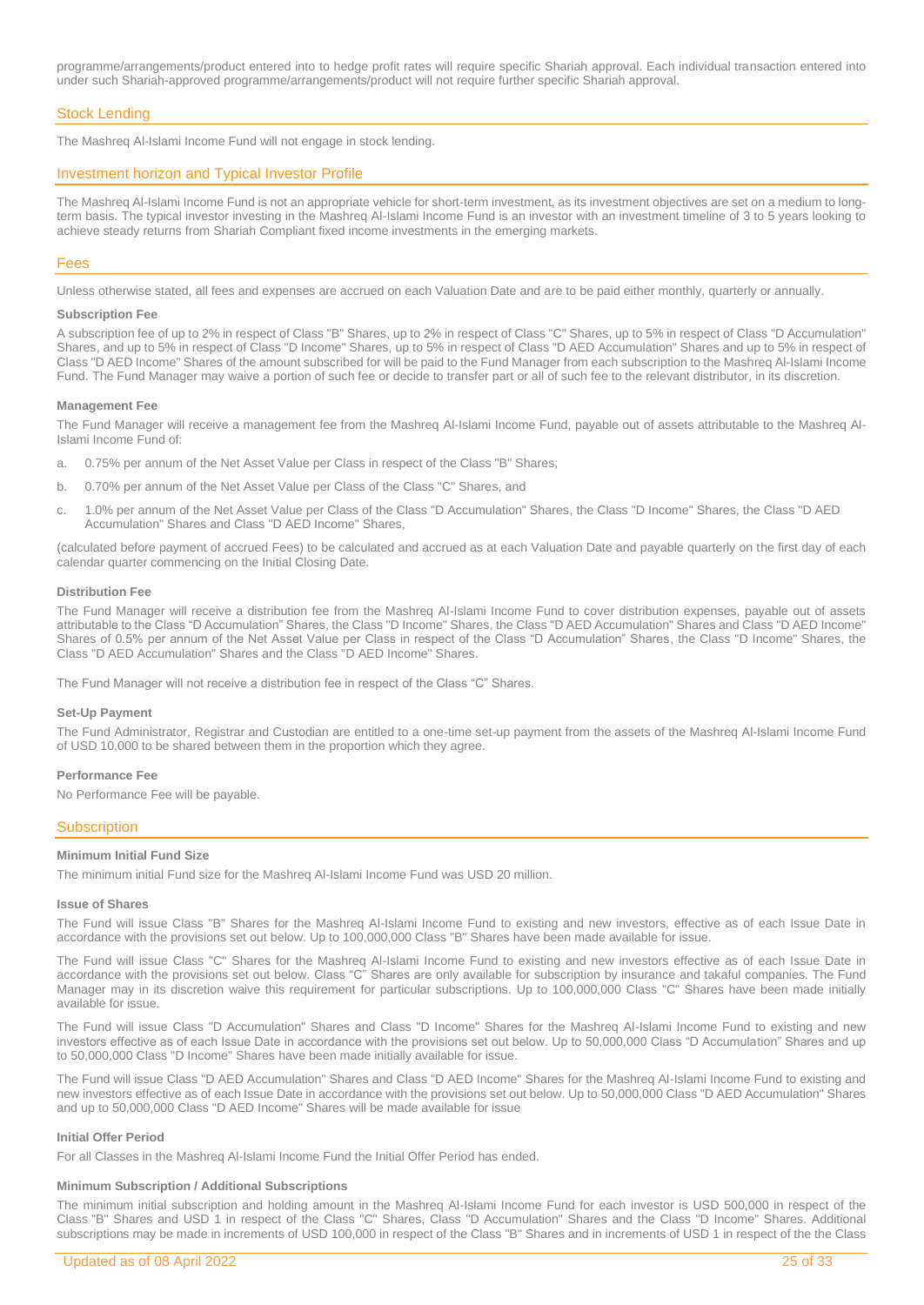"C" Shares, the Class "D Accumulation" Shares and Class "D Income" Shares.

The minimum initial subscription and holding amount in the Mashreq Al-Islami Income Fund for each investor is AED 1,000 in respect of the Class "D AED Accumulation" Shares and Class "D AED Income" Shares, and in increments of AED 100 in respect of the Class "D AED Accumulation" Shares and Class "D AED Income" Shares.

The Fund Manager may alter or waive the minimum initial subscription, holding amount or additional subscription thresholds in relation to the Mashreq Al-Islami Income Fund in its absolute discretion subject to any applicable Rules.

Subscriptions are used to purchase the largest number of Shares of the relevant Class in the Mashreq Al-Islami Income Fund possible after deduction of charges (see below). Fractional Shares are issued up to four decimal places.

Mashreq Al-Islami Income Fund Shares are offered on a continuous basis on each Subscription Date at the applicable Subscription Price, i.e. the Net Asset Value per Share applicable on the Subscription Date plus the applicable subscription fee.

### **Subscription Date**

The Subscription Date for the Mashreq Al-Islami Income Fund will be each Dealing Day.

### **Subscription Procedure**

Applicants who wish to subscribe for Shares in the Mashreq Al-Islami Income Fund must send the subscription agreement to the Fund Manager. For the purpose of the prior notice requirements set out below, all applications for subscriptions shall be deemed to be received at the time they are received by the Fund Manager.

### **Prior Notice for Subscriptions**

No application for subscription will be accepted unless the subscription agreement and payment of the full Subscription Price in immediately available funds (as detailed below) are received at least two Business Days prior to the desired Subscription Date. Applications for subscriptions received after such deadline will be dealt with on the next Subscription Date after the desired Subscription Date. The Fund Manager may in its discretion waive this requirement.

#### **Payment of Subscription Price**

The full Subscription Price (including any applicable subscription fee) must be received in immediately available funds by the Custodian or its agent at least two Business Days prior to the desired Subscription Date. Applications for subscriptions for which funds are received after such deadline will be dealt with on the next Subscription Date after the desired Subscription Date. The Fund Manager may in its discretion waive this requirement.

### Valuation

### **Valuation Date**

The Valuation Date for the Mashreq Al-Islami Income Fund will be the close of business (UAE time) at each Business Day.

### Redemption

### **Redemption Date**

The Redemption Date for the Mashreq Al-Islami Income Fund will be each Dealing Day.

#### **Redemptions**

Each Shareholder may apply for the redemption of all or part of his Shares or of a fixed United States Dollar or AED amount as of each Redemption Date at the applicable Redemption Price (which is the Net Asset Value per Share applicable on the Redemption Date less any Dilution Levy), subject to a minimum redemption amount of USD 50 or AED 100 respectively. If the value of a Shareholder's holding on the relevant Redemption Date is less than the fixed USD amount or AED which the Shareholder has applied to redeem or if, following the requested redemption a Shareholder will hold Shares in the Mashreq Al-Islami Income Fund worth less than the minimum holding, the Shareholder will be deemed to have requested the redemption of all his Shares.

### **Prior Notice Requirement for Redemptions**

No Redemption Request will be accepted unless the application is received at least two Business Days prior to the desired Redemption Date. Redemption Requests received after such deadline will be dealt with on the next Redemption Date after the desired Redemption Date. The Fund Manager may in its discretion waive this requirement.

#### **Payment of Redemption Proceeds**

Redemption proceeds, net of any applicable Dilution Levy, will be paid in United States Dollars (USD) or in United Arab Emirates Dirham (AED) respectively as soon as reasonably practicable and normally within five Business Days after the Redemption Date. Redemption proceeds will only be paid in favour of the relevant Shareholder and will be paid by electronic transfer (net of the electronic transfer fee) to the account instructed by that Shareholder or, if no account details are held, by cheque mailed to the address of the Shareholder recorded in the Shareholder Register.

Whilst the Fund intends to make all redemptions in cash, if requested by a Shareholder, redemptions may be made in kind (in specie) at the discretion of the Fund Manager. In order to satisfy payment of the redemption proceeds to such Shareholder in kind, the Fund Manager will allocate to the Shareholder assets of the Mashreq Al-Islami Income Fund equal to the value of the Shares to be redeemed. The nature and type of assets to be transferred in such case shall be determined on a fair and reasonable basis and without prejudicing the interests of the other Shareholders. The valuation used shall be confirmed by a special report of the Registered Auditor. The costs of any such redemptions in kind shall be borne by the redeeming Shareholder.

### **Transaction Charges Redemption Costs and Expenses.**

If the Mashreq Al-Islami Income Fund incurs any costs, expenses or losses in respect of any redemption of Shares, including any profit paid or payable or any loss, premium, penalty or expense that may be incurred in liquidating or employing securities, deposits or financing to fund the redemption amount, these may be recovered from the redemption amount payable to the redeeming Shareholder.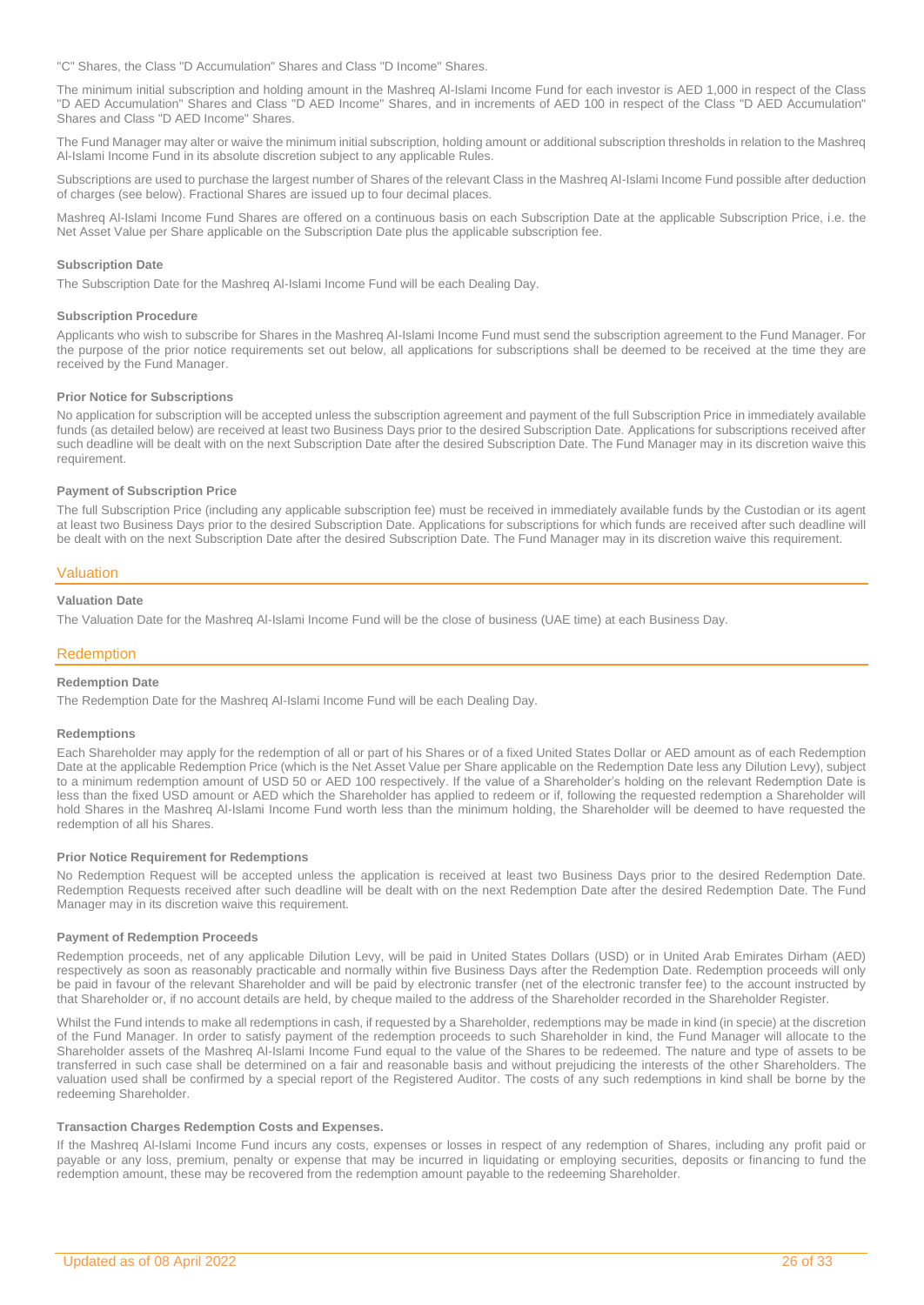### **Voting Rights**

Class "B" Shares, Class "C" Shares, Class "D Accumulation" Shares, Class "D Income" Shares, Class "D AED Accumulation" Shares and Class "D AED Income" Shares shall not confer any voting rights on a Shareholder, provided however that a Shareholder shall be permitted to vote in those circumstances specifically stated in the Articles of Association or otherwise in accordance with the Law, the CIR and the Rules. This includes the right to vote on any matters (or amendments) which would affect the rights or entitlements of a Shareholder, such as a fundamental change requiring a Special Resolution or a materially significant change requiring an Ordinary Resolution.

### **Distribution**

The Class "D Accumulation" Shares, Class "D Income" Shares, Class "D AED Accumulation" Shares and Class "D AED Income" Shares will develop a distinct Net Asset Value per Share. The Director intends to declare distributions in respect of the Class "D Income" Shares and Class "D AED Income" Shares. The Fund Manager in its capacity as Director of the Company shall at its discretion decide the amount of any distribution to be declared or made. Any such distribution can, at the discretion of the Fund Manager, be made out of all sources (without being exhaustive, profit, realized or unrealized gains, whether or not net of realized or unrealized losses, any dividends or distributions received from the underlying securities, profit earned, any other cash receipts, capital and generally any surpluses) and will be paid to the Shareholders of record within 20 Business Days for the preceding quarter. Upon the declaration of any distributions to the Shareholders of the relevant Share Classes of the "D Income" Shares and Class "D AED Income" Shares, the Net Asset Value per Share of the relevant Share Class of the Mashreq Al Islami Income Fund will be reduced by the amount of such distributions. Payment of the distributions will be made as indicated on a Shareholder's subscription application form, as amended from time to time, to the account indicated on the Shareholder Register or via the issuance of additional Shares. All Shareholders recorded in the register of the Registrar and Transfer Agent at the end of the Record Date (including the Record Date transactions) of each quarter shall be eligible for such distribution. Distributions will be paid out either via bank transfer or via the issuance of additional Shares to the relevant Class "D Income" Share and Class "D AED Income" Shareholders. Shareholders have the option to opt for the method of payment of their choice by way of the submission of their subscription agreement. The selection upon subscription to subscribe for Class "D Income" Shares and Class "D AED Income" Shares may be changed by the relevant Shareholder by giving notice to the Fund Manager no less than 30 days before the relevant Valuation Date for determining the Net Asset Value per Class for the Class "D Income" Shares and Class "D AED Income" Shares for the preceding quarter. The Fund Manager may waive or reduce such prior notice period to be given by a Shareholder at its own discretion.

The Director does not currently intend to declare distributions in respect of the Class "B" Shares or Class "C" Shares but reserves the right to do so at any time in its discretion or if such distribution are necessary in light of prevailing market conditions. The declaration of any distributions will be made in accordance with the Law, the CIR and the Articles of Association.

Any distribution unclaimed after a period of twelve months from the date of declaration of such distribution will be automatically forfeited and will be donated to a registered charity approved by the Shariah Supervisory Board.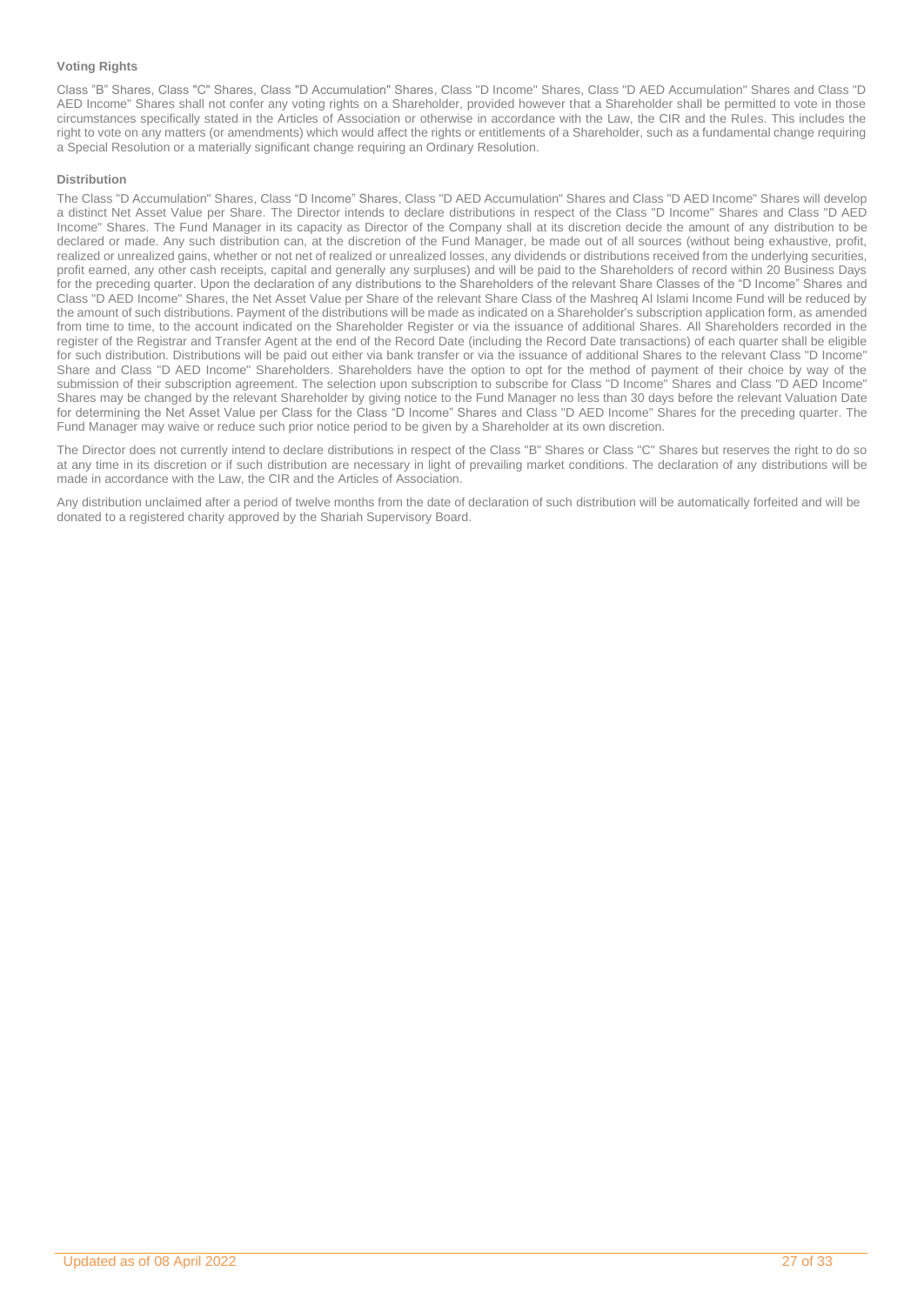### <span id="page-27-0"></span>Mashreq Al Islami Equity Fund

This Annex forms an integral part of the Prospectus, which should only be read together as part of the same document.

### Investment objective and policy

### **Principal Investment Objective**

The Investment Objective of the Mashreq Al Islami Equity Fund is to seek long term capital appreciation through investments made primarily in Shariah-compliant equities listed on the stock exchanges of the MENA region. The Mashreq Al Islami Equity Fund will follow S&P Shariah-compliant screening methodology, as set out in the section headed "Index Eligibility Criteria" below, which is approved by the Shariah Supervisory Board. These investments may be made directly and through other means when deemed appropriate. In addition to the investment strategies described in this Annex, if the Mashreq Al Islami Equity Fund is unable, for any reason, to invest directly in a local market at any time, it may take exposure to the relevant market by investing in equity-linked participation notes, which will not embed derivatives or create leverage. These are Sukuk structured to provide a return based on the performance of a single equity security, basket of equity securities or an equity index. There is no limit to investment in such equity-linked participation notes provided that they constitute transferable securities that are listed or traded on recognised markets.

### **Target Markets**

The Mashreq Al Islami Equity Fund will invest primarily in Shariah-compliant companies listed on the MENA stock exchanges, including Bahrain, Egypt, Jordan, Kuwait, Lebanon, Morocco, Oman, Qatar, Saudi Arabia, Tunisia, Turkey and the UAE. Although the Mashreq Al Islami Equity Fund will focus primarily on the above exchanges in order to define its investment universe, it may make investments in certain other Shariah-compliant companies or markets in line with the policies and guidelines outlined in this Prospectus. Investments may be made directly or indirectly through subfunds or with sub-managers as the Investment Manager deems appropriate. The Mashreq Al Islami Equity Fund may invest in securities that are approved for listing on an authorised exchange, including private placements. The Mashreq Al Islami Equity Fund may also invest in securities listed on stock exchanges established outside the MENA region, especially emerging Asia. These investments may be made directly or indirectly as deemed appropriate by the Investment Manager.

### **Investment Strategy and Process**

The Investment Manager has substantial resources at its disposal to analyse regional economies both at a macro and micro level. The Investment Manager has developed a substantial proprietary research capability to make individual security recommendations, which include making regular visits and maintaining close contact with management of major corporations in the broader MENA region.

When selecting investments, the Investment Manager will focus on those comprising primarily large blue chip companies of the Arab world. Companyspecific analysis will be made in the context of a macroeconomic and political framework to determine company allocations within the Mashreq Al Islami Equity Fund. In top down analysis, focus will be on such macroeconomic factors as inflation, interest and tax rates, and political climate. In bottom-up analysis, focus will be on company-specific variables, such as competitive industry dynamics, market leadership, proprietary products, services, and management expertise financial characteristics, such as returns on sales and equity, debt/equity ratios, earnings and cash flow growth will also be considered in the Investment Manager's analytical framework.

### **Investment Guidelines**

In making investments on behalf of the Mashreq Al Islami Equity Fund, the Investment Manager shall adhere to the following guidelines, in addition to the investment restrictions set out in the section of the Prospectus headed "Investment Restrictions":-

- the Mashreq Al Islami Equity Fund will invest at least 50% of its net assets in Shariah-compliant equities listed in the target markets;
- the Mashreq Al Islami Equity Fund is authorised to invest in securities that are not contained on S&P Shariah-compliant indices in MENA or any other approved index, which apply similar criteria as those set out in the section headed "Index Eligibility Criteria" but subject to a Shariah approval;
- a maximum of 10% of the Mashreq Al Islami Equity Fund's total assets may be invested in the shares of a single company and not more than 20% of the total assets of the Mashreq Al Islami Equity Fund may be invested in a single group of connected parties, except as approved by DFSA regulations;
- Investments in IPOs for shares of unlisted companies in the target markets, is permitted up to a maximum level of 10% of the Net Asset Value;
- investments in Shariah-compliant Fixed Income Securities (sukuk) is permitted up to a maximum level of 40% of the Net Asset Value;
- the Investment Manager may appoint sub-investment managers, in accordance with the requirements of the DFSA, to manage up to a maximum of 25% of the net assets of the Mashreq Al Islami Equity Fund;
- cash balances in USD and/or other convertible currencies may be invested in Shariah-compliant fixed return securities including, but not limited to, fixed deposits, treasury bills, certificates of deposit, and money market funds, provided that a maximum of 20% of the Net Asset Value may be placed with a single party (or group of connected counterparties);
- subject to the approval of the Shariah Supervisory Board or the secretary to the Shariah Supervisory Board, the Mashreq Al Islami Equity Fund may invest a maximum of 20% in warrants for investment purposes.

### **Investment restrictions**

The Investment Manager may not conduct any of the following transactions for the account of the Mashreq Al Islami Equity Fund:

- granting loans and extending financings;
- granting collateral and issuing guarantees;
- underwriting the issuance of securities;
- trading in real estate;
- discounting bills of exchange;
- investing in hedge funds; and
- investments in non-Shariah-compliant instruments.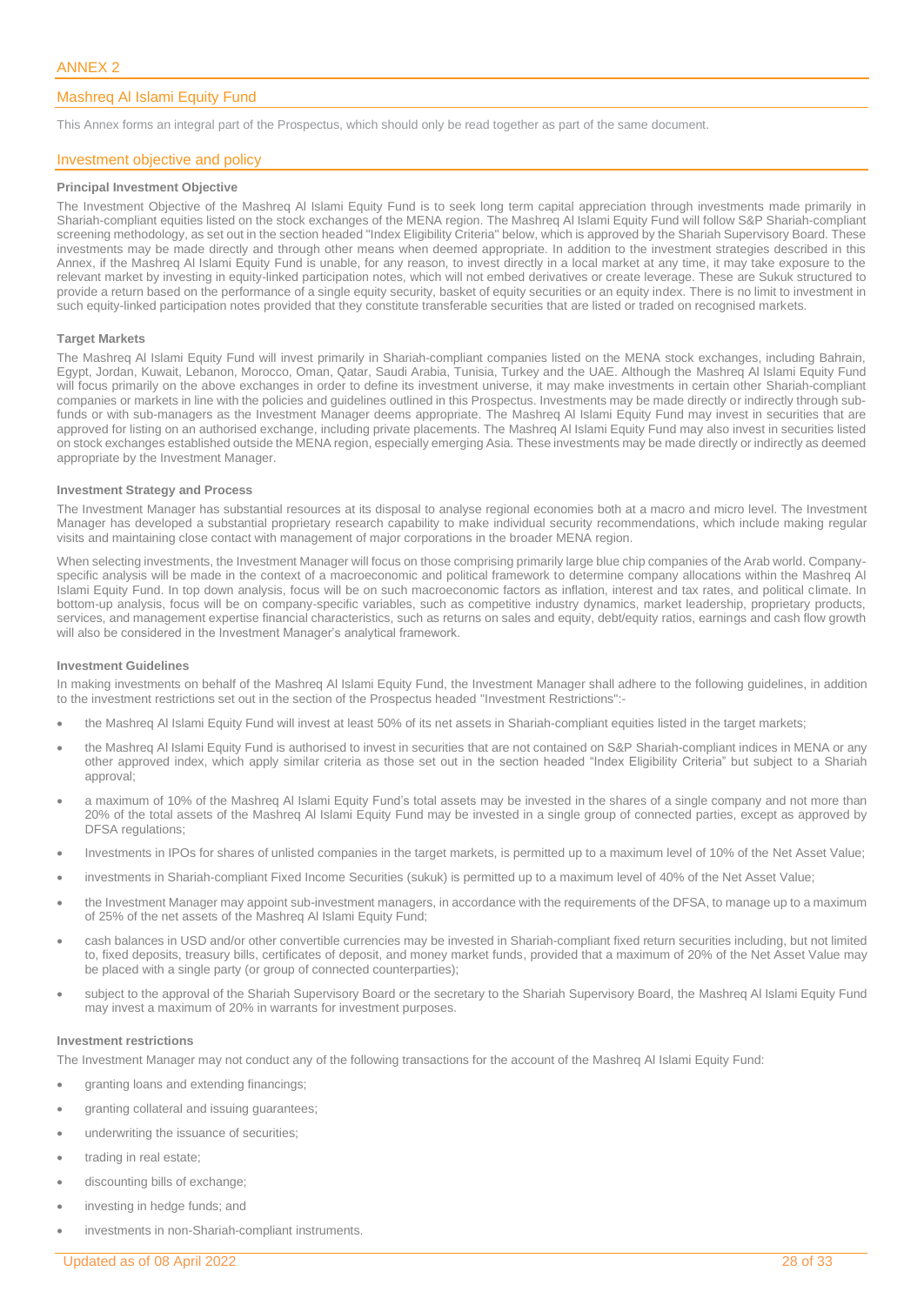### **Index Eligibility Criteria**

Standard and Poor's is the provider of the S&P Shariah-compliant indices and has set the following eligibility criteria for the securities contained on its S&P Shariah-compliant indices:

### Sector-Based Screens

Business activities related to the following are excluded:

- Advertising and media, with the following exceptions:
	- o media and advertising companies generating revenues in excess of 65% of total income from the GCC countries;
	- o news channels;
	- o newspapers; and
	- o sports channels.
- Alcohol
- **Cloning**
- Financials, except:
	- o Islamic banks;
	- o Islamic financial institutions;
	- o Islamic insurance companies defined as a company having;
	- o Shariah committee to supervise all activities;
	- o all products are Islamic;
	- o all investments of the company are Islamic; and
	- o passes accounting based screens.
- Gambling
- Pork
- Pornography
- **Tobacco**
- Trading of gold and silver as cash on deferred basis

During the selection process, each company's latest financial statement is reviewed to ensure that the company is not involved in any non-Shariahcompliant activities, regardless of whether the latest statement is a quarterly, semi-annual or annual statement. If the latest statement is available in all three of these frequencies an annual statement will likely be used, as these are more likely to be audited. Those that are found to be non-compliant are screened out.

### Accounting-Based Screens

After removing companies with non-compliant business activities, the rest of the companies are examined for compliance in financial ratios, as certain ratios may violate compliance measurements. Three areas of focus are leverage, cash, and the share of revenues derived from non-compliant activities. All of these are subject to evaluation on an on-going basis.

Such accounting based screens are not applicable to companies which are run on a fully Shariah-compliant basis and such companies shall be considered compliant. Such companies may be characterised by (the list below is indicative, non-exhaustive and reviewed on a case to case basis):

- having a Shariah supervisory board;
- all transactions (business and financial) are in accordance with Shariah principles; and
- incorporated and managed in a fully Shariah-compliant manner.

Leverage compliance: this compliance is measured as: debt / market value of equity (36 month average)< 33 %.

Cash compliance: there are compliances with reference to cash holdings. These are: accounts receivables/ market value of equity (36 month average) < 49 %; and (cash + profit bearing securities) / market value of equity (36 month average) <33%.

Revenue share from non-compliant activities: in certain cases, revenues from non-compliant activities can be tolerated, if they comply with the following threshold: (non-permissible income other than interest income) / revenue < 5%.

### **Dividend Purification**

The companies that qualify for investment by the Mashreq Al Islami Equity Fund may engage in activities of a marginal nature that do not comply with Shariah principles. The Shariah Supervisory Board has advised that any such amount becoming part of the Company's income is not permissible and hence the Mashreq Al Islami Equity Fund should not benefit from it. The Investment Manager or its designated agent will segregate the noncompliant income from the dividend income received by the Mashreq Al Islami Equity Fund using the dividend purification ratio (non-permissible revenue /total revenue) and guidelines provided by the Shariah Supervisory Board. The non-compliant amount will be transferred to a non-compliant income account for donation to charity. It is intended that the amounts donated to charity will be detailed in the Company's annual report.

### **Shariah Compliance Oversight**

To ensure on-going compliance with Shariah, the Investment Manager, as soon as it comes to its notice that an investment held by the Mashreq Al Islami Equity Fund is deemed to be non-Shariah-compliant shall use all best efforts to liquidate such an investment within 90 days of notification of such non-compliance. The Company will strictly restrict its investments Shariah-compliant companies in MENA stock exchange or other companies approved by the Shariah Supervisory Board from time to time and any investment outside these approved stock exchanges would require a formal approval from the Shariah Supervisory Board.

On an annual basis (as soon as possible after end of a calendar year), the Company will provide the following documents / information to Shariah Supervisory Board: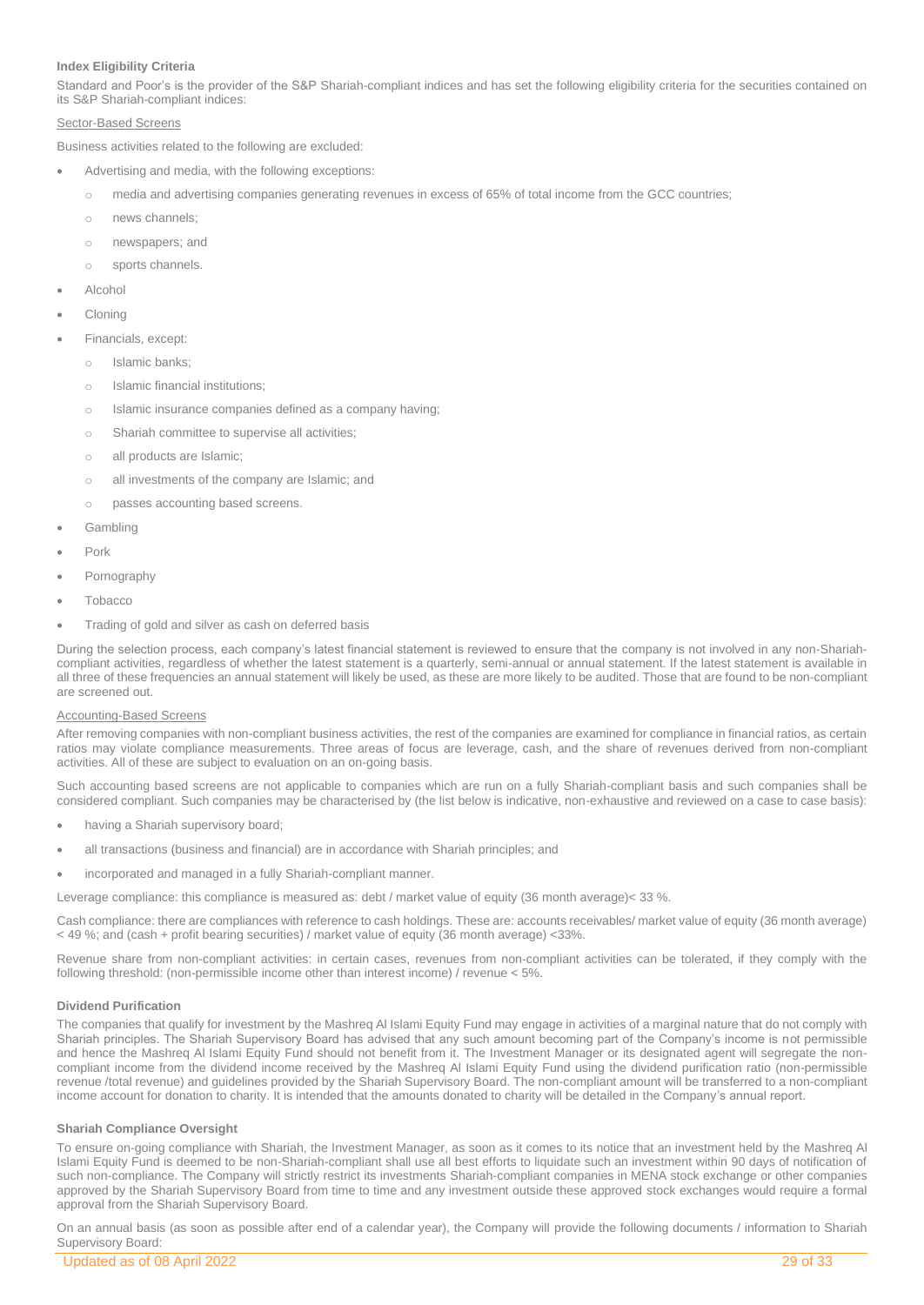- a list of all holdings comprised in the Mashreq Al Islami Equity Fund;
- a list of dividends distributed during the previous year by all Mashreq Al Islami Equity Fund holdings;
- a report on Company activities during the calendar year highlighting any violation of the Shariah rules during the year;
- a statement of the accounts of the Company showing the income and expenses during the year under review; and
- a report on the dividend purification carried out during the year and
- Any additional information that might be required by the Shariah supervisory board.

Upon its satisfaction, the Shariah Supervisory Board will issue a compliance certificate which will be available for inspection by the Shareholders. The Custodian has no obligation to ensure the Shariah compliance of the investments of the Mashreq Al Islami Equity Fund.

### **Breaches and Correction**

If the investment objective, policy and investment restrictions are breached for reasons beyond the control of the Fund Manager or as a result of the exercise of subscription rights (passive breaches), the Fund Manager will adopt as its priority the remedying of such situation, taking due account the interests of the Shareholders. The Fund Manager will mention any breaches in the next interim or annual report sent to the Shareholders.

### Base Currency

The base currency of the Mashreq Al Islami Equity Fund Classes is either the United States Dollar or the UAE dirham. Shares in the Mashreq Al Islami Equity Fund will be issued and redeemed in United States Dollars or respectively AED. However, the Mashreq Al Islami Equity Fund assets may be invested in securities and other investments that are denominated in currencies other than United States Dollars or AED. Accordingly, the value of an investment may be affected favourably or unfavourably by fluctuations in exchange rates. In addition, prospective investors whose assets and liabilities are primarily denominated in currencies other than the United States Dollar or AED should take into account the potential risk of loss arising from fluctuations in the rate of exchange between the United States Dollar, AED and such other currency which rates may be obtained from third party providers of exchange rate information such as Bloomberg.

### **Monitoring**

The Fund Manager shall monitor the Fund's compliance with the investment policies and restrictions set out above.

### Business Day

In relation to the Mashreq Al Islami Equity Fund, includes Monday to Friday unless the UAE Ministry of Labour or the DIFC Authority announce that such a day will be a holiday in the DIFC.

### Leverage/Financing

The Mashreq Al Islami Equity may use Shariah-compliant forms of leverage to meet redemptions, to bridge-finance new investments or for foreign exchange margin purposes but such leverage shall be subject to a maximum of 20% of the Net Asset Value of the Mashreq Al Islami Equity Fund. The Mashreq Al Islami Equity Fund may establish a Shariah-compliant credit facility for such purpose and will be able to drawdown, repay and again drawdown amounts under that facility. Such leverage facility may be utilised to enable the Mashreq Al Islami Equity Fund to cover the margin requirements for a currency hedge.

### **Derivatives**

Notwithstanding the investments in equity-linked participation notes, the Mashreq Al Islami Equity Fund will not utilise derivatives, except for the express purposes of hedging profit rates. Any derivative programme/arrangements/product entered into to hedge profit rates will require specific Shariah approval. Each individual transaction entered into under such Shariah-approved programme/arrangements/product will not require further specific Shariah approval.

### Stock Lending

The Mashreq Al Islami Equity Fund will not engage in stock lending.

### Investment horizon and Typical Investor Profile

The Mashreq Al Islami Equity Fund is not an appropriate vehicle for short-term investment, as its investment objectives are set on a medium to longterm basis. The typical investor investing in the Mashreq Al-Islami Equity Fund is an investor with an investment timeline of 3 to 5 years looking to achieve long term capital appreciation through investments made primarily in Shariah-compliant equities listed on the stock exchanges of the MENA region.

### Fees

Unless otherwise stated, all fees and expenses are accrued on each Valuation Date and are to be paid either monthly, quarterly or annually.

### **Sub-Fund Formation Expenses**

The Sub-fund formation expenses are estimated at USD 50,000 and will be amortised over a period of five years in accordance with IFRS.

### **Subscription Fee**

A subscription fee of up to 5% in respect of Class "E" Shares, up to 2% in respect of Class "F" Shares, up to 5% in respect of Class "G Accumulation" Shares, up to 5% in respect of Class "G Income" Shares, up to 5% in respect of Class "G AED Accumulation" Shares and up to 5% in respect of Class "G AED Income" Shares of the amount subscribed for will be paid to the Fund Manager from each subscription to the Mashreq Al Islami Equity Fund. The Fund Manager may waive a portion of such fee or decide to transfer part or all of such fee to the relevant distributor, in its discretion.

### **Management Fee**

The Fund Manager will receive a management fee from the Mashreq Al Islami Equity Fund, payable out of assets attributable to the Mashreq Al Islami Equity Fund of: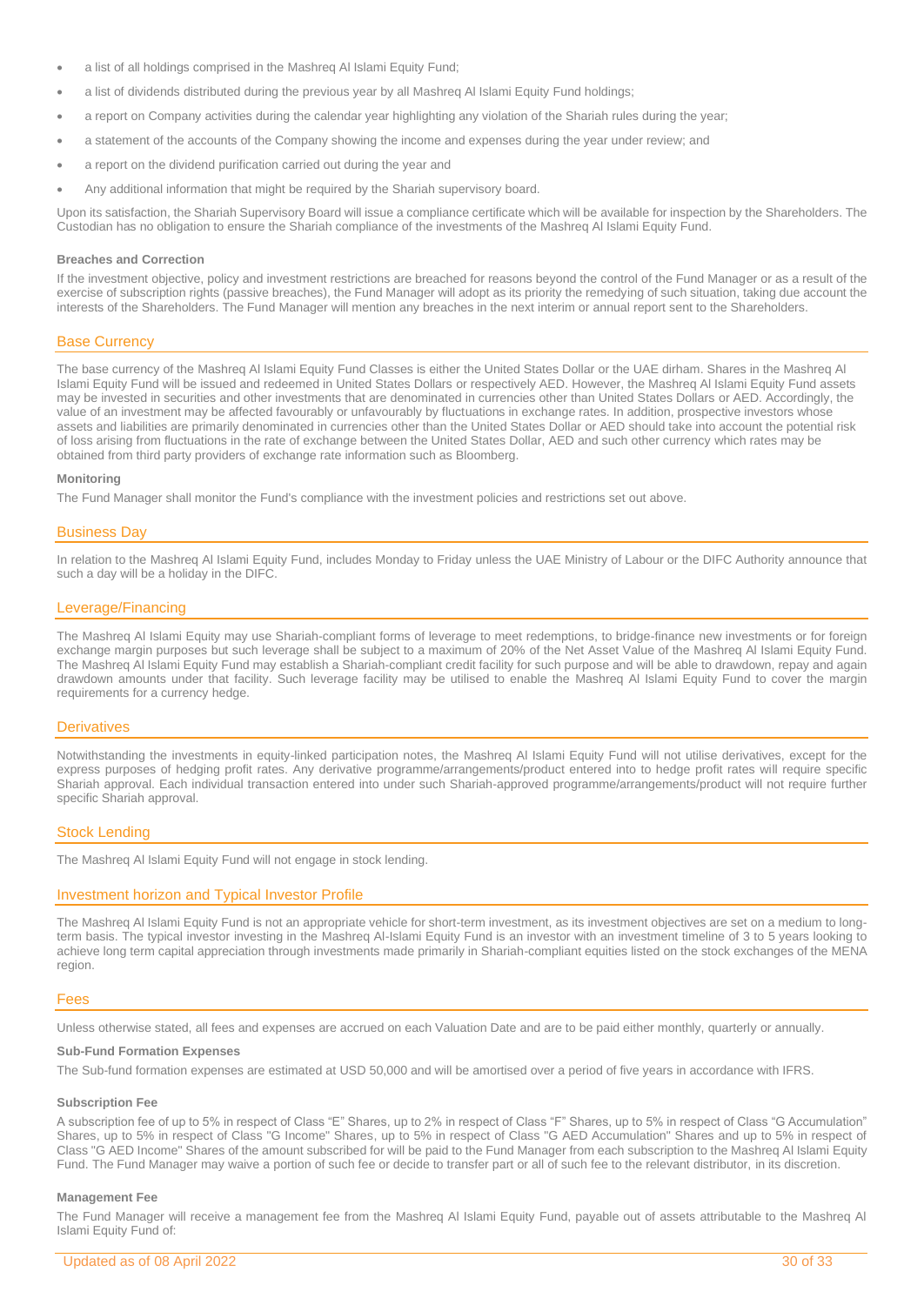- a. 1.5% per annum of the Net Asset Value per Class in respect of the Class "E" Shares;
- b. 1.0% per annum of the Net Asset Value per Class in respect of the Class "F" Shares;
- c. 1.5% per annum of the Net Asset Value per Class of the Class "G Accumulation" Shares;
- d. 1.5% per annum of the Net Asset Value per Class of the Class "G Income" Shares;
- e. 1.5% per annum of the Net Asset Value per Class of the Class "G AED Accumulation" Shares; and
- f. 1.5% per annum of the Net Asset Value per Class of the Class "G AED Income" Shares,

(calculated before payment of accrued Fees) to be calculated and accrued as at each Valuation Date and payable quarterly on the first day of each calendar quarter commencing on the Initial Closing Date.

### **Performance Fee**

The Performance Fee in respect of each Class (equal to 15% of appreciation in the Net Asset Value above the Hurdle HWM) is calculated on each Valuation Day but finally determined and payable as of the end of each Calculation Period, which shall run each year from 1 January (except for the first year in respect of which the Calculation Period shall start on the Initial Issue Date for each Class) until:

- 1. the relevant financial year end;
- 2. the Redemption Date with respect to Shares redeemed before the financial year end; or
- 3. the date of final liquidation of the assets of the Sub Fund;

and the Hurdle Rate of return (equal to 10%) shall be pro-rated (on the basis of the fraction having as numerator the number of days elapsed and as denominator 365) in respect of any such shorter Calculation Period.

If an Investor subscribes for Shares at a time when the Net Asset Value per Share is higher or lower than the Hurdle HWM, certain adjustments will be made to reduce inequities that could otherwise result to the investor or to the Fund Manager.

#### **Adjustments**

If Shares are subscribed for at a time when the Net Asset Value per Share is less than the Hurdle HWM, the Investor will be required to pay a Performance Fee with respect to any subsequent appreciation in the value of those Shares above the Hurdle HWM. With respect to any appreciation in the value of those Shares from the Net Asset Value per Share at the date of subscription up to the Hurdle HWM, the Performance Fee will be charged at the end of each year by redeeming at the prevailing Net Asset Value per Share such number of the investor's Shares as have an aggregate Net Asset Value (after accrual for any Performance Fee) equal to the percentage specified as the Performance Fee of any such appreciation (a "**Performance Fee Redemption**"). The aggregate Net Asset Value of the Shares so redeemed will be paid to the Fund Manager as a Performance Fee. The technique of Performance Fee Redemptions is employed to ensure that in each Class of the Mashreq Al Islami Equity Fund a uniform Net Asset Value per Share is maintained. As regards the Investor's remaining Shares, any appreciation in the Net Asset Value per Share of those Shares above the Hurdle HWM will be charged a Performance Fee in the normal manner described above.

If Shares are subscribed for at a time when the Net Asset Value per Share is greater than the Hurdle HWM, the investor will be required to pay an additional amount in excess of the then current Net Asset Value per Share equal to the percentage specified as the relevant Performance Fee of the difference between the then current Net Asset Value per Share (before accrual for the Performance Fee) and the Hurdle HWM(an "**Equalisation Credit").** At the date of subscription the Equalisation Credit will equal the Performance Fee per Share accrued with respect to the other Shares of such Class (the "**Maximum Equalisation Credit").**

The Equalisation Credit is payable to account for the fact that the Net Asset Value per Share has been reduced to reflect an accrued Performance Fee to be borne by existing Investor's holding Shares of the relevant Class and serves as a credit against Performance Fees that might otherwise be payable by the Fund, but that should not, in equity, be charged against the Investor making the subscription because, as to such Shares, no favourable performance has yet occurred. The Equalisation Credit ensures that all Investors of the relevant Class have the same amount of capital at risk per Share.

The additional amount invested as the Equalisation Credit will be at risk in the Fund and will therefore appreciate or depreciate based on the performance of the Shares subsequent to the issue of the relevant Shares but will never exceed the Maximum Equalisation Credit. In the event of a decline as at any Valuation Day in the Net Asset Value per Share, the Equalisation Credit will also be reduced by an amount equal to the percentage specified in the Performance Fee of the difference between the Net Asset Value per Share (before accrual for the Performance Fee) at the date of issue and as at that Valuation Day. Any subsequent appreciation in the Net Asset Value per Share will result in the recapture of any reduction in the Equalisation Credit but only to the extent of the previously reduced Equalisation Credit up to the Maximum Equalisation Credit.

At the end of each year, if the Net Asset Value per Share of the relevant Class (before accrual for the Performance Fee) exceeds the prior Hurdle HWM for that class and series, that portion of the Equalisation Credit equal to the percentage specified in the Performance Fee of the excess, multiplied by the number of Shares subscribed for by the Investor, will be applied to subscribe for additional Shares of the same Class for such Shareholder. Additional Shares will continue to be so subscribed for at the end of each Calculation Period until the Equalisation Credit, as it may have appreciated or depreciated in the Mashreq Al Islami Equity Fund after the original subscription for Shares was made, has been fully applied. If such Investor redeems his Shares before the Equalisation Credit has been fully applied, such Investor will receive additional redemption proceeds equal to the Equalisation Credit then remaining multiplied by a fraction, the numerator of which is the number of Shares of the relevant Class being redeemed and the denominator of which is the number of Shares of the relevant Class held by the Investor immediately prior to the redemption in respect of which an Equalisation Credit was paid on subscription.

The Director may make such further regulations concerning share issue and redemption as it shall from time to time deem necessary for an equitable treatment of Participating Shareholders as to any performance, incentive or similar fees due from the Fund.

It should be noted that the Management Fees and Performance Fees are based in part upon unrealised gains (as well as unrealised losses) and that such unrealised gains and/or losses may never be realised.

On termination of the Fund Management Agreement, the Fund Manager shall be entitled to receive all fees and other moneys accrued but not yet paid on a pro rata basis up to the date of such termination as provided in the Fund Management Agreement and shall repay on a pro-rata basis fees and other moneys paid to it in respect of any period after the date of such termination.

### **Distribution Fee**

The Fund Manager will receive a distribution fee from the Mashreq Al Islami Equity Fund to cover distribution expenses, payable out of assets attributable to the Class "G Accumulation" Shares, the Class "G Income" Shares, the Class "G AED Accumulation" Shares and the Class "G AED Income" Shares of 0.75% per annum of the Net Asset Value per Class in respect of the Class "G Accumulation" Shares, the Class "G Income" Shares, the Class "G AED Accumulation" Shares and the Class "G AED Income" Shares.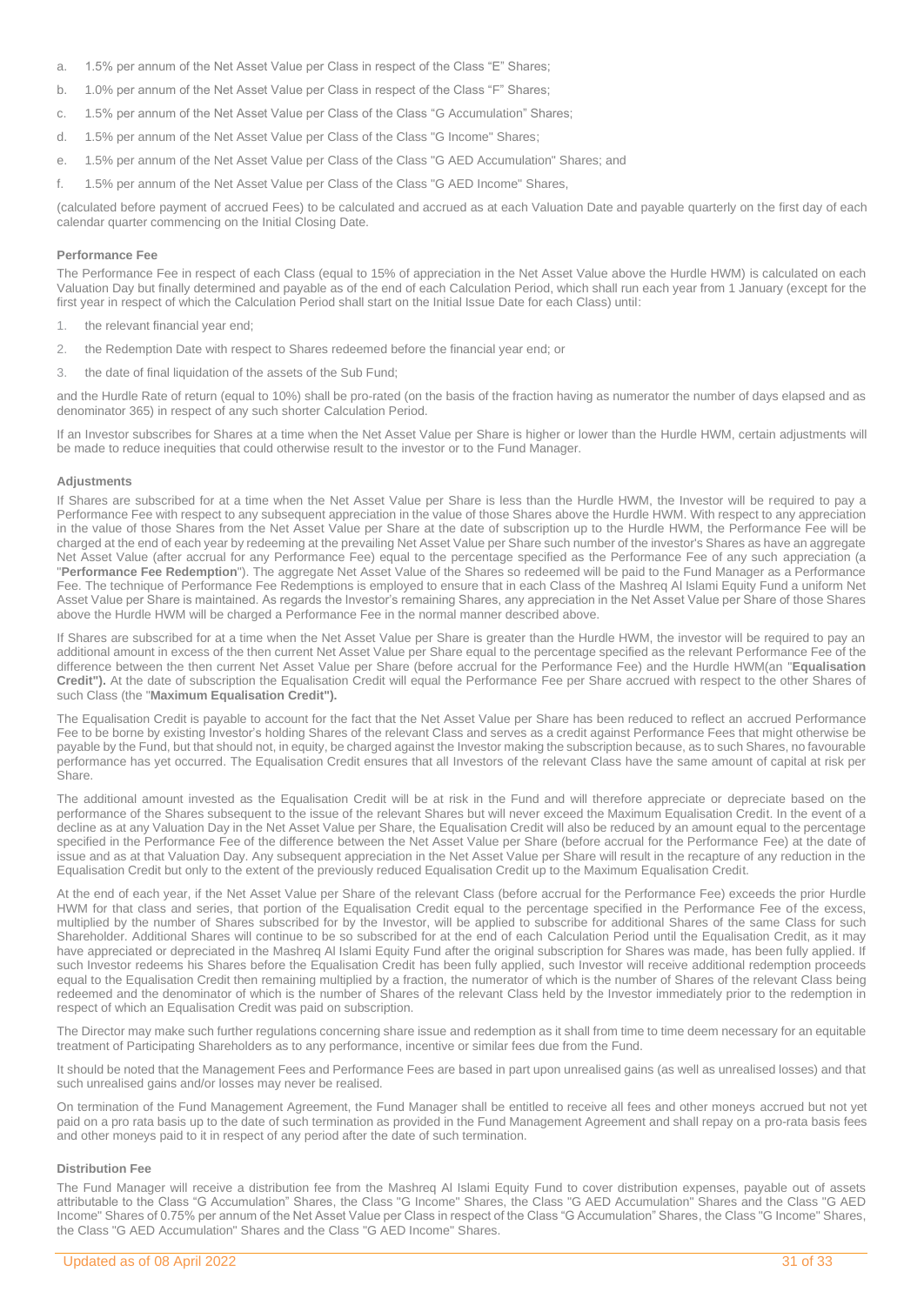### **Minimum Initial Fund Size**

The minimum initial Fund size for the Mashreq Al Islami Equity Fund will be USD 1,000,000.

#### **Issue of Shares**

The Fund will issue Class "E" Shares for the Mashreq Al Islami Equity Fund to existing and new investors effective as of each Issue Date in accordance with the provisions set out below. Up to 100,000,000 Class "E" Shares have been made available for issue.

The Fund will issue Class "F" Shares for the Mashreq Al Islami Equity Fund to existing and new investors, effective as of each Issue Date in accordance with the provisions set out below. Class "F" Shares are only available for subscription by insurance and takaful companies. The Fund Manager may in its discretion waive this requirement for particular subscriptions. Up to 100,000,000 Class "F" Shares have been made initially available for issue.

The Fund will issue Class "G Accumulation" Shares and Class "G Income" Shares for the Mashreq Al Islami Equity Fund to existing and new investors effective as of each Issue Date in accordance with the provisions set out below. Up to 50,000,000 Class "G Income" Shares and up to 50,000,000 Class "G Accumulation" Shares have been made initially available for issue.

The Fund will issue Class "G AED Accumulation" Shares and Class "G AED Income" Shares for the Mashreq Al Islami Equity Fund to existing and new investors effective as of each Issue Date in accordance with the provisions set out below. Up to 50,000,000 Class "G AED Accumulation" Shares and up to 50,000,000 Class "G AED Income" Shares will be made available for issue as of such date as will be communicated by the Fund Manager to the prospective investors.

### **Initial Offer Period**

The Initial Offer Period for the each of the Classes will be communicated by the Fund Manager to the prospective investors.

### **Minimum Subscription / Additional Subscriptions**

The minimum initial subscription and holding amount in the Mashreq Al Islami Equity Fund for each investor is USD 500,000 in respect of the Class "E" Shares and USD 1.00 in respect of the Class "F" Share, the Class "G Accumulation" Share and the Class "G Income" Share. Additional subscriptions may be made in increments of USD 100,000 in respect of the Class "E" Shares and in increments of USD 1.00 in respect of the Class "F" Share, the Class "G Accumulation" Share and the Class "G Income" Share.

The minimum initial subscription and holding amount in the Mashreq Al-Islami Equity Fund for each investor is AED 1,000 in respect of the Class "G AED Accumulation" Share and the Class "G AED Income" Share. Additional subscriptions may be made in increments of AED 100 in respect of the Class "G AED Accumulation" Share and the Class "G AED Income" Share.

The Fund Manager may alter the minimum initial subscription, holding amount or additional subscription thresholds in relation to the Mashreq Al Islami Equity Fund in its absolute discretion without the conflict of applicable rules pertain to the minimum subscription.

Subscriptions are used to purchase the largest number of Shares of the relevant Class in the Mashreq Al Islami Equity Fund possible after deduction of charges (see below). Fractional Shares are issued up to four decimal places.

During the Initial Offer Period, Class "G AED Accumulation" Shares and Class "G AED Income" Shares in the Mashreq Al Islami Equity Fund will be issued at a Subscription Price of AED 10 per share (plus the subscription fee).

After the relevant Initial Offer Period, the Mashreq Al Islami Equity Fund Shares are offered on a continuous basis on each Subscription Date at the applicable Subscription Price, i.e. the Net Asset Value per Share applicable on the Subscription Date plus the applicable subscription fee.

#### **Subscription Date**

The Subscription Date for the Mashreq Al Islami Equity Fund will be each Dealing Day.

#### **Subscription Procedure**

Applicants who wish to subscribe for Shares in the Mashreq Al Islami Equity Fund must send the subscription agreement to the Fund Manager. For the purpose of the prior notice requirements set out below, all applications for subscriptions shall be deemed to be received at the time they are received by the Fund Manager.

### **Prior Notice for Subscriptions**

No application for subscription will be accepted unless the subscription agreement and payment of the full Subscription Price in immediately available funds (as detailed below) are received at least two Business Days prior to the desired Subscription Date. Applications for subscriptions received after such deadline will be dealt with on the next Subscription Date after the desired Subscription Date. The Fund Manager may in its discretion waive this requirement.

### **Payment of Subscription Price**

The full Subscription Price (including any applicable subscription fee) must be received in immediately available funds by the Custodian or its agent at least two Business Days prior to the desired Subscription Date. Applications for subscriptions for which funds are received after such deadline will be dealt with on the next Subscription Date after the desired Subscription Date. The Fund Manager may in its discretion waive this requirement.

### Valuation

### **Valuation Date**

The Valuation Dates for the Mashreq Al Islami Equity Fund will be the close of business (UAE time) at each Business Day.

### Redemption

### **Redemption Date**

The Redemption Date for the Mashreq Al Islami Equity Fund will be each Dealing Day.

### **Redemptions**

Each Shareholder may apply for the redemption of all or part of his Shares or of a fixed United States Dollar amount as of each Redemption Date at the applicable Redemption Price (which is the Net Asset Value per Share applicable on the Redemption Date less any Dilution Levy), subject to a minimum redemption amount of USD 50. If the value of a Shareholder's holding on the relevant Redemption Date is less than the fixed USD amount which the Shareholder has applied to redeem or if, following the requested redemption a Shareholder will hold Shares in the Mashreq Al Islami Equity